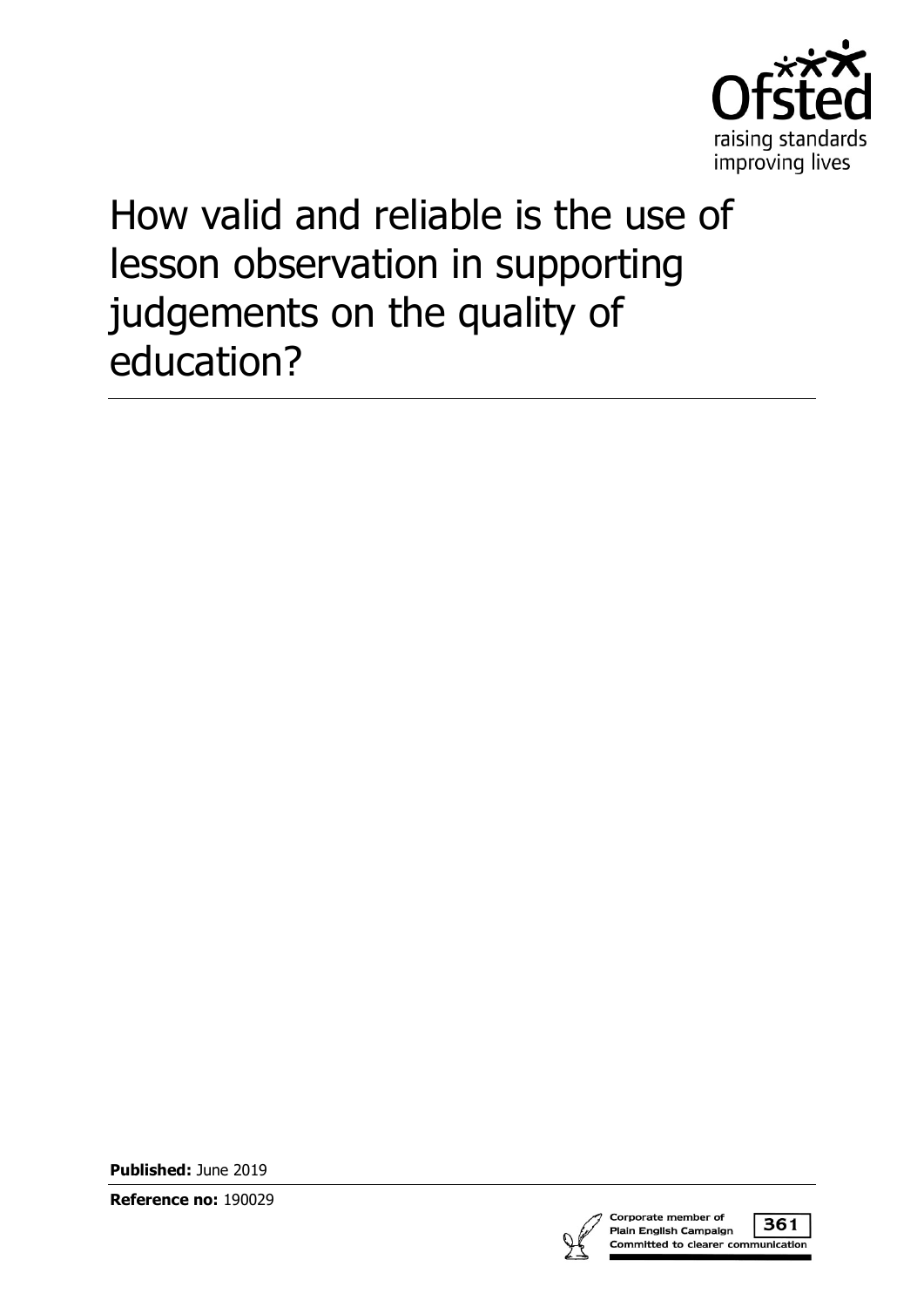

# **Contents**

| <b>Introduction</b>                                                                   | 3  |
|---------------------------------------------------------------------------------------|----|
| <b>Main findings</b>                                                                  | 5  |
|                                                                                       |    |
|                                                                                       |    |
| <b>Literature review</b>                                                              |    |
|                                                                                       |    |
|                                                                                       |    |
|                                                                                       |    |
| <b>Method</b>                                                                         | 14 |
|                                                                                       |    |
|                                                                                       |    |
|                                                                                       |    |
|                                                                                       |    |
|                                                                                       |    |
| <b>Sample</b>                                                                         | 20 |
|                                                                                       |    |
|                                                                                       |    |
| <b>Limitations</b>                                                                    | 22 |
| <b>Evaluation</b>                                                                     | 22 |
|                                                                                       |    |
|                                                                                       |    |
| What other factors help to explain the levels of inter-rater agreement identified? 36 |    |
| Which are the most useful indicators?                                                 | 42 |
| Annex A: Inter-rater reliability data tables                                          | 44 |
| Annex B: List of the 37 schools and colleges that participated in the                 |    |
| research visits                                                                       | 45 |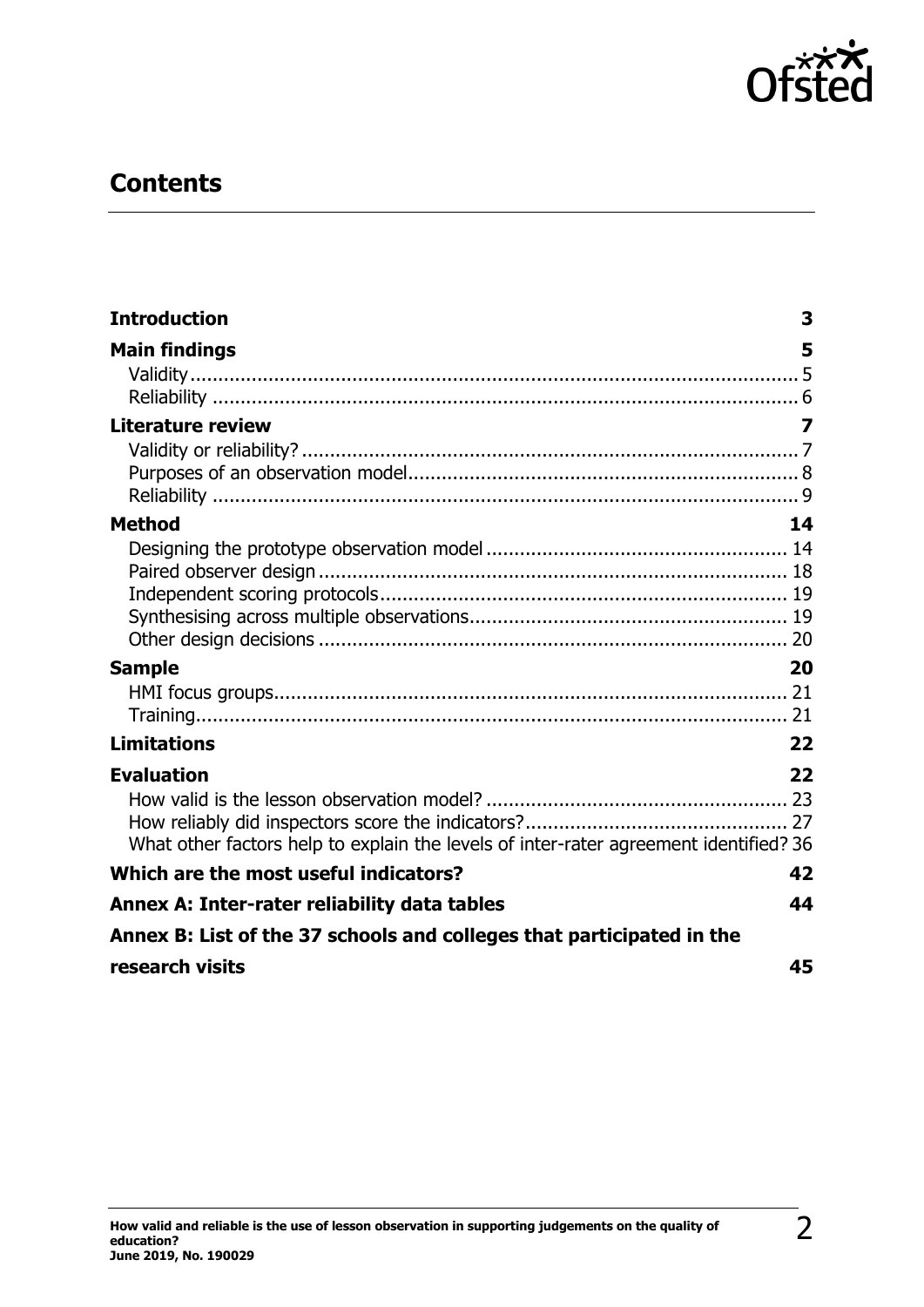

# <span id="page-2-0"></span>**Introduction**

j

Recent work on the curriculum<sup>1</sup> and an overview of the research for the new education inspection framework  $(EIF)^2$  have been central to scrutinising the validity of future inspection methods. This evidence provides parents and those working in education with assurance that inspectors will be assessing the right things when judging the quality of education. It has also delivered on one of Ofsted's core strategy promises – we remain committed to constantly improving the validity of inspection.

We have since turned our attention to lesson observation, an important inspection method within an inspector's toolkit.

In November 2017, Ofsted held an international seminar on lesson observation. The purpose of this seminar was to learn from experts from around the world on how best to develop a model of lesson observation that would be fit for purpose in the EIF. The findings of the seminar provided several aspects for us to consider for redesigning our current lesson observation instrument.<sup>3</sup>

Following this seminar, we developed an observation instrument specific to our inspection context. We tested this in a range of schools and colleges during the autumn term 2018. This report provides details on the findings from these research visits, particularly around the validity and reliability of the first iteration of the observation method. We were not expecting to design a perfect model first time around. However, we hoped to produce a prototype that would be a strong basis for shaping and refining how we carry out lesson visits in the future.

Initial development focused on deciding an agreed purpose for our observation protocols. The main intent was to produce a valid method that contributes to schoollevel evaluation. This focus is something that differs from most other lesson observation models, which prioritise teacher performance and feedback. Our unit of interest was instead a subject department or similar. We also set out to develop an observation model that worked effectively alongside the inspection process for assessing the curriculum.<sup>4</sup> We see lesson observation in our context, therefore, as a contributing method among many others towards judging quality of education.

<sup>&</sup>lt;sup>1</sup> `An investigation into how to assess the quality of education through curriculum intent, implementation and impact: Phase 3 findings of curriculum research', Ofsted, December 2018; [www.gov.uk/government/publications/curriculum-research-assessing-intent-implementation-and](http://www.gov.uk/government/publications/curriculum-research-assessing-intent-implementation-and-impact)[impact.](http://www.gov.uk/government/publications/curriculum-research-assessing-intent-implementation-and-impact)

<sup>&</sup>lt;sup>2</sup> 'Education inspection framework: overview of research', Ofsted, January 2019;

[www.gov.uk/government/publications/education-inspection-framework-overview-of-research.](http://www.gov.uk/government/publications/education-inspection-framework-overview-of-research) <sup>3</sup> 'Six models of lesson observation: an international perspective', Ofsted, May 2018; [www.gov.uk/government/publications/ofsted-research-on-lesson-observation-models.](http://www.gov.uk/government/publications/ofsted-research-on-lesson-observation-models)

<sup>&</sup>lt;sup>4</sup> `An investigation into how to assess the quality of education through curriculum intent, implementation and impact: Phase 3 findings of curriculum research', Ofsted, December 2018; [www.gov.uk/government/publications/curriculum-research-assessing-intent-implementation-and](http://www.gov.uk/government/publications/curriculum-research-assessing-intent-implementation-and-impact)[impact.](http://www.gov.uk/government/publications/curriculum-research-assessing-intent-implementation-and-impact)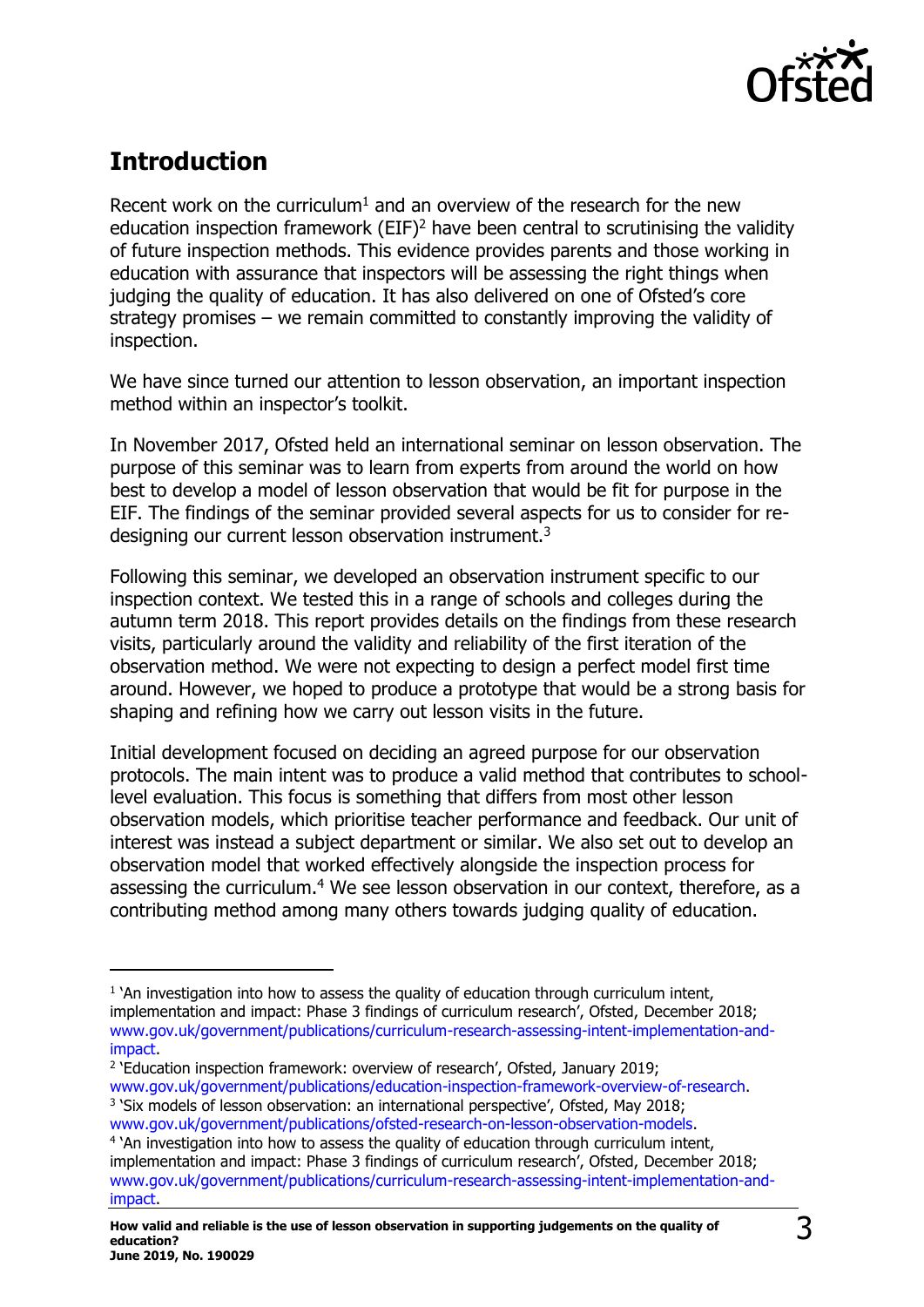

From these guiding principles, we produced a set of measurable indicators that offered inspectors a clear, structured system to focus lesson visits. We developed 18 indicators across three domains of interest – curriculum, teaching and behaviour – along with detailed guidance to help inspectors with assessing the indicators. The indicators were scored on a high-inference, five-point scale. These indicators were strictly for the purpose of the research study, as they allow us to carry out quantitative analysis. They were not intended for use on inspection.

Along with testing the validity of the domains and indicators, we also wanted to test for inter-rater reliability between observers. This highlights how frequently observers agree on their scoring of the indicators. We applied a paired observation method to the study design. This involved two observers observing the same lesson at the same time. We selected observers from 10 Her Majesty's Inspectors (HMI) and four researchers from our research and evaluation team. Observers carried out lesson visits between 15 and 30 minutes in length.

The study design also asked observers to carry out multiple lesson observations across two subject departments or similar during a one-day visit. This allowed us to test reliability at both the individual lesson and the subject department level, our preferred units of interest.

Both schools and colleges were included in the research so that we could identify whether the indicators and protocols developed worked across different contexts. Inspectors visited 22 schools and 15 colleges. In total, they completed 346 paired observations across 74 departments.

The findings from the research are encouraging. The evidence and analysis suggest that the observation model has good 'face validity'. This is the degree to which it appears effective in terms of its stated aims. For instance, the patterns of distribution of the indicator data across the three domains replicate patterns seen in other observations models. Exploratory factor analysis (a statistical method for uncovering the underlying structure of a relatively large set of variables) also establishes a twofactor model that partially reflects the original design intentions of our observation model.

The observers achieved a reasonable level of reliability in the school sample, given the context for which the instrument was designed. The level of consistency that we have achieved has mostly been obtained through the design of a structured system that guides observers. Reliability was enhanced further when we took other factors into consideration, such as paired observations involving two HMI.

However, reliability was considerably weaker in the college sample. The further education and skills (FES) context is likely to be incompatible with the current model design. We therefore need to develop an alternative observation model that is not associated with the school context.

Discussions with the observers and other analyses suggest several ways that we could improve validity and reliability based on these initial findings. The lack of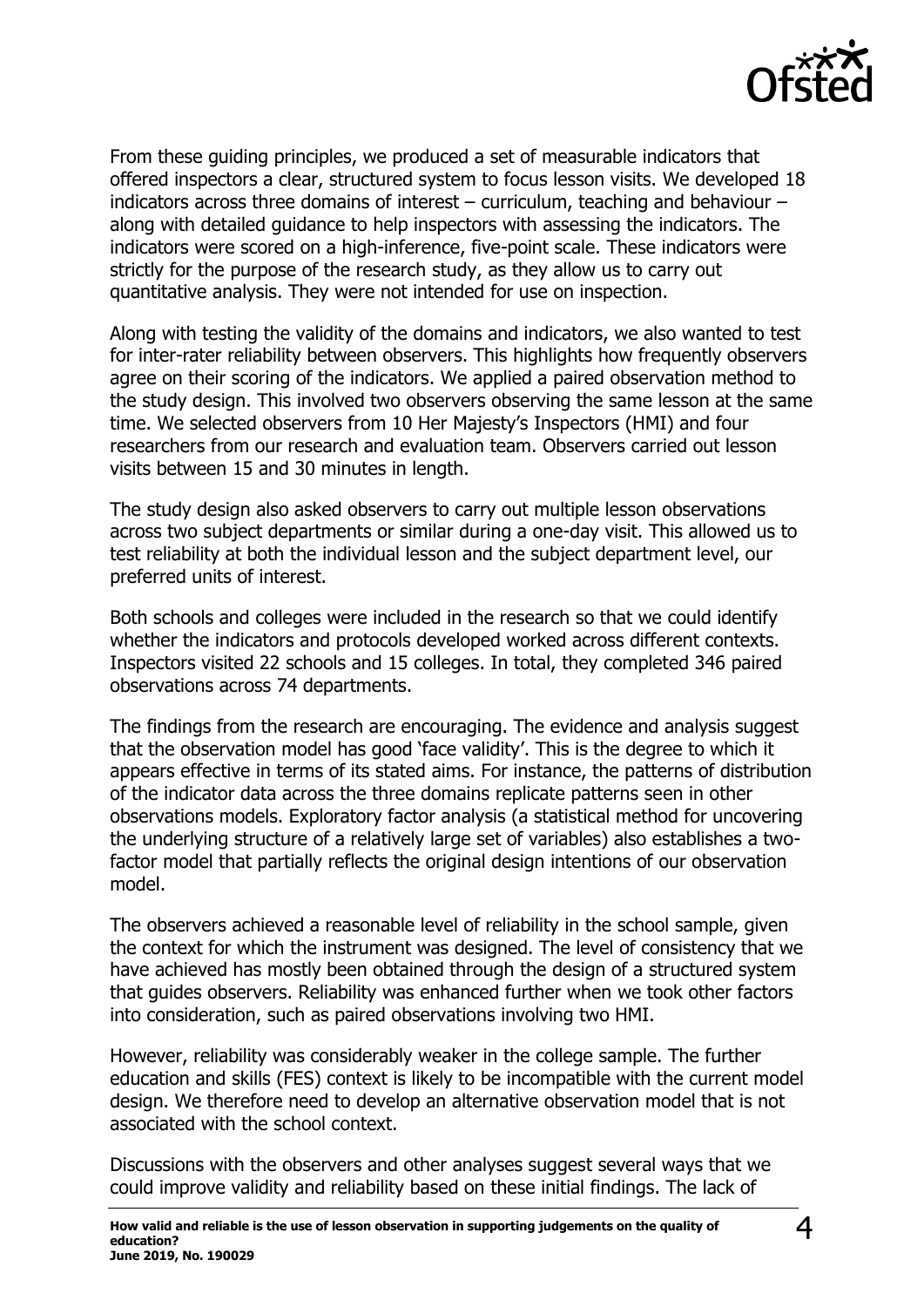

standardised training in using the indicators before the visits is one obvious limitation of the study. However, based on the lesson observation research literature available, we would expect a well-designed training programme to improve observer reliability further.

We realised that asking observers to score 18 indicators created a cognitive load on them. We will reduce the scale of the model so that it can be used more effectively.

Overall, this study gives us confidence that our observation model is assessing useful aspects from a lesson that can contribute evidence to a wider quality of education judgement. Further development is, of course, required as we look to turn these findings into recommendations and training models for lesson visits.

# <span id="page-4-0"></span>**Main findings**

### <span id="page-4-1"></span>**Validity**

- The evidence we collected suggests that inspectors were able to make valid assessments using the observation model.
- Observers were able to identify which indicators were most and least useful. This resulted in indicators for reading/numeracy strategies and assessment from the model. As our phase 3 curriculum study suggests, these aspects of curriculum are better evidenced through other inspection methods instead.
- $\blacksquare$  The distribution of all the indicator scores across the three domains suggest our model has face validity. Observers scored behaviour indicators more strongly than those for teaching and curriculum. This replicates the pattern found in most lesson observation models.
- Importantly, observers were not using pupil behaviour as a proxy for deciding whether teaching in the class was effective. This gives us some confidence that the focus of the model and the guidance in the rubric were being applied as intended.
- We used exploratory factor analysis to determine whether the indicators coalesce into coherent domains that can be assessed. This identified a twofactor model – behaviour (factor 1) and a factor that included the indicators of both curriculum and teaching (factor 2). This partially reflects the original design intentions of the model (curriculum and teaching are both part of the quality of education judgement area in EIF), but also suggests observers were scoring similarly across the indicators in the curriculum and teaching domains.
- Additionally, all the indicators have strong factor loadings that are highly correlated. This suggests two things:
	- − firstly, that the different indicators are measuring the same two domains and do so to a very similar extent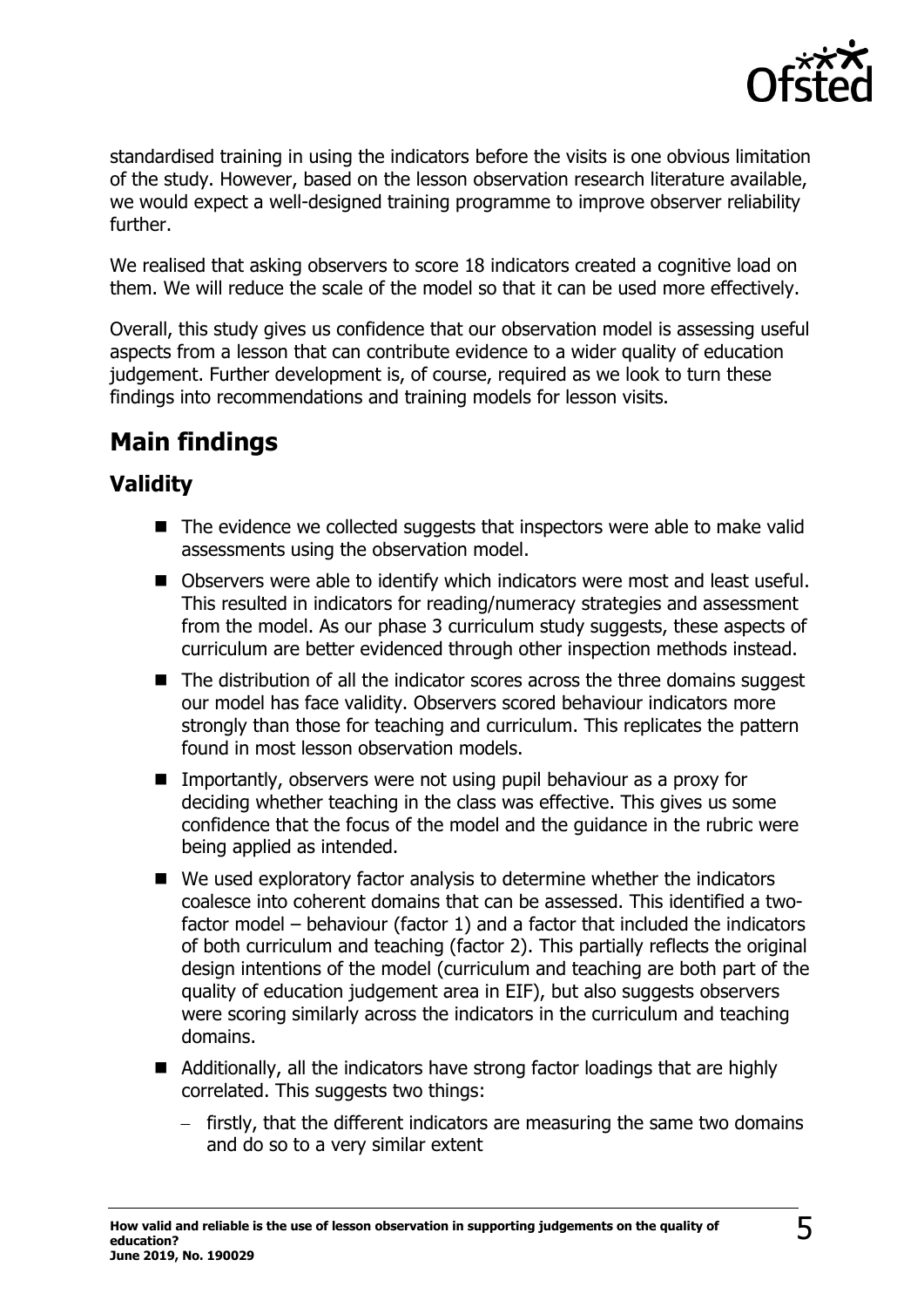

− secondly, that it is possible that there is a halo effect present, reflecting the overlap of the teaching and curriculum indicators in factor 2.

Analysis of the qualitative data collected from the observations supports this theory. This suggests that the traits from the model's teaching criteria often influenced scoring on the curriculum indicators. This is not entirely unsurprising, considering the unique design of curriculum in our model. Further work is therefore needed to develop how observers approach looking at the curriculum in lessons.

### <span id="page-5-0"></span>**Reliability**

- Observations from the primary schools visited generally attained a reasonable level of reliability. We found the overall curriculum, teaching and behaviour domain statistics to be above 0.6. This meets the generally accepted rule-of-thumb for reaching substantial reliability using the metric we employed.
- The secondary school data shows that we found the overall behaviour score to have substantial reliability. The curriculum and teaching statistics for the secondary school sample achieved a moderate level of reliability.
- Synthesis of lesson observations at the subject department level enhanced reliability across several indicators. Six indicators in the primary school sample and four from the secondary school sample attained a substantial level of reliability when observers combined observation evidence from across a subject department.
- The inter-rater reliability in the school sample is encouraging given that observers have reached this level of consistency without standardised training. Observers confirmed how useful having a structure in place was for ensuring that they maintained a specific focus while observing.
- Agreement in the college lessons observed was much weaker. The kappa statistics only attained a mild level of reliability or worse across all indicators. This is a disappointing, albeit useful, result. It suggests that the more variant factors that exist between the school and FES sectors reduce reliability and perhaps require a different approach for their specific contexts. We are developing this approach in the pilots for the EIF.
- One very encouraging finding shows that school HMI observing together generally reached a more substantial level of reliability than when a non-HMI observer was involved. This was the case across the overall domain scores and nine of the indicators, whereas only moderate reliability was reached when a non-HMI was involved.
- Data suggests that longer observations tended to lead to greater reliability. This was particularly the case for behaviour indicators. Observers commented that flexibility for them to determine the length of time to remain in lessons was a positive aspect of the model. Furthermore, reliability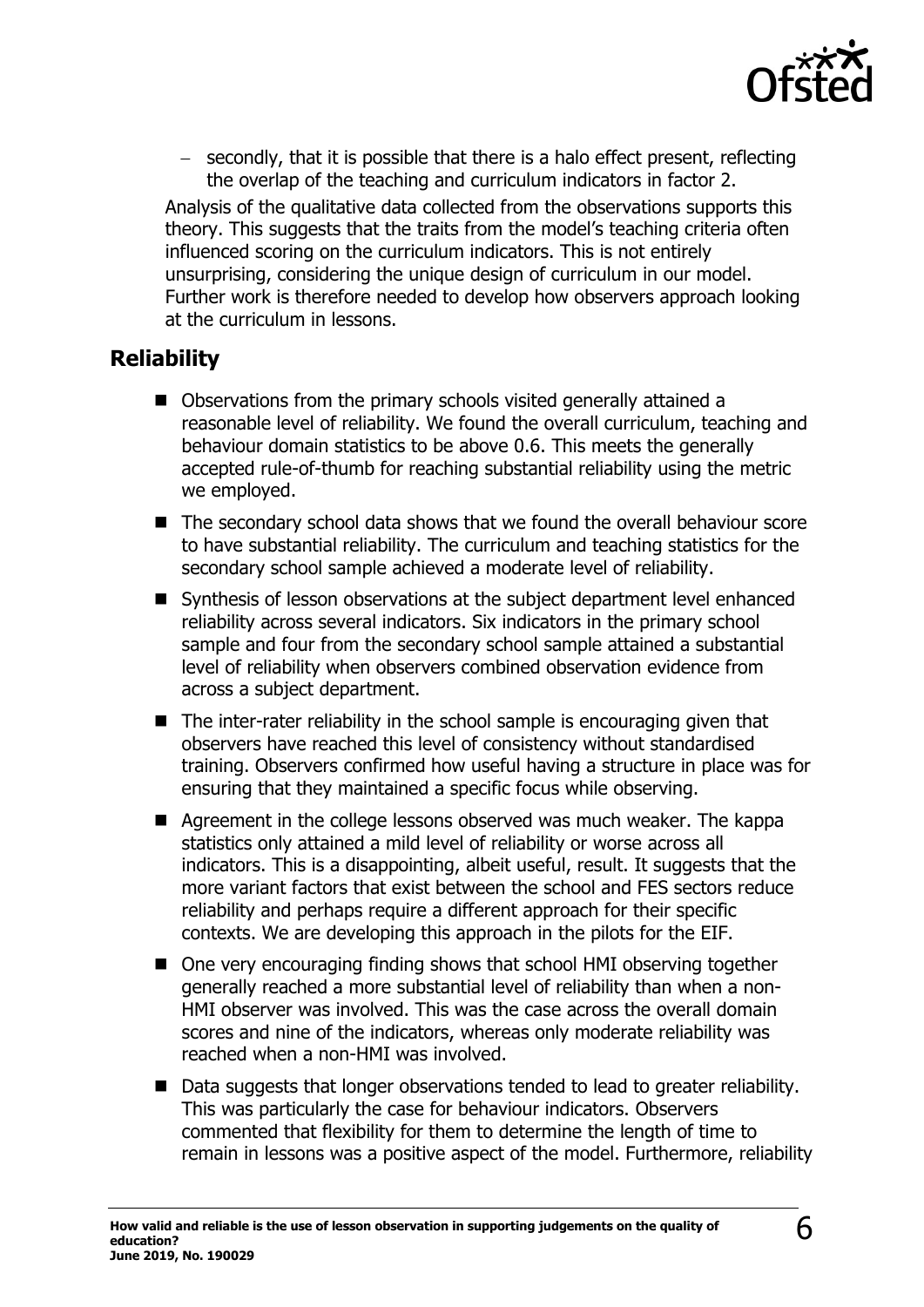

increased in the departments visited in the afternoons. This suggests that a practise effect may be enhancing the level of consistency achieved.

- Observer feedback suggested there might be an issue with central tendency, which was confirmed through analysis of the indicator scores. The five-point scale used to score the indicators created potential for inspectors to opt for the 'middle ground'. There was less variation in observation scores at either end of the scale.
- Inspectors involved in the study stated that additional training and reducing the cognitive load of the model (because too many indicators were included in this initial iteration) were likely to result in a more consistent approach. These views are in line with what we find from the available research literature.

# <span id="page-6-0"></span>**Literature review**

The following section provides details on some of the research literature on lesson observation that is currently available. We have used this to ground our observation model in a research frame for testing validity and reliability. This is along with the findings from our international seminar in November 2017<sup>5</sup> and the recent curriculum research.<sup>6</sup> We have therefore designed the basis for our observation model with a strong evidence base in mind.

# <span id="page-6-1"></span>**Validity or reliability?**

 $\overline{a}$ 

Validity is core to the work of educational research but must be carefully distinguished from the notion of accuracy. For instance, the level of accuracy, or reliability, required from a research instrument should be determined by considerations of validity and not the other way around. Validity is 'a matter of assessing the right thing, in the right way, to provide accurate and useful assessment results'.<sup>7</sup>

Reliability is still an important aspect and is often seen as a check on validity. If it is impossible to replicate scores or marks reliably then it could be argued that it is also unreasonable to claim that anything at all is being measured, let alone what needs to be measured.<sup>8</sup> However, while more agreement is obviously always better than less agreement, moves towards producing perfect alignment can often undermine validity. Perfect alignment could result in oversimplifying instruments to a point

<sup>&</sup>lt;sup>5</sup> 'Six models of lesson observation: an international perspective', Ofsted, May 2018; [www.gov.uk/government/publications/ofsted-research-on-lesson-observation-models.](http://www.gov.uk/government/publications/ofsted-research-on-lesson-observation-models)

<sup>&</sup>lt;sup>6</sup> `An investigation into how to assess the quality of education through curriculum intent, implementation and impact: Phase 3 findings of curriculum research', Ofsted, December 2018; [www.gov.uk/government/publications/curriculum-research-assessing-intent-implementation-and](http://www.gov.uk/government/publications/curriculum-research-assessing-intent-implementation-and-impact)[impact.](http://www.gov.uk/government/publications/curriculum-research-assessing-intent-implementation-and-impact)

 $7$  P Newton, 'An approach to understanding validation arguments', Ofqual, October 2017; [www.gov.uk/government/publications/an-approach-to-understanding-validation-arguments.](http://www.gov.uk/government/publications/an-approach-to-understanding-validation-arguments) <sup>8</sup> P Newton, Validity and validation overview, internal report for Ofsted, 2018.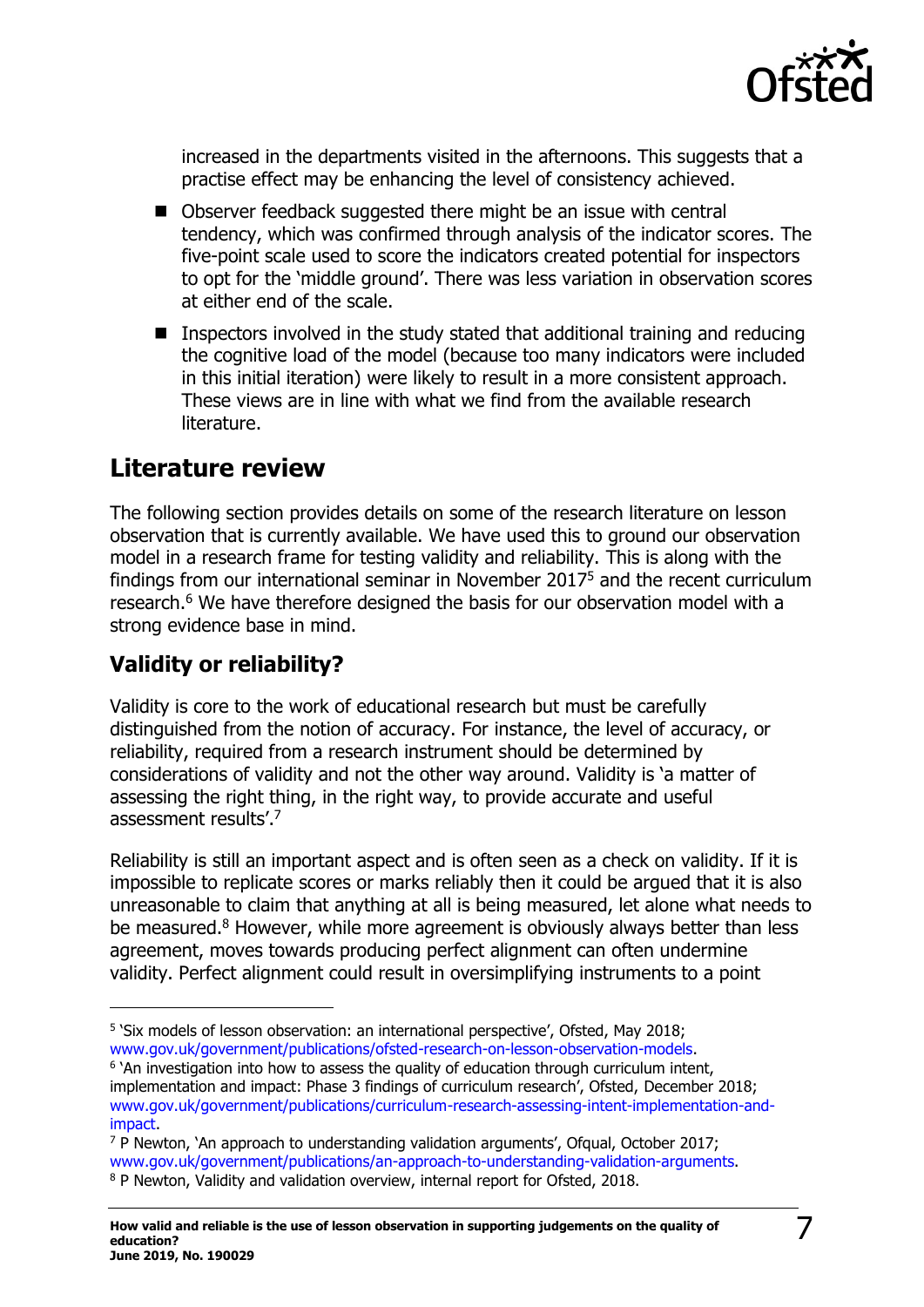

where the approach is mechanistic. In turn, this could result in us measuring things that can be easily measured, rather than what we value. <sup>9</sup> Therefore, a delicate trade-off needs to be managed to ensure that we can reach an appropriate level of sufficiency for attaining both a credible level of validity and reliability.

### <span id="page-7-0"></span>**Purposes of an observation model**

In the context of lesson observations, questions of validity focus on how observation systems relate to the inferences drawn from the findings they produce. Classrooms offer complex environments with a rich range of variables available for observation.<sup>10</sup> suggesting that observation models should seek to establish clear justifications for design decisions. For instance, not everything that can be observed from the classroom or in lessons needs including. What to include is often based on the intended use of the model to ensure that the evidence collected suitably validates any inferences being drawn.<sup>11</sup>

Additionally, the experts from the international seminar were clear that it was the explicit 'relationships between constructs, instruments and inferences' that are crucial design features for a valid lesson observation framework.<sup>12</sup> Other literature also emphasises the importance of determining validity through consideration of the purpose that the model was being developed for, the focus of the framework, how it will be put into operation and how findings will be understood.<sup>13</sup> The experts agreed, therefore, that it would be a mistake to pick up an off-the-shelf observation model from elsewhere and apply it wholesale to a different context.<sup>14</sup>

Further complexities arise from the phrase 'lesson observation' itself. This is because it denotes a wide range of activities across schools and educational research that are carried out in different forms and for different purposes.<sup>15</sup> For instance, improving teaching quality appears to be critical to improving schools and education systems.<sup>16</sup>

j

<sup>14</sup> 'Six models of lesson observation: an international perspective', Ofsted, May 2018;

[www.gov.uk/government/publications/ofsted-research-on-lesson-observation-models.](http://www.gov.uk/government/publications/ofsted-research-on-lesson-observation-models)

<sup>&</sup>lt;sup>9</sup> G Biesta, 'Good education in an age of measurement: on the need to reconnect with the question of purpose in education', in 'Educational Assessment, Evaluation and Accountability', 21(1), 2009, pp. 33̶–46.

<sup>&</sup>lt;sup>10</sup> E C Wragg, 'An introduction to classroom observation', Routledge, 1999.

<sup>&</sup>lt;sup>11</sup> A-K Praetorius and C Y Charalambous, 'Classroom observation frameworks for studying instructional quality: looking back and looking forward', in 'ZDM', 50, 2018, pp. 521–534.

<sup>&</sup>lt;sup>12</sup> C Bell, D H Gitomer, D F McCaffrey, B K Hamre, R C Pianta and Y Qi, 'An independent approach to observation protocol', in 'Educational Assessment', 17(2–3), 2012, pp. 62–87.

<sup>&</sup>lt;sup>13</sup> A-K Praetorius and C Y Charalambous, 'Classroom observation frameworks for studying instructional quality: looking back and looking forward', in 'ZDM', 50, 2018, pp. 521–534.

<sup>&</sup>lt;sup>15</sup> L Page, 'The impact on lesson observations on practice, professionalism and teacher identity', in M O'Leary, 'Reclaiming lesson observation', Routledge, pp. 62–74; M O'Leary and P Wood, 'Performance over professional learning and the complexity puzzle: lesson observation in England's further education sector', in 'Professional Development in Education', 43(30), 2017, pp. 573–591. <sup>16</sup> H C Hill, C Y Charalambous and M A Kraft, 'When rater reliability is not enough: Teacher observation systems and a case for the generalizability study', in 'Educational Researcher', 41(2), 2012, pp. 56–64; J P Allen, R C Pinata, A Gregory, A Y Mikami and J Lun, 'An interaction based approach to enhancing secondary school instruction and student achievement', in 'Science',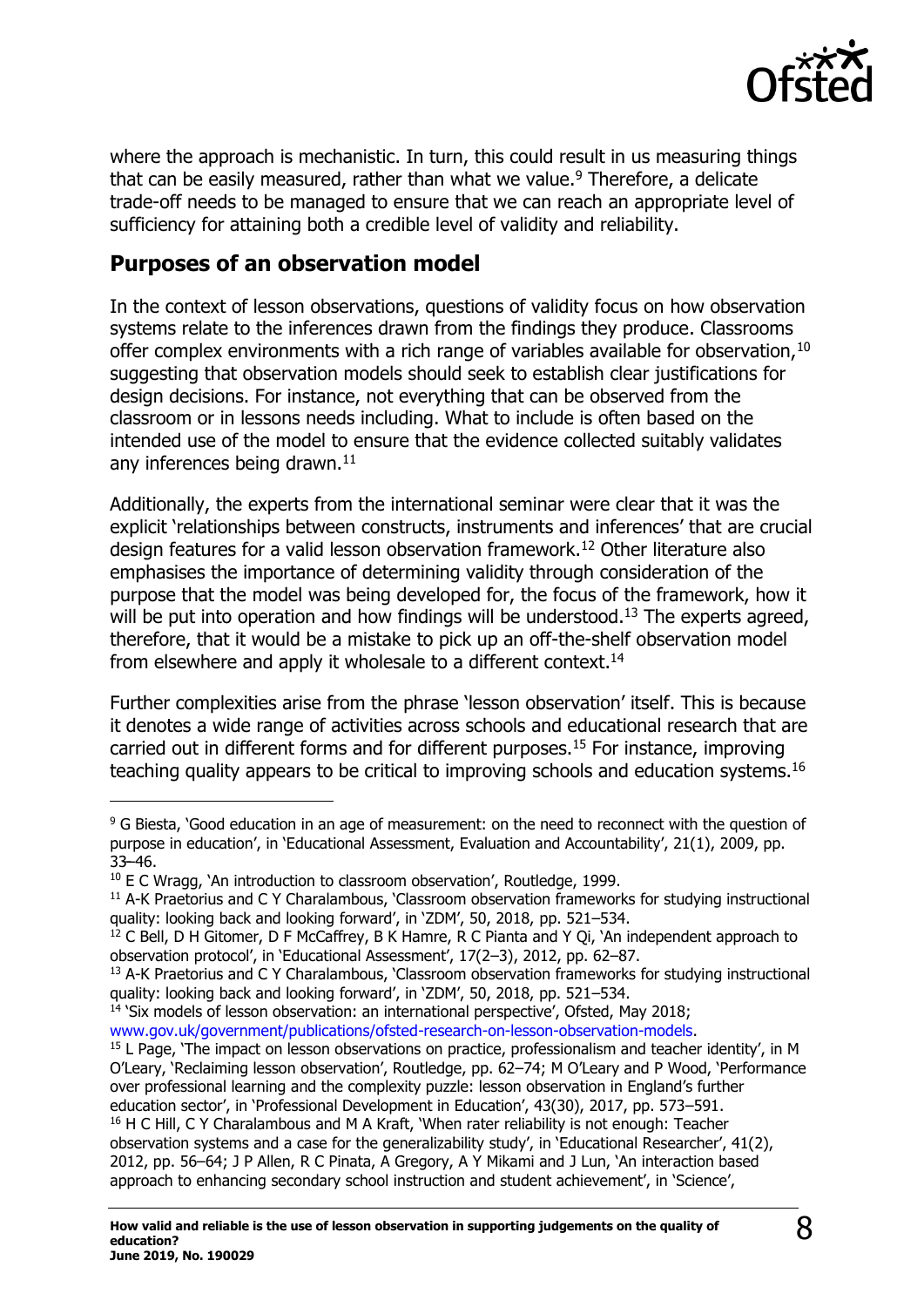

This has created two main focuses in the field of lesson observations that are often conflated: developing clear systems of teacher evaluation and ensuring that these systems provide feedback that allow for teacher improvement.<sup>17</sup> Lesson observations typically focus on the individual teacher or classroom. However, our intent was to provide indicators of practice at subject level as one aspect of quality of education more generally. This is why we opted to call our approach 'lesson visits' rather than 'lesson observations'.

The [Measures of Effective Teaching \(MET\) project](http://k12education.gatesfoundation.org/blog/measures-of-effective-teaching-met-project/) revealed that the level of certainty required from lesson observation depends on the function the observation framework is designed to deliver. For instance, the MET project carried out extensive work that demonstrated that only a modest relationship exists between lesson observations, which are designed for teacher evaluation, and pupil outcomes.<sup>18</sup> This has led to greater consideration being given to lesson observation as just one important tool among a range of evaluation methods for measuring teacher effectiveness. In this way, the validity of observation models is dependent on how well the evidence they collect is triangulated with a range of other evidence to make informed assessments on teaching quality.<sup>19</sup>

### <span id="page-8-0"></span>**Reliability**

j

The following aspects are often considered to be issues of reliability:

- the number of indicators to include in an observation model
- the timing and number of observations
- the extrapolation of indicator scores to a judgement of teacher quality

<sup>333(6045), 2011,</sup> pp. 1034–1037; M Strong, J Gargani and O Hacifazlioglu, 'Do we know a successful teacher when we see one? Experiments in identification of effective teachers', in 'Journal of Teacher Education', 64(4), 2011, pp.  $1-16$ ; P Black and D Wiliam, 'Inside the black box: Raising standards through classroom assessment', King's College, 1998; D Wiliam, 'Assessment for learning: Why, what and how?', Institute of Education, 2009.

<sup>&</sup>lt;sup>17</sup> E L Baker, P E Barton, L Darling-Hammond, E Haertel, H F Ladd and R L Linn, 'Problems with the use of student test scores to evaluate teachers', Washington, D.C: Economic Policy Institute, Vol. 278, 2010.

<sup>&</sup>lt;sup>18</sup> T J Kane and D O Staiger, 'Gathering feedback for teaching: Combining high-quality observations with student surveys and achievement gains', Bill and Melinda Gates Foundation, 2012.

<sup>&</sup>lt;sup>19</sup> M Strong, J Gargani and O Hacifazlioglu, 'Do we know a successful teacher when we see one? Experiments in identification of effective teachers', in 'Journal of Teacher Education', 64(4), 2011, pp. 1–16; S Cantrell and T J Kane, 'Ensuring fair and reliable measures of effective teaching: Culminating findings of the MET projects' three-year study', Bill and Melinda Gates Foundation, 2013; [http://k12education.gatesfoundation.org/resource/ensuring-fair-and-reliable-measures-of-effective-](http://k12education.gatesfoundation.org/resource/ensuring-fair-and-reliable-measures-of-effective-teaching-culminating-findings-from-the-met-projects-three-year-study/)

[teaching-culminating-findings-from-the-met-projects-three-year-study/;](http://k12education.gatesfoundation.org/resource/ensuring-fair-and-reliable-measures-of-effective-teaching-culminating-findings-from-the-met-projects-three-year-study/) Measure of Effective Teaching Project (MET), 'Gathering feedback for teaching', Bill and Melinda Gates Foundation, 2012; K Mihaly, D F McCaffrey, D O Staiger and J R Lockwood, 'A composite estimator of effective teaching', Bill and Melinda Gates Foundation, 2013; R Coe, C Aloisi, S Higgins and L E Major, 'What makes great teaching? Review of the underpinning research', Sutton Trust, 2014.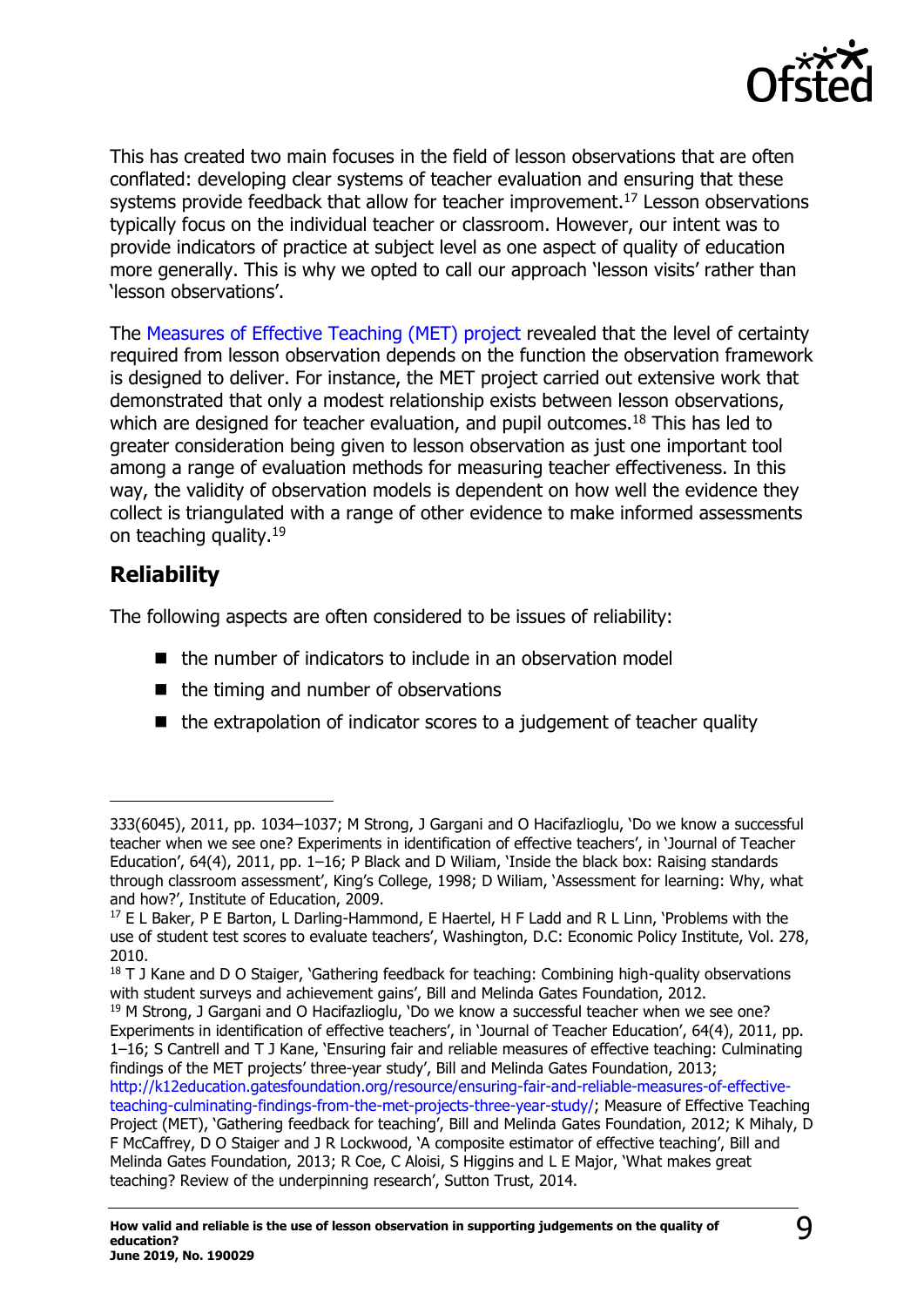

 $\blacksquare$  the intended outcomes of the observation.<sup>20</sup>

Some of the main considerations for designing a reliable observation model follow below.

### **Multiple observers**

The phrase 'multiple observers' can refer to either multiple observers visiting one classroom, multiple observers visiting a series of classrooms or several observers visiting classrooms individually.<sup>21</sup> Some studies have linked greater reliability of results with multiple observers.<sup>22</sup> Observation models that focus on teacher development – such as Classroom Assessment Scoring System (CLASS), Framework for Teaching (FfT), UTeach Observation Protocol (UTOP), Mathematical Quality of Instruction (MQI) and Protocol for Language Arts Teacher Observations (PLATO) – all advocate the need for multiple observers in the observation process. Evidence from the health sector has also suggested that groups of inspectors produce more reliable assessments than individual inspectors alone. 23

The International Comparative Analysis of Learning and Teaching (ICALT) observation instrument, which the Dutch inspectorate developed, provides an example of a model where reliability is determined by only one inspector visiting a lesson. This requires a slightly different approach to gathering evidence and achieving levels of certainty. The ICALT framework manages this through incorporating indicators that must be observable in (almost) each lesson.<sup>24</sup>

### **Number of lessons**

-

Reliability is also linked to the number of observations required. One-time observations have been critiqued for being open to substantial measurement error, through either a bad moment or a difficult class that may not be indicative of a teachers' typical performance.<sup>25</sup> There is general agreement that more observations

<sup>&</sup>lt;sup>20</sup> C Bell, D H Gitomer, D F McCaffrey, B K Hamre, R C Pianta and Y Qi, `An independent approach to observation protocol', in 'Educational Assessment', 17(2–3), 2012, pp. 62–87.

<sup>&</sup>lt;sup>21</sup> R van de Lans, W van de Grift, K van Veen and M Fokkens-Bruinsma, 'Once is not good-enough: Establishing reliability criteria for feedback and evaluation decisions based on classroom observations', in 'Studies in Educational Evaluation', 50(1), 2016, pp. 88–95.

<sup>&</sup>lt;sup>22</sup> H C Hill, C Y Charalambous and M A Kraft, 'When rater reliability is not enough: Teacher observation systems and a case for the generalizability study', in 'Educational Researcher', 41(2), 2012, pp. 56–64; Measure of Effective Teaching Project (MET), 'Gathering feedback for teaching', Bill and Melinda Gates Foundation, 2012.

<sup>&</sup>lt;sup>23</sup> A Boyd, R Addicott, R Robertson, S Ross and K Walshe, *`Are inspectors assessments reliable*? Ratings of NHS acute hospital trust services in England', in 'Journal of health services research and policy', 22(1), 2017, pp. 28–36.

 $24$  W van de Grift, 'Quality of teaching in four European countries: A review of the literature and application of an assessment instrument', in 'Educational Research', 49(2), 2007, pp. 127–152.  $25$  R van de Lans, W van de Grift, K van Veen and M Fokkens-Bruinsma, 'Once is not good-enough:

Establishing reliability criteria for feedback and evaluation decisions based on classroom observations', in 'Studies in Educational Evaluation', 50(1), 2016, pp. 88–95.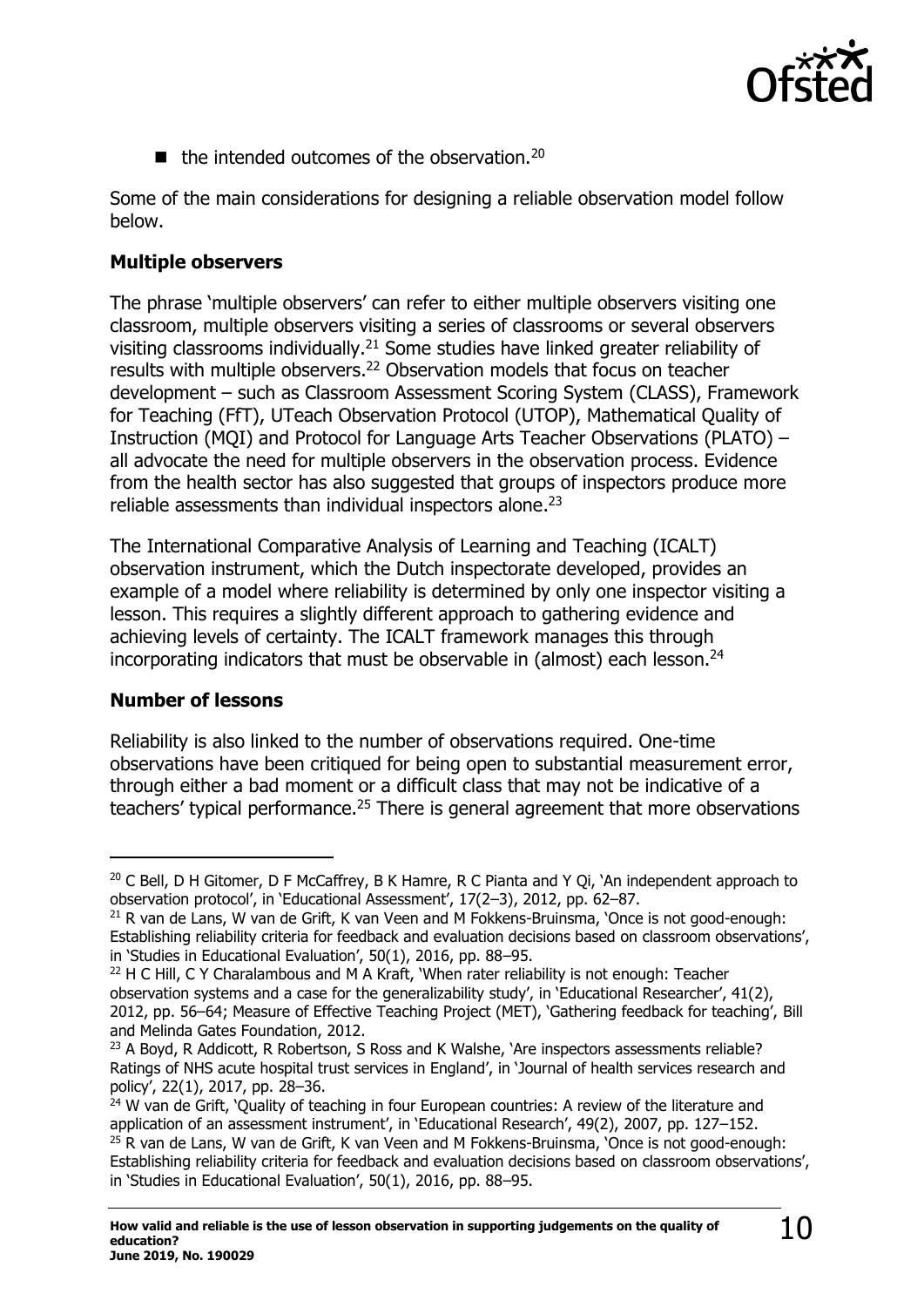

are required when teachers are receiving developmental feedback rather than being evaluated. Research points to between three to 10 observations being enough to achieve modest reliability.<sup>26</sup>

The time of day and point in the year that observations take place can influence observer ratings, as well as the length of time spent in the classroom.<sup>27</sup> The presence of an observer may also disrupt regular routines and practices of the lesson,<sup>28</sup> particularly because teachers may choose to alter their practice to put on a 'fire-work display'<sup>29</sup> to impress an observer. <sup>30</sup> Multiple lesson observations seek to eliminate the impact of these variations to provide a more comprehensive and stable picture of a teachers' practice.

### **Inference levels and indicators**

 $\overline{a}$ 

Observation systems are typically high-inference practices by design. Yet, even taking into account their high-inference nature, observation systems exist on a spectrum of low to high inference, depending on the number and type of indicators they employ. Low-inference observation models offer greater reliance on quantitative data such as counting the number of times an event occurs within a lesson. These quantitative indicators can help to focus the eye of observers onto the same aspects of lessons. High-inference models that build in a greater collection of qualitative data<sup>31</sup> can allow observers to capture aspects of the lesson beyond those prescribed by indicators. Even in models that focus on collecting quantitative data, the experts at the seminar were clear that the criteria applied in these models nearly always required high-inference judgements to be made by observers.<sup>32</sup>

<sup>&</sup>lt;sup>26</sup> H C Hill, C Y Charalambous and M A Kraft, 'When rater reliability is not enough: Teacher observation systems and a case for the generalizability study', in 'Educational Researcher', 41(2), 2012, pp. 56–64; T J Kane and D O Staiger, 'Gathering feedback for teaching: Combining high-quality observations with student surveys and achievement gains', Bill and Melinda Gates Foundation, 2012.  $27$  H C Hill, C Y Charalambous and M A Kraft, 'When rater reliability is not enough: Teacher observation systems and a case for the generalizability study', in 'Educational Researcher', 41(2), 2012, pp. 56–64; A J Mashburn, J P Meyer, J P Allen and R C Pianta, 'The effect of observation length and presentation order on the reliability and validity of an observational measure of teaching quality',

in 'Educational and Psychological Measurement', 74(3), 2014, pp. 400–422.

<sup>&</sup>lt;sup>28</sup> E C Wragg, 'An introduction to classroom observation', Routledge, 1999; E C Wragg, F J Wikelely, C M Wragg and G S Haynes, 'Teacher appraisal observed', Routledge, 1996; B Jeffrey and P Woods, 'Testing teachers: the effect of school inspections on primary teachers', Falmer, 1998.

<sup>&</sup>lt;sup>29</sup> G Marriot, 'Observing teachers at work', Heinemann Educational, 2001, p. 8.

<sup>&</sup>lt;sup>30</sup> S J Ball, 'The teacher's soul and the terrors of performativity', in 'Journal of Education Policy', 18(2), 2003, pp. 215–228; S J Ball, 'Performativities and fabrications in the education economy: Towards the performative society?' in 'Australian Education Researcher', 27(2), 2000, pp. 1–23; B Jeffrey and P Woods, 'Testing teachers: the effect of school inspections on primary teachers', Falmer, 1998, p. 122; J Perryman, 'Panoptic performativity and school inspection regimes: Disciplinary mechanisms and life under special measures', in 'Journal of Education Policy', 21(2), 2006, pp. 147–161.

<sup>&</sup>lt;sup>31</sup> W van de Grift, 'Quality of teaching in four European countries: A review of the literature and application of an assessment instrument', in 'Educational Research', 49(2), 2007, pp. 127–152.  $32$  'Six models of lesson observation: an international perspective', Ofsted, May 2018; [www.gov.uk/government/publications/ofsted-research-on-lesson-observation-models.](http://www.gov.uk/government/publications/ofsted-research-on-lesson-observation-models)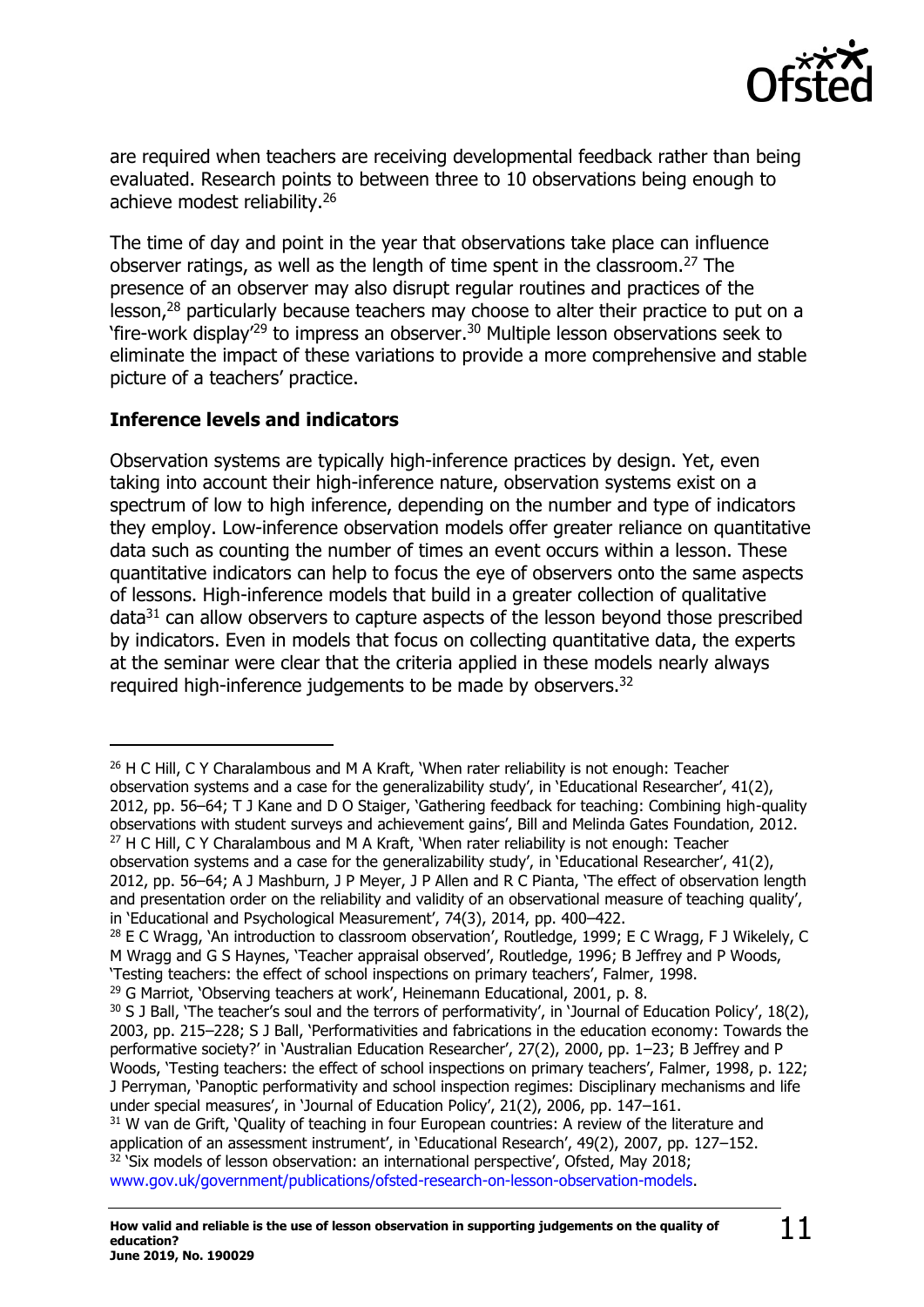

The experts at the international seminar made a further point, that a lack of focus in the design of an observation model can lead to observers' personal biases disagreeing or collectively ignoring some aspects of lessons. The range and number of indicators that observers are trained to focus on can, therefore, guide and limit the aspects they attend to in a lesson. This can lead to observers ignoring less essential things, although increasing the number of quantitative or qualitative indicators in a framework can also increase the cognitive load on observers.<sup>33</sup> Assigning weight to any one indicator, while increasing the reliability of that measure, has also shown that observers can ignore or miss other important aspects within the classroom.<sup>34</sup> In-attentional blindness, where the focus on one aspect leads to a failure to notice other phenomena, means that even multiple observers can readily miss aspects of effective teaching.<sup>35</sup>

Ideally, indicators should offer the opportunity for agreement between observers – by helping them to know what to look for – but without creating complex checklists that distract from the lesson itself.<sup>36</sup>

### **Subject-specific or generic indicators**

 $\overline{a}$ 

Lesson observation frameworks sit within a continuum depending on whether the focus is generic or subject-specific. A lot of interest has focused on developing mathematics-specific frameworks.<sup>37</sup> Other models include UTOP, which is focused on science, technology, engineering and mathematics (STEM) subjects,<sup>38</sup> although a deficiency in subject-related observation instruments for numerous other subject areas remains.

Proponents of subject-specific lesson observations highlight the ways in which generic indicators, such as 'asks higher order questions', mask how teachers of different subjects and phases should adapt questioning for their pupils.<sup>39</sup> However,

<sup>&</sup>lt;sup>33</sup> H C Hill, C Y Charalambous and M A Kraft, 'When rater reliability is not enough: Teacher observation systems and a case for the generalizability study', in 'Educational Researcher', 41(2), 2012, pp. 56–64.

<sup>&</sup>lt;sup>34</sup> K Mihaly, D F McCaffrey, D O Staiger and J R Lockwood, `A composite estimator of effective teaching', Bill and Melinda Gates Foundation, 2013.

<sup>35</sup> M Strong, J Gargani and O Hacifazlioglu, 'Do we know a successful teacher when we see one? Experiments in identification of effective teachers', in 'Journal of Teacher Education', 64(4), 2011, pp.  $1 - 16$ .

<sup>&</sup>lt;sup>36</sup> J E Good and T L Brophy, 'Teachers' communication of differential expectations for children's classroom performance: Some behavioural data', in 'Journal of Educational Psychology', 61(5), 1970, pp. 365–374; C Tilstone, 'Observing teaching and learning', David Fulton, 1998.

 $37$  M D Boston and A G Candela, 'The instructional quality assessment as a tool for reflecting on instructional practice', in 'ZPD', 50, 2018, pp. 427–444; C Y Charalambous and A-K Praetorius, 'Studying mathematics instruction through different lenses: Setting the ground for understanding instructional quality more comprehensively', in 'ZPD', 50, 2018, pp. 355–366.

<sup>&</sup>lt;sup>38</sup> C Walkington and M Marder, 'Using the Uteach observation protocol (UTOP) to understand the quality of mathematics instruction', in 'ZDM', 50(3), 2018, pp. 507–519.

<sup>&</sup>lt;sup>39</sup> H Hill and P Grossman, 'Learning from teacher observations: Challenges and opportunities posed by new teacher evaluation systems', in 'Harvard Educational Review', 83(2), 2013, pp. 371–384.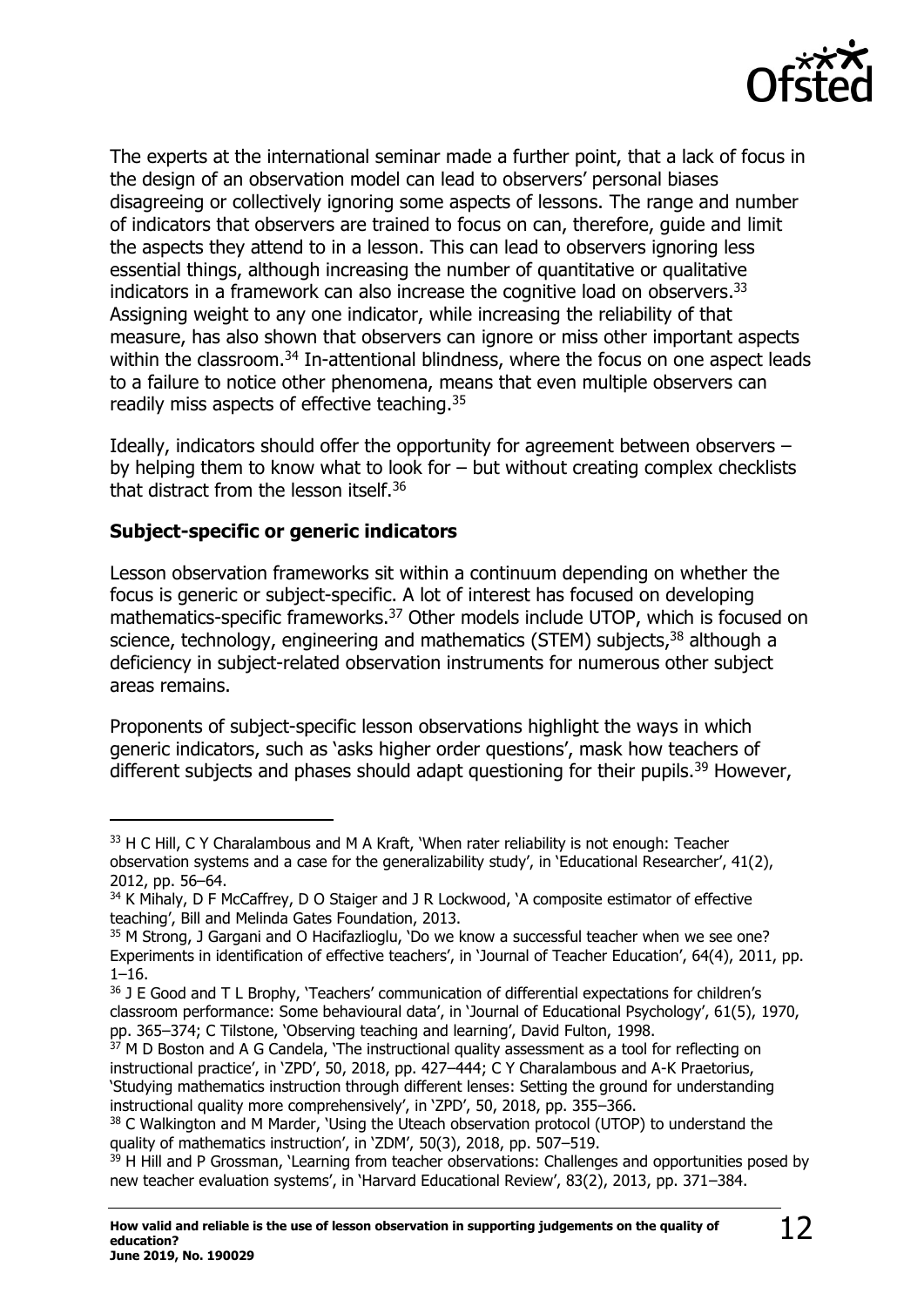

others question how far generic and subject-specific frameworks do differ in indicator content.<sup>40</sup> Furthermore, the MTP-S programme found evidence of teacher–student interactions that were linked to motivation and achievement regardless of the subject being taught.<sup>41</sup>

One argument for subject-specific observations is that they allow for more finegrained observations to take place, ensuring that more detailed feedback can be provided for feedback to teachers.<sup>42</sup> However, for wide-scale observations taking place across a provider, this focus can increase the potential for disagreement among observers and increases training needs, because subject-experts are often needed for carrying out observations.<sup>43</sup>

### **Observer training**

j

Training is considered to be an essential component of a lesson observation system.<sup>44</sup> High-quality initial training is required to introduce observers to protocols. The training should be supported by ongoing calibration to ensure the continued reliability of judgements.<sup>45</sup> Ongoing calibration also allows for observation instruments to be reviewed and fine-tuned. It recognises that attempts to measure agreement levels between observers do not always guarantee agreement or ensure that observers will always produce a comprehensive picture of teaching.<sup>46</sup>

<sup>40</sup> A-K Praetorius and C Y Charalambous, 'Classroom observation frameworks for studying instructional quality: looking back and looking forward', in 'ZDM', 50, 2018, pp. 521–534.

 $41$  J P Allen, R C Pinata, A Gregory, A Y Mikami and J Lun, `An interaction based approach to enhancing secondary school instruction and student achievement', in 'Science', 333(6045), 2011, pp. 1034–1037.

<sup>&</sup>lt;sup>42</sup> H Hill and P Grossman, 'Learning from teacher observations: Challenges and opportunities posed by new teacher evaluation systems', in 'Harvard Educational Review', 83(2), 2013, pp. 371–384.

<sup>&</sup>lt;sup>43</sup> C Walkington and M Marder, 'Using the Uteach observation protocol (UTOP) to understand the quality of mathematics instruction', in 'ZDM', 50(3), 2018, pp. 507–519.

 $44$  H C Hill, C Y Charalambous and M A Kraft, 'When rater reliability is not enough: Teacher observation systems and a case for the generalizability study', in 'Educational Researcher', 41(2), 2012, pp. 56–64.

<sup>45</sup> R Coe, C Aloisi, S Higgins and L E Major, 'What makes great teaching? Review of the underpinning research', Sutton Trust, 2014; S Cantrell and T J Kane, 'Ensuring fair and reliable measures of effective teaching: Culminating findings of the MET projects' three-year study', Bill and Melinda Gates Foundation, 2013;

http://k12education.gatesfoundation.org/resource/ensuring-fair-and-reliable-measures-of-effectiveteaching-culminating-findings-from-the-met-projects-three-year-study/.

<sup>46</sup> H C Hill, C Y Charalambous and M A Kraft, 'When rater reliability is not enough: Teacher observation systems and a case for the generalizability study', in 'Educational Researcher', 41(2), 2012, pp. 56–64.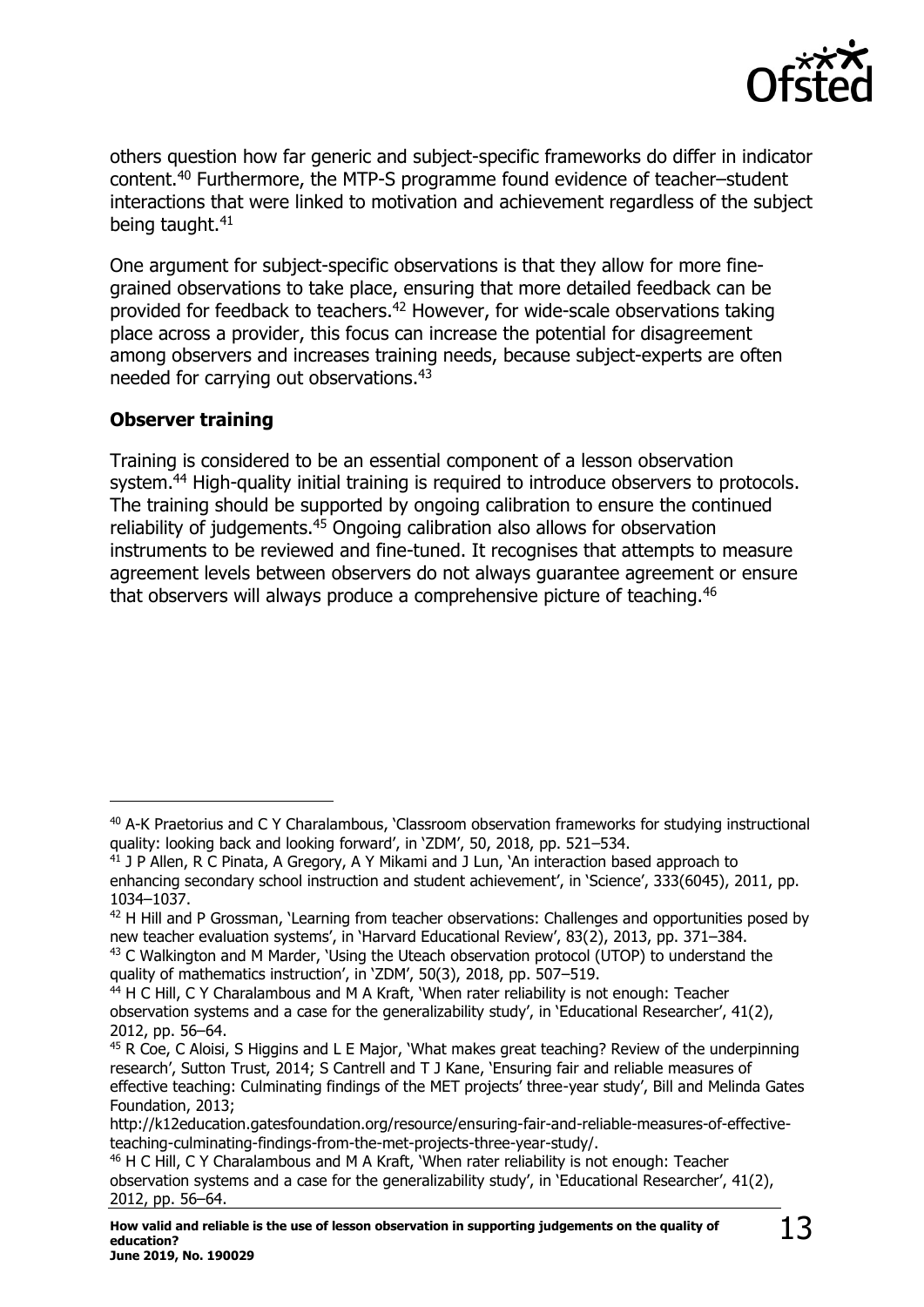

# <span id="page-13-0"></span>**Method**

j

The main aim of this study was to design and test a prototype observation model for use in lesson visits in the EIF. The main determining factors for the model's success would be that it is both valid (it assesses the right things) and reliable (inspectors assess the right things consistently).

Importantly, we were looking for the prototype to provide a **reasonable** level of assurance that validity and reliability have been reached. As most of the models in the literature have been developed over a long period of time, we were not expecting to design a perfect model first time around. However, we were hoping to produce a prototype that would provide a strong baseline for shaping and refining the use of lesson visits in the future.

From this aim and the available literature, we developed a series of research questions for the model to test:

- What are the most important dimensions and indicators of the quality of education that can be observed and assessed by inspectors during a lesson visit?
- What structures should quide lesson visits for inspectors to elicit valid and reliable evidence to support judgements on the quality of education?
- Can observation be used effectively in contributing to departmental/subject level evaluation?

# <span id="page-13-1"></span>**Designing the prototype observation model**

The research summary provides details on some useful approaches for developing a new observation instrument. One of the main findings from the literature is the need to develop an agreed purpose for observation protocols from the outset. This pointed towards lesson visits working best when they are tied to a clear intent and operating within strong parameters. To ensure that we built validity into the prototype model, our initial design decisions agreed the following:

- **Evaluation at the school level** Ofsted's context is one of whole-school evaluation. Lesson visits, therefore, are one evidence base among many that contributes towards determining the quality of education at the school level. The purpose of a lesson visit is neither to form a view on an individual teacher nor to be used for teacher feedback or development purposes.<sup>47</sup> Instead, we chose the subject department (or similar) as our unit of interest under which lesson visits would be carried out.
- **Synthesis and triangulation** As the model was orientated towards school level outcomes, we decided that replicating aspects of the design

 $47$  This is one of the rationales for removing the requirement for inspectors to grade individual teachers in September 2014.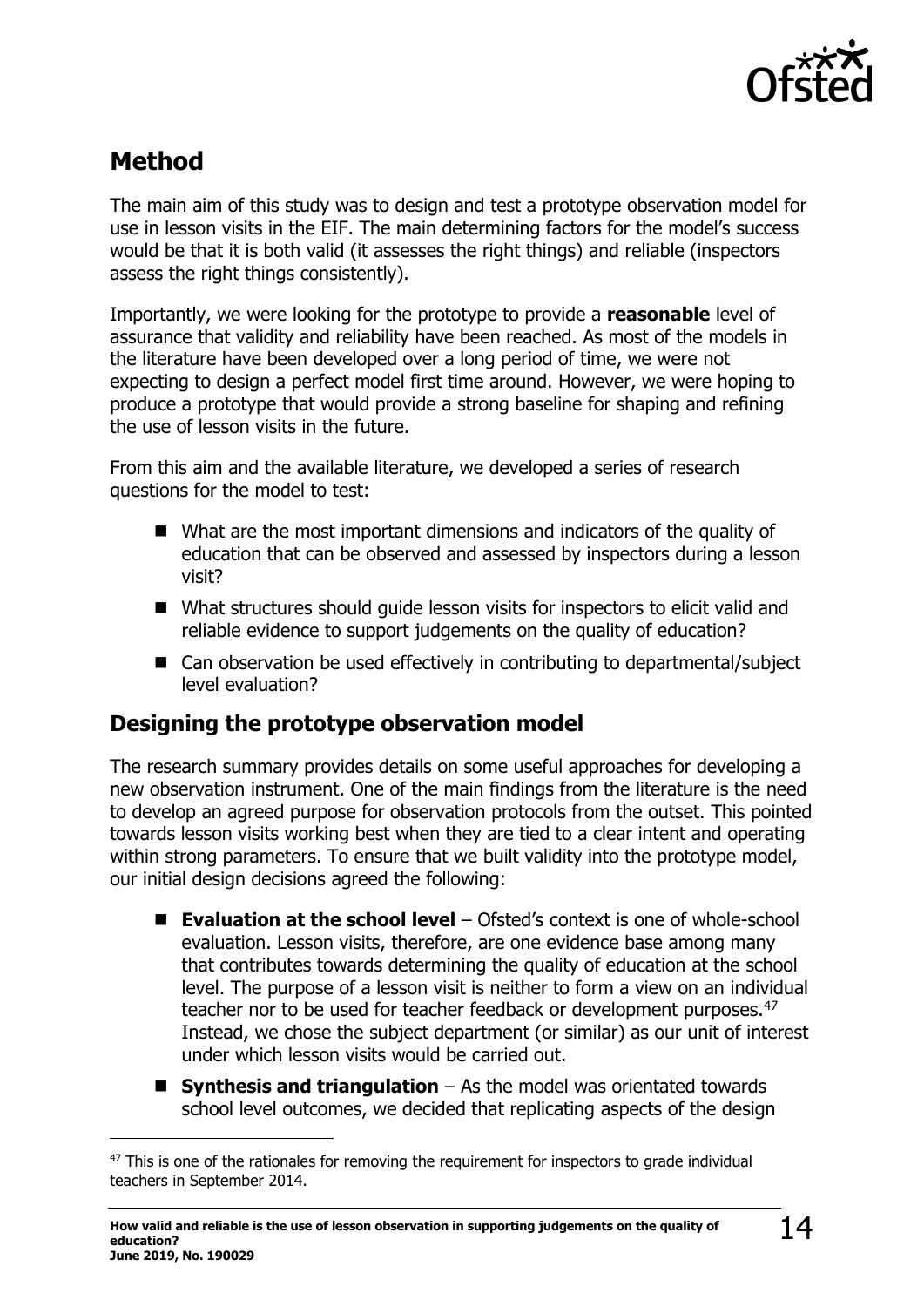

approach used in the phase 3 curriculum study $48$  would help with grouping observations together in a meaningful way. The subject department (or similar) would be the focus for triangulating evidence across observations to identify subject quality and contribute to a school-level overview. This would also mean that lesson visits would not be randomly carried out across a provider.

- **Structured focus** The model needed a structure to aid consistency between inspectors. Scaled indicators covering measurable features of a lesson, such as teaching quality and classroom management, were essential to the study design. The inclusion of indicators would ensure that observers focused on the most important elements across lessons and would allow us to carry out quantitative analyses.
- **High inference** Owing to the implications on validity, we needed to avoid a straightforward tick-box approach to data collection. The high-inference nature of observation means that we still required inspector professional judgement, therefore scoring the indicators would be enhanced through providing inspectors with a detailed set of instructions to improve consistency.
- Importance of teaching There was a consensus among the experts at the international seminar that 'learning' cannot be directly observed and should be determined through other evidence collection methods. Observation should, instead, take on a greater focus on **teaching** because this tends to be observable and measurable. We therefore decided that our model would include teaching as a core domain on this basis.
- Generic indicators Owing to the paucity of observation models that extended beyond mathematics and literacy, the decision taken for this prototype was to focus initially on generic indicators. These are more readily available and can be assessed across most types of lesson to determine quality.

We then turned our attention to developing a set of measurable indicators that offered a clear framework to standardise the activities of observers.

Along with the misconception that learning is something that can be observed, we have tried to avoid building several perceived proxies for learning into the model. This meant that pupils' attitudes, particularly whether they were engaged or motivated, were not included. We made this decision on the basis that even though pupils may appear engaged in a lesson, it does not mean they have learned anything. Therefore, it was unclear what measuring engagement or motivation would tell us about the quality of education on offer.

 $\overline{a}$ 

<sup>&</sup>lt;sup>48</sup> 'An investigation into how to assess the quality of education through curriculum intent, implementation and impact: Phase 3 findings of curriculum research', Ofsted, December 2018; [www.gov.uk/government/publications/curriculum-research-assessing-intent-implementation-and](http://www.gov.uk/government/publications/curriculum-research-assessing-intent-implementation-and-impact)[impact.](http://www.gov.uk/government/publications/curriculum-research-assessing-intent-implementation-and-impact)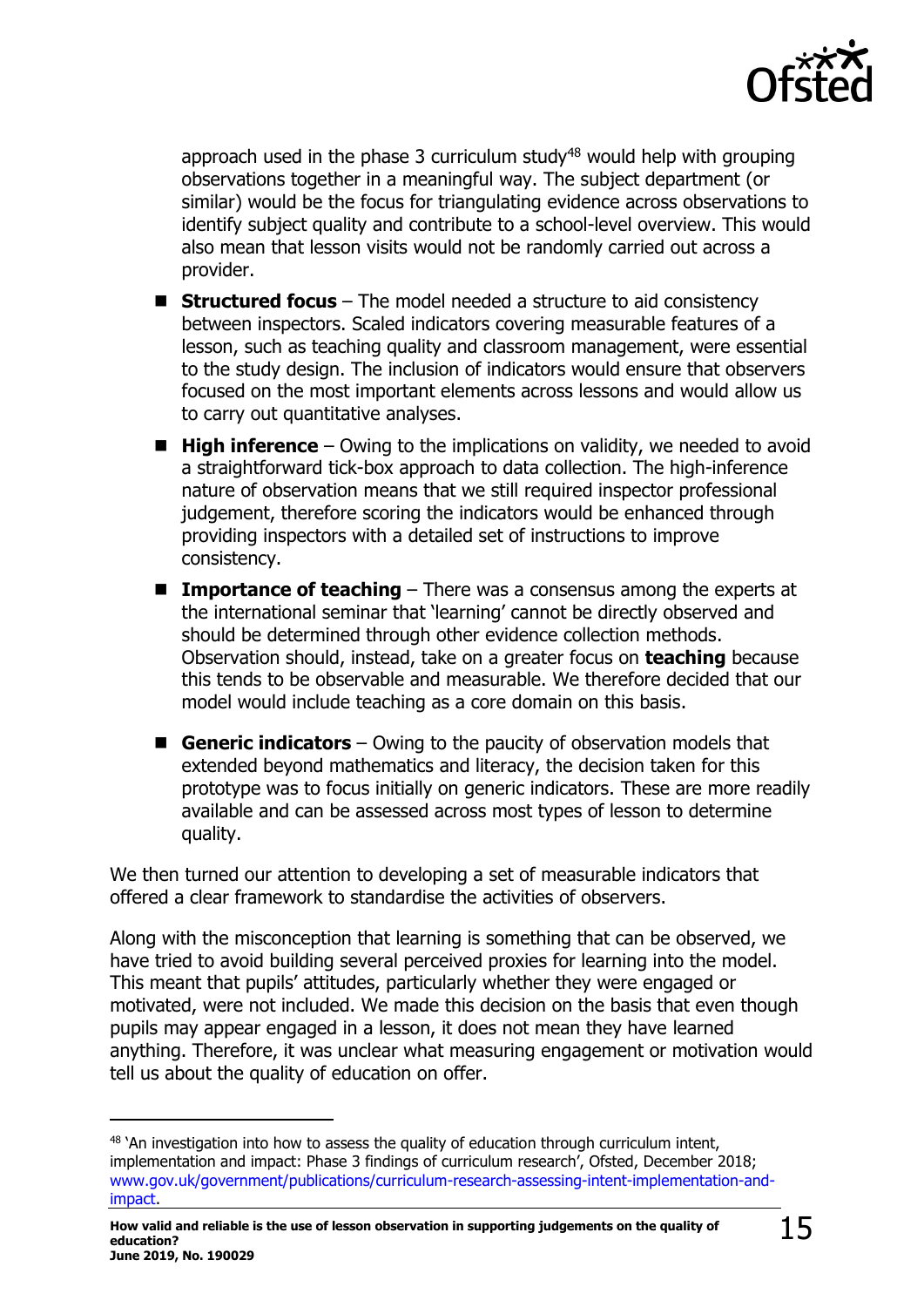

Instead, we developed the indicators for the model based on factors that have been found to be valid and reliable in existing lesson observation research. We have assumed that, because these indicators were considered reliable across multiple scenarios, they would work within our inspection context. We also assumed that they would tell us something about the quality of education. The experience of the two HMI leads on the study also contributed to the indicator development. This process generated two specific domains of interest – the **quality of teaching** and **behaviour/classroom management<sup>49</sup>** – and the inclusion of six indicators for the former and four indicators for the latter.

A third domain was also developed based on the indicators used in the phase 3 curriculum research.<sup>50</sup> This was so that we could test whether lesson visits offered valid evidence on the **curriculum** through observation. If this proved to be the case, it would give inspectors an additional method for assessing the effectiveness of a provider's curriculum. Using the phase 3 curriculum findings as a starting point, we developed eight indicators. Wider lesson observation research was not available to inform curriculum indicator development because its focus tends to be on subjectspecific aspects of lessons.

j

<sup>&</sup>lt;sup>49</sup> We expected that the behaviour/classroom management domain would tell us something about the quality of education (is the classroom managed well to facilitate good teaching?) but would also feed into the behaviour judgement in the EIF.

 $50$  'An investigation into how to assess the quality of education through curriculum intent, implementation and impact: Phase 3 findings of curriculum research', Ofsted, December 2018; [www.gov.uk/government/publications/curriculum-research-assessing-intent-implementation-and](http://www.gov.uk/government/publications/curriculum-research-assessing-intent-implementation-and-impact)[impact.](http://www.gov.uk/government/publications/curriculum-research-assessing-intent-implementation-and-impact)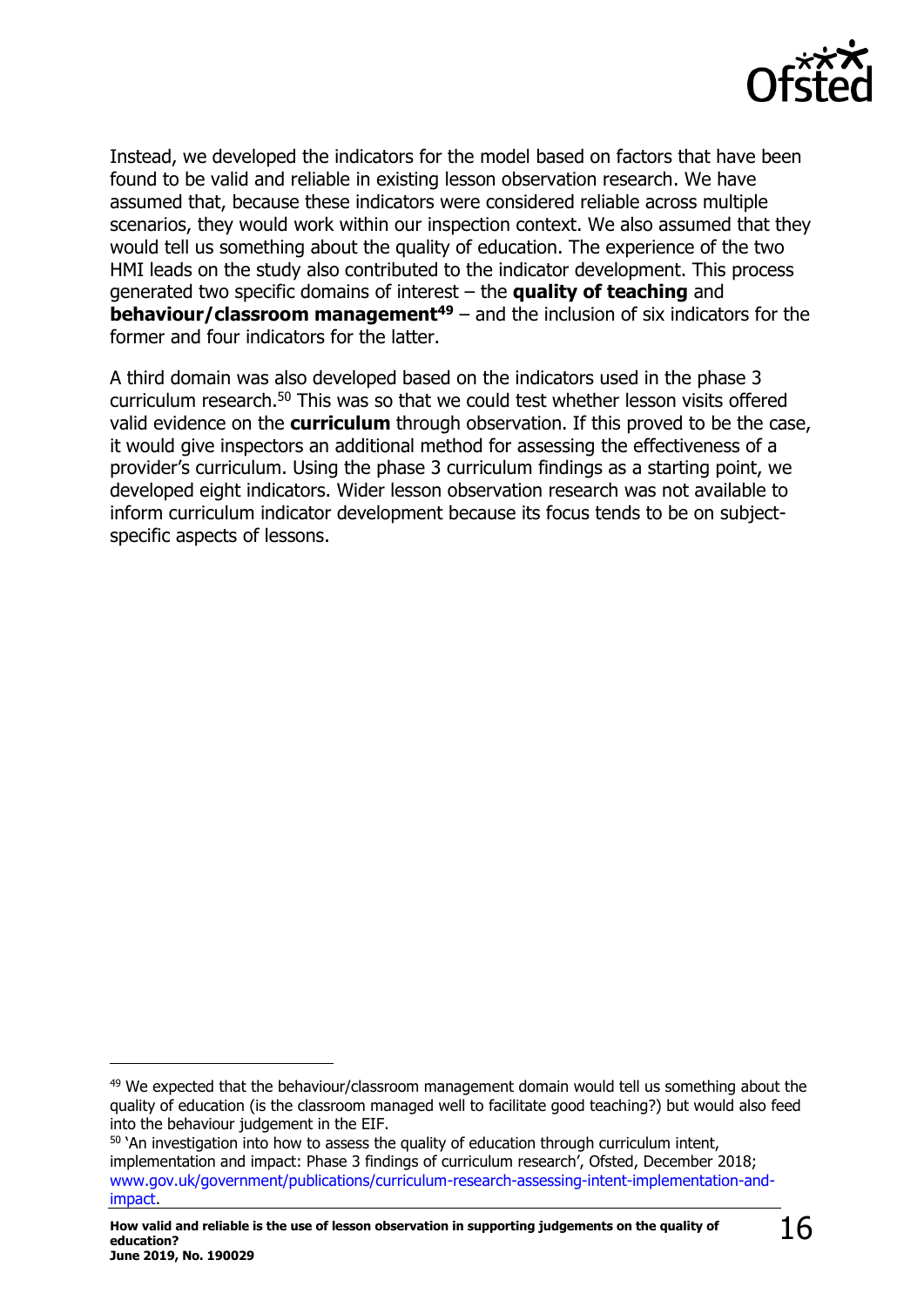

| No.            | <b>Indicator</b>                                                                  |
|----------------|-----------------------------------------------------------------------------------|
| $\mathbf{1}$   | <b>Curriculum</b>                                                                 |
| 1a             | Teachers use subject expertise, knowledge and practical skills to provide         |
|                | learning opportunities                                                            |
| 1 <sub>b</sub> | Teachers ensure there is an equality of opportunity for all learners to access    |
|                | every lesson, as building blocks to the wider curriculum                          |
| 1 <sub>c</sub> | Strategies to support reading/vocabulary understanding/numeracy are in            |
|                | place for pupils who need it/cannot access the curriculum                         |
| 1 <sub>d</sub> | The content of the lesson is suitably demanding                                   |
| 1e             | The lesson content is appropriate to the age group and does not lower             |
|                | expectations                                                                      |
| 1 <sub>f</sub> | There is a logical sequence to the lesson                                         |
| 1 <sub>g</sub> | Teachers provide opportunities to recall and practise previously learned          |
|                | skills and knowledge                                                              |
| 1 <sub>h</sub> | Assessment provides relevant, clear and helpful information about the             |
|                | current skills and knowledge of learners                                          |
|                |                                                                                   |
| $\mathbf{2}$   | <b>Teaching</b>                                                                   |
| 2a             | Teachers demonstrate good communication skills                                    |
| 2 <sub>b</sub> | Teachers' use of presentation allows pupils to build knowledge and make           |
|                | connections                                                                       |
| 2c             | Teachers use relevant and appropriate resources during presentation to            |
|                | clarify meaning to pupils                                                         |
| 2d             | Teachers possess good questioning skills                                          |
| 2e             | Teachers give explicit, detailed and constructive feedback in class               |
| 2f             | Teachers effectively check for understanding                                      |
| 3              | <b>Behaviour</b>                                                                  |
| 3a             | Teachers create supportive classrooms focused on learning                         |
| 3 <sub>b</sub> | Teachers create focused classrooms through their high expectations for            |
|                | pupils                                                                            |
| 3c             | Teachers communicate clear and consistent expectations which are                  |
| 3d             | understood and followed<br>Pupils' behaviour contributes to the focus on learning |

#### **Figure 1: List of indicators used in the lesson observation model**

Based on the model used in the phase 3 curriculum research, we developed a detailed rubric to guide inspectors in making informed assessments against each indicator on a scale of one to five. Evidence relating to a score of five on an indicator would show that this was a strength of the lesson and embedded into practice, whereas a score of one would indicate that there are major weaknesses in this aspect. The rubric therefore provided a systematic structure around the indicator design to ensure that inspectors focused on these domains during an observation. It would also assist inspectors in making consistent judgements.

The scoring was on a five-point scale for two reasons:

■ First, the scale avoids reference with current Ofsted judgements. Observers would need to engage with the guidance set in the detailed rubric to make accurate assessments on the indicators.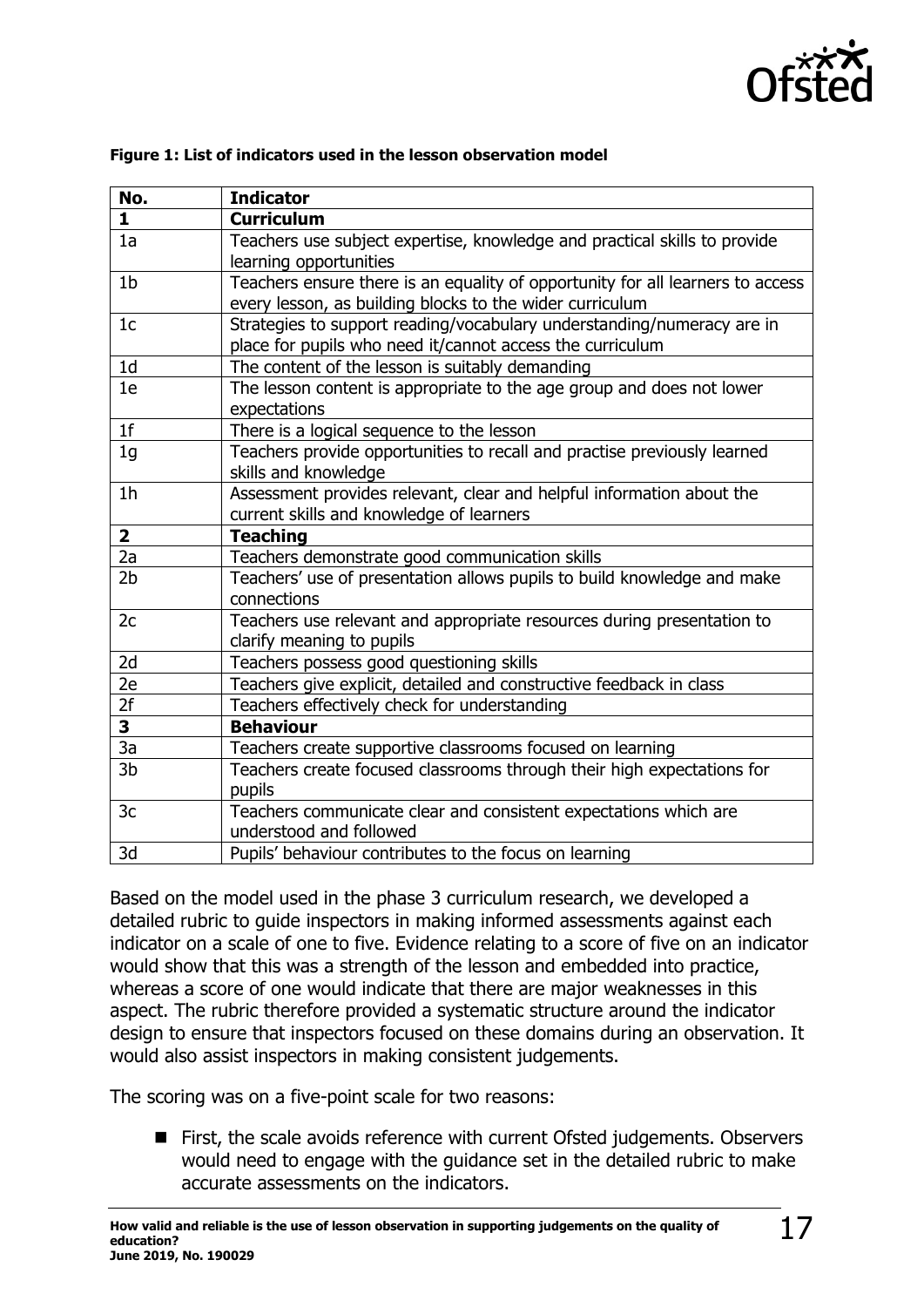

■ Second, the scale increases the variability in scoring options for testing the reliability of the indicators.

A 'not applicable' option was also included for each indicator. If elements for an indicator were not observed during a lesson, observers were expected to mark the score as N/A instead. Figure 2 provides further details of the categories each number represents on the five-point scale:

| 5                                                                                             | 4                                                                                                                                        | 3                                                                                                                                                                | $\overline{2}$                                                                                              |                                         | N/A                                                                                |
|-----------------------------------------------------------------------------------------------|------------------------------------------------------------------------------------------------------------------------------------------|------------------------------------------------------------------------------------------------------------------------------------------------------------------|-------------------------------------------------------------------------------------------------------------|-----------------------------------------|------------------------------------------------------------------------------------|
| This aspect is<br>embedded in<br>practice<br>(many<br>examples of<br>exceptional<br>teaching) | This aspect is<br>embedded<br>with minor<br>points for<br>development<br>(leaders)<br>taking action<br>to remedy<br>minor<br>shortfalls) | This aspect is<br>sufficient but<br>there are some<br>weaknesses<br>overall in a<br>number of<br>examples<br>(identified by<br>leaders but not<br>yet remedying) | Major<br>weaknesses<br>evident (leaders<br>have not<br>identified or<br>started to<br>remedy<br>weaknesses) | This aspect is<br>absent in<br>practice | Unable to<br>score this<br>indicator as<br>not observed<br>in the time<br>provided |

|  |  |  |  |  | Figure 2: Categories applied in the rubric for scoring the indicators |
|--|--|--|--|--|-----------------------------------------------------------------------|
|--|--|--|--|--|-----------------------------------------------------------------------|

# <span id="page-17-0"></span>**Paired observer design**

An important aspect of the study was to test for observer consistency during the lesson visits. Based on the available literature, the structured and focused design of our observation instrument would likely enhance both the validity of what we were assessing and aid inspector consistency. However, to be completely sure of the latter, the research visit was also designed so that we could assess the inter-rater reliability of observers' use of the model.

Paired observation was, therefore, the required approach across the lessons visited for the study. This involved two observers observing the same lesson at the same time, with the aim to see how regularly they reached agreement across the indicators in the model. Observers in the study consisted of 10 HMI and four researchers from Ofsted's research and evaluation team (non-HMI). The involvement of non-HMI in the study design was partially down to scheduling. HMI were not always available on the same days to carry out a paired observation. In these circumstances non-HMI were used instead. One benefit of non-HMI involvement in the study was that scoring consistency between the two participating groups could be analysed.

We gave observers proformas and asked them to score each of the 18 indicators separately, along with recording qualitative evidence to support their scoring. This method would allow us to test statistically the inter-rater reliability between paired observers. We also asked observers to give an overall domain score for each of the three domains. This was applied through synthesis of the indicators under each domain to provide a best fit of the evidence against the rubric categories.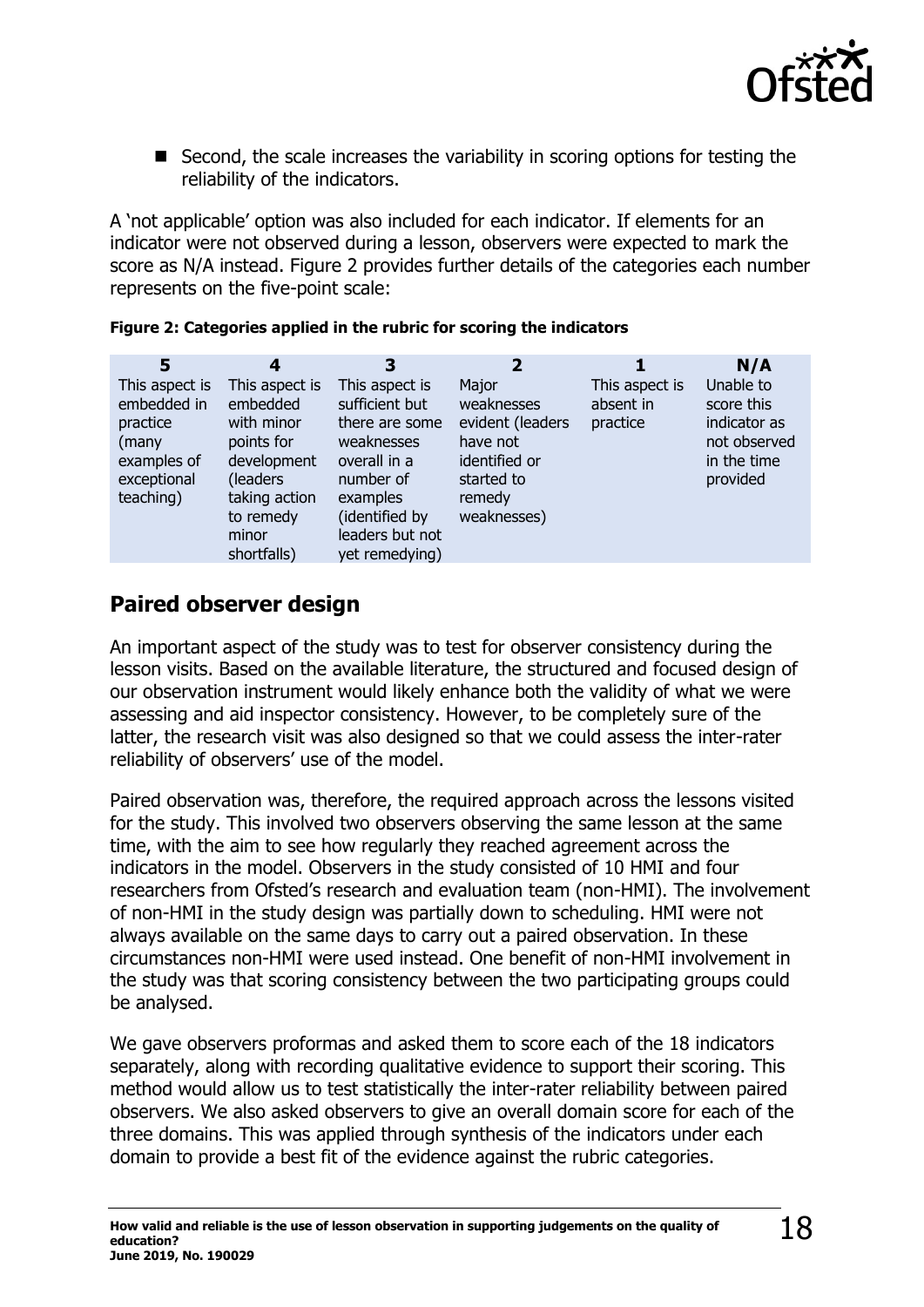

# <span id="page-18-0"></span>**Independent scoring protocols**

We designed the paired observation process to be carried out independently by the observers. We minimised their contact time during the observation so that independent assessments could be made on the indicators by each observer. The sharing of views between observers could, in this context, bias the level of agreement achieved. Therefore, we applied two methods to minimise this risk. First, a protocol was developed setting out the expectations for observers. This ensured that they understood the rationale for this aspect of the study and could implement it effectively. Second, we allocated neutral observers to some of the provider visits to ensure that the approach was being carried out as intended and with integrity.<sup>51</sup>

### <span id="page-18-1"></span>**Synthesising across multiple observations**

One aim of the study, beyond looking at general reliability, was to determine whether the process of synthesising lesson data could give a valid and consistent method for assessing the quality of a subject department or similar.<sup>52</sup> The rationale for this was that a departmental overview would move the focus away from individual lessons (and, linked to that, teacher evaluation) towards an appropriate evaluation of the quality of education being provided across a department. We also felt that minimising the variability in approach, by making 'scatter-gun' observations across multiple departments less prevalent, would improve reliability.

The study design therefore required observers to carry out multiple lesson observations across two subject departments or similar during a one-day visit. Typically, observers would view the lessons for one department in the morning of the visit, with the afternoon visits focusing on the second department. This was to make the department the unit of interest, not the individual lessons. We asked observers to give an overall department score for each of the indicators alongside each of the individual lesson scores collected within a department. The department score would be derived from a synthesis of the evidence collected at the individual lesson level. This would allow us to analyse differences in inter-rater reliability between the individual lesson and department level.

A suitable sample of lessons were required on each visit for observers to assess the quality of each indicator at the departmental level. It was agreed that between four to eight lessons across a department would be suitable for synthesis. In larger departments (above six teachers), the protocol was to see teachers only once. In smaller departments (below six teachers), necessity meant teachers could be seen more than once.

j

<sup>&</sup>lt;sup>51</sup> Neutral observers were selected from researchers in Ofsted's research and evaluation team. This was applied in six of the visits involving two HMI observers.

<sup>&</sup>lt;sup>52</sup> In general, 'departments' refer to subject departments. However, it was not always possible to view a subject owing to specific school contexts. In these cases, a year group, phase of education or theme/aspect was identified as the unit of interest to focus observation on instead.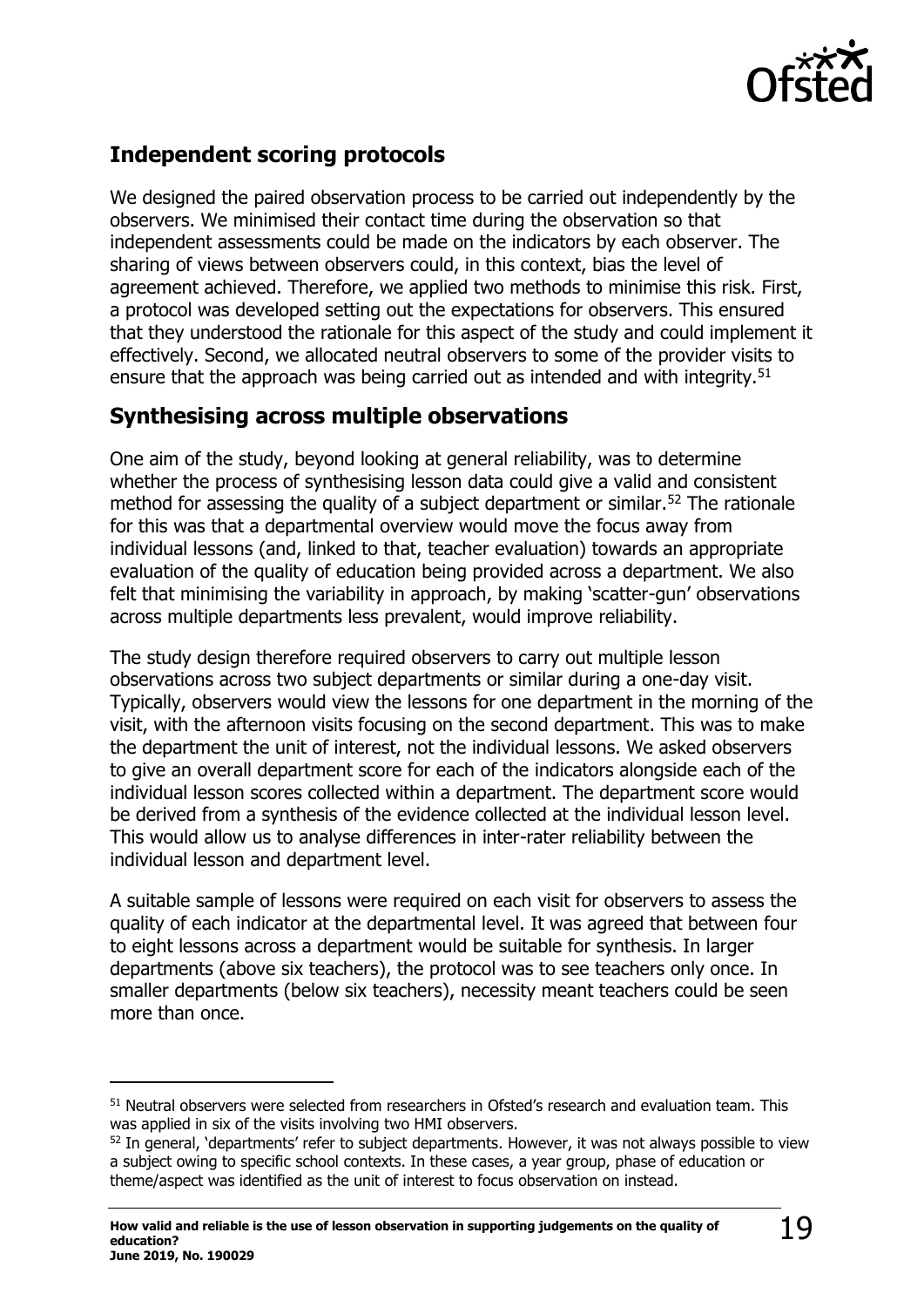

Observers selected the subject departments to investigate in agreement with school leaders. This was often based on what was being taught on the day (particularly for the primary schools in the sample), although considerations for reducing sample attrition were also factored in. That is, if school leaders were keen for us to look at a specific department then that was typically built into the visit programme. <sup>53</sup> One condition we did specify was that only one core subject be selected as part of the selection process for the departmental focus.

### <span id="page-19-0"></span>**Other design decisions**

Observations ranged between 15 and 30 minutes in length. This provided observers with the flexibility to remain in a lesson if they felt this was required to score the indicators appropriately. Additionally, the domains and indicators in our model were designed so that they could be observed at any point in a lesson, providing further flexibility to the observation length required.

Inspectors were also asked to carry out some additional activities before and after the observation. The main reason for this was to help inspectors with accurately assessing the curriculum domain of the model. It was felt that this domain may be particularly tricky to score accurately without some degree of context beforehand. For instance, it was felt that some understanding of the curriculum aims in the subject would allow inspectors to better evaluate delivery across a department. Therefore, inspectors spent a short amount of time with subject leads at the beginning of the visit to discuss their pupils' progression through the curriculum. They also spoke to the teachers and a small number of pupils they had observed about where this lesson fitted into their curriculum progression. Inspectors were advised to carry out these discussions before or after an observation and not during, as this could otherwise distract inspectors from directly observing teaching and behaviour.

# <span id="page-19-1"></span>**Sample**

 $\overline{a}$ 

As this study was looking to inform inspection methodology in the new EIF it was important to understand how the lesson observation model worked across different phases of education. We decided, therefore, to involve both schools and colleges in the fieldwork to see if the indicators and protocols work similarly across different contexts. 54

Our sampling approach was to construct a convenience sample for the fieldwork. This was for the following reasons:

■ there was no theoretical basis to suggest that findings from lesson observation would drastically differ across regions

<sup>&</sup>lt;sup>53</sup> It is worth noting that this will not be the process on inspection, but was a method applied during the research to provide schools with flexibility to warrant their participation in the research.

<sup>&</sup>lt;sup>54</sup> Observation in the college sample was carried out by further education and skills HMI. Observation in the primary and secondary school sample was carried out by schools HMI.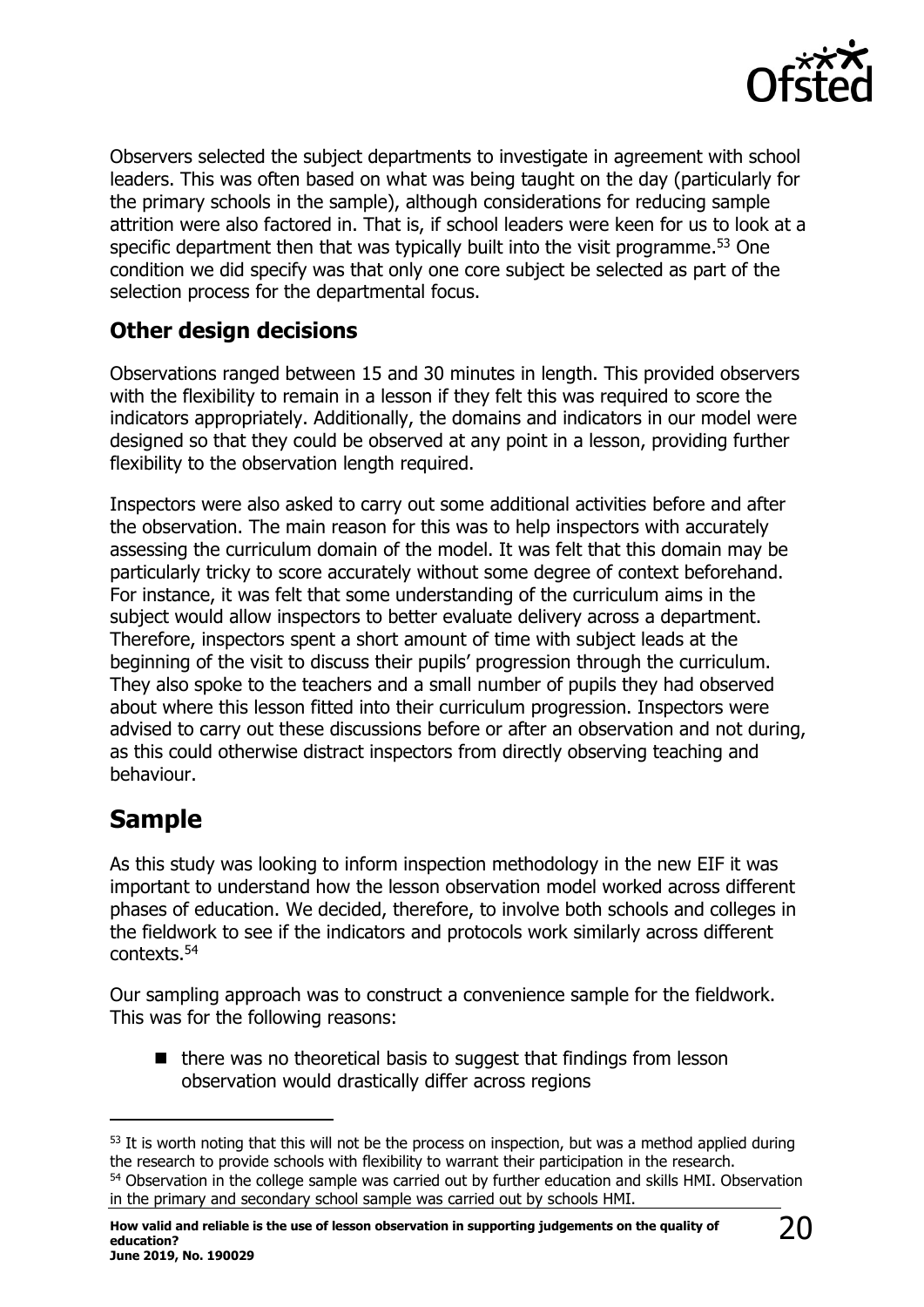

- we were not attempting to evaluate whether lessons were better delivered in one context over another, making sampling on a representative basis unnecessary
- because multiple observations per visit were possible, this removed the need for many providers to be included in the sample to test out the model
- a more complicated statistical sampling approach would have made it difficult to allocate two observers per visit to meet the reliability component of the study design.

We drew the convenience sample from the available pool of providers by provider type and previous inspection judgement (outstanding, good and requires improvement (RI) schools only). This was so that some variability and balance existed in the sample.

We visited 22 schools and 15 colleges during the fieldwork. The school sample consisted of 10 primary, 10 secondary, one special school and one pupil referral unit (PRU). The college sample consisted of 11 further education colleges, three sixth form colleges and one independent specialist college. Independent learning providers were out of scope for this study.

Fourteen of the provider visits involved an HMI/non-HMI pairing. The other 23 visits were carried out by a pairing of HMI.

# <span id="page-20-0"></span>**HMI focus groups**

It was important to gather the views of the HMI on the processes and experiences of carrying out these observations, as well as to get their feedback on the usefulness of the indicators and rubric. The HMI were split into two focus groups for these discussions: one of further education HMI; the other of schools. The data from the observations had not been analysed at the time of the focus groups, so the feedback was directly based on the HMI experience of using the observation model. Researchers took notes during the focus groups to compare the views recorded with the statistical analysis of the indicator scores.

# <span id="page-20-1"></span>**Training**

Inspectors attended a one-day training session that focused on the observation instruments and rubric before carrying out visits. This developed their understanding and applied use of the observation model to increase consistency. However, the training involved did not intend to replicate the processes of other lesson observation frameworks, which tend to include extensive standardised training in the use of their indicators and observation tools.

One purpose of this study was to identify an initial baseline on the effectiveness of the model, centred solely on how inspectors applied the instrument and methodology. The levels of reliability attained would, therefore, help with specifying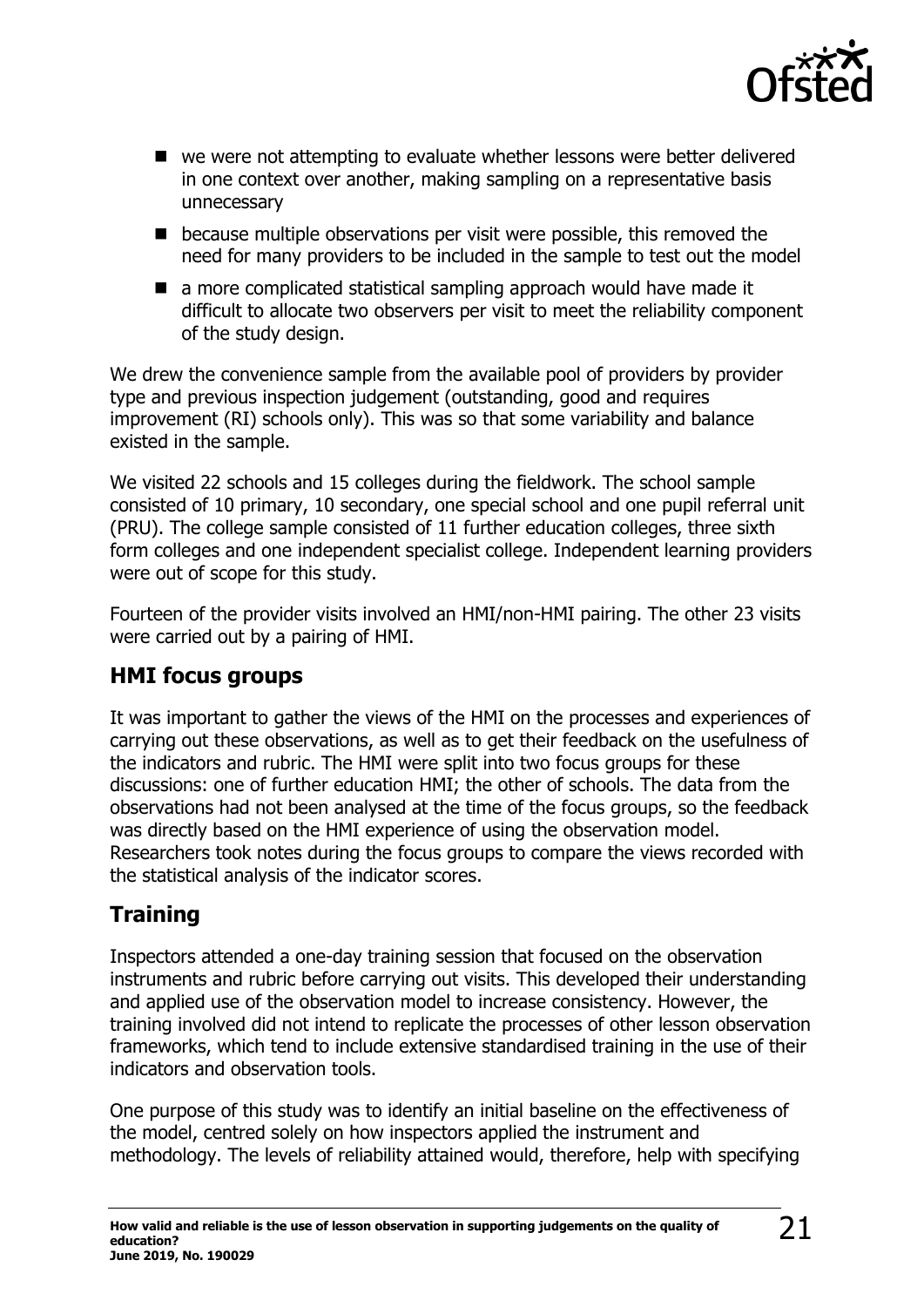

the degree of standardised training required to enhance consistency in future iterations.

# <span id="page-21-0"></span>**Limitations**

- The number of indicators included in the model was intended to offer broad coverage across these three domains. However, this was just our starting point. One purpose of the study was to identify the most useful indicators and refine the model for lesson visits in the new inspection framework. We realised that 18 indicators may also add to observer cognitive load in applying the indicators and guidance correctly.
- The limited amount of training time available may have reduced the level of reliability achieved. However, we needed to understand how well the design of the indicators and rubric worked in isolation of training. Establishing a baseline for the model would allow us to understand which aspects of training would really benefit inspector consistency in the future.
- This study looks at the reliability between HMI but does not feature reliability between Ofsted Inspectors or compared with HMI. Differences between these groups may exist. This is something we will evaluate as the model is further developed.

While designed to test for reliability in a conventional research sense, the study design does not necessarily replicate the processes of routine inspection. In general, multiple inspectors on a routine inspection of a large provider would be able to discuss outcomes from observation between them to help inform their judgements. It is possible, therefore, that some of the inter-rater reliability scores that follow may under-represent the level of reliability achieved due to a lack of inspector collaboration.

# <span id="page-21-1"></span>**Evaluation**

j

After completing the fieldwork, we collated the scores from the evidence forms into a data-set. In total, 346 paired observations were completed across 74 departments. This data was cleaned before being analysed in the statistical product R. Cleaning mostly involved changing blank entries provided by inspectors to an N/A score, as we assumed this was something that inspectors were unable to observe during the lesson.<sup>55</sup>

We used this data-set to carry out several analyses to establish the validity and reliability of the indicators. Model validity was determined through an exploratory factor analysis. Reliability was examined using Cohen's kappa as the statistic to

<sup>&</sup>lt;sup>55</sup> Owing to missing data, the quantitative analyses carried out do not always correspond to the number of individual lesson visits and departments that contributed to the study.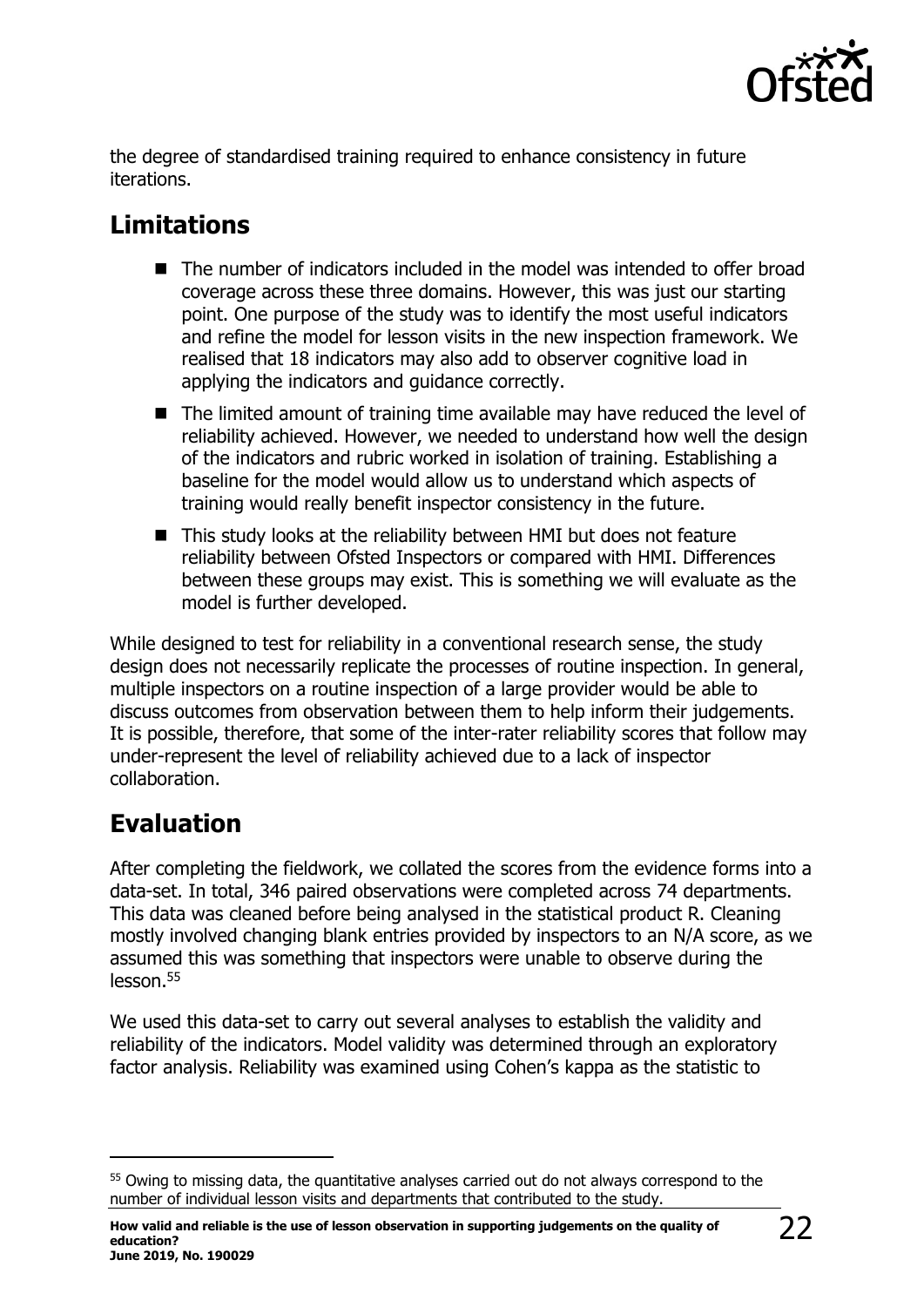

compare observers' inter-rater reliability across lesson and department levels. We also looked at other variables to see what effect this had on inspector reliability.

### <span id="page-22-0"></span>**How valid is the lesson observation model?**

One way of understanding the validity of our observation model is to look at descriptive statistics of the indicator scores to see what this can tell us about it.



#### **Figure 3: Proportion of scored and non-scored indicators across 346 paired lesson observations**

Indicators scored Indicators not scored (given  $N/A$ )

First, we investigated whether inspectors had difficulties with assessing any of the indicators. This helps with determining whether the indicators measured what they were intended to measure. Figure 3 shows that inspectors clearly struggled to provide scores on two of the indicators in the curriculum domain. Strategies to support reading (indicator 1c) and determining whether assessment provides relevant information about the current skills and knowledge of learners (indicator 1h) commonly received a 'not applicable' response from inspectors.

The HMI involved confirmed that both indicators proved difficult to score, because these were aspects that did not regularly feature during observations. Additionally, some HMI indicated that, although they did provide a score for these indicators, they felt the evidence secured from the observation process was too flimsy to match against the rubric with any real accuracy. In fact, it was suggested that lesson observation is not the ideal way for assessing either of these indicators and that the evidence required, as our phase 3 curriculum study proved, probably comes from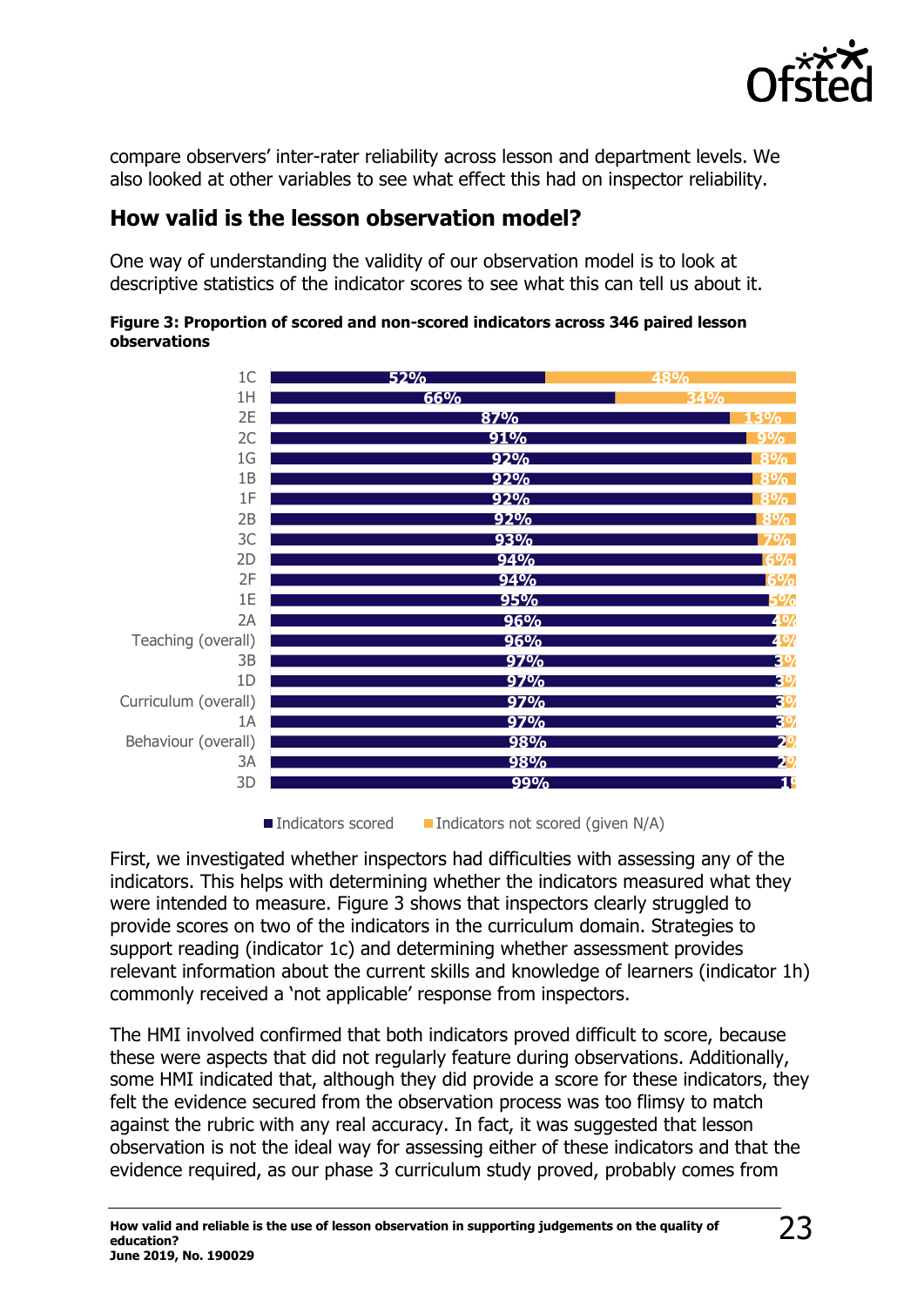

sources outside of lessons. As such, these two indicators fall out of our lesson observation model.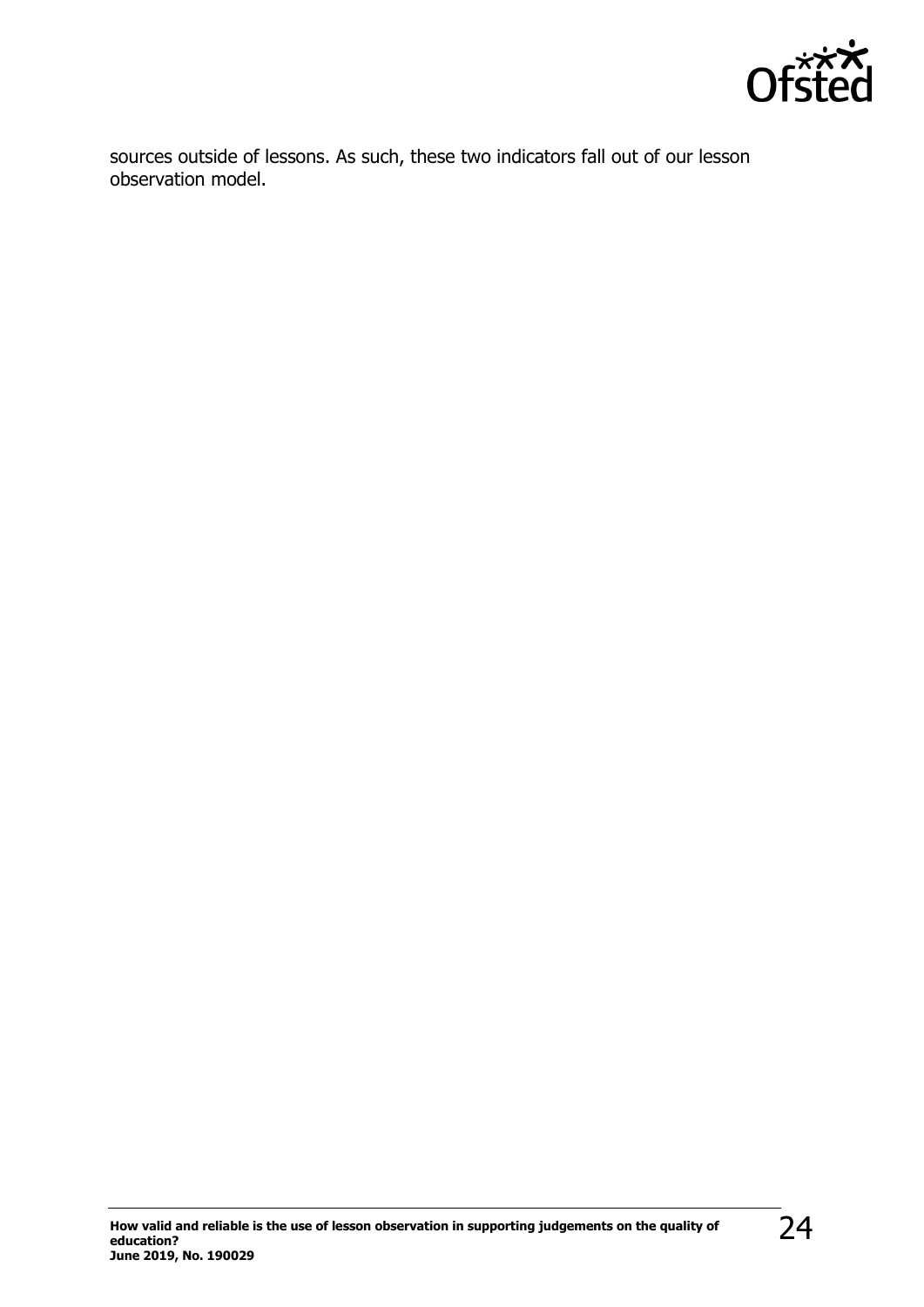



#### **Figure 4: Observation scores for all indicators grouped by curriculum, teaching and behaviour domains**

A further way of assessing the validity of our model is to compare the data collected with that of other lesson observation models. Figure 4 shows the distribution of all the indicator scores across the three domains.

Observers typically scored behaviour indicators more favourably, as shown by the skew in the distribution towards a score of 4 and 5 on the rubric. The teaching and curriculum indicators, by comparison, feature a distribution centred around a score of 3. This shows a similar pattern of scoring to that found in most other observation models, in which classroom management tends to be scored more highly than across other teaching-related domains. Importantly, this also shows that observers were not typically using pupil behaviour as a proxy for whether teaching in the class was effective. This gives us some confidence that the observers were applying the focus of the model and the guidance in the rubric as intended.

We also carried out exploratory factor analysis on the indicator data to determine whether they coalesce into coherent domains that inspectors can assess. Based on the data from Figure 4, we assumed that the differing response patterns of inspectors' scoring on behaviour, compared with the teaching and curriculum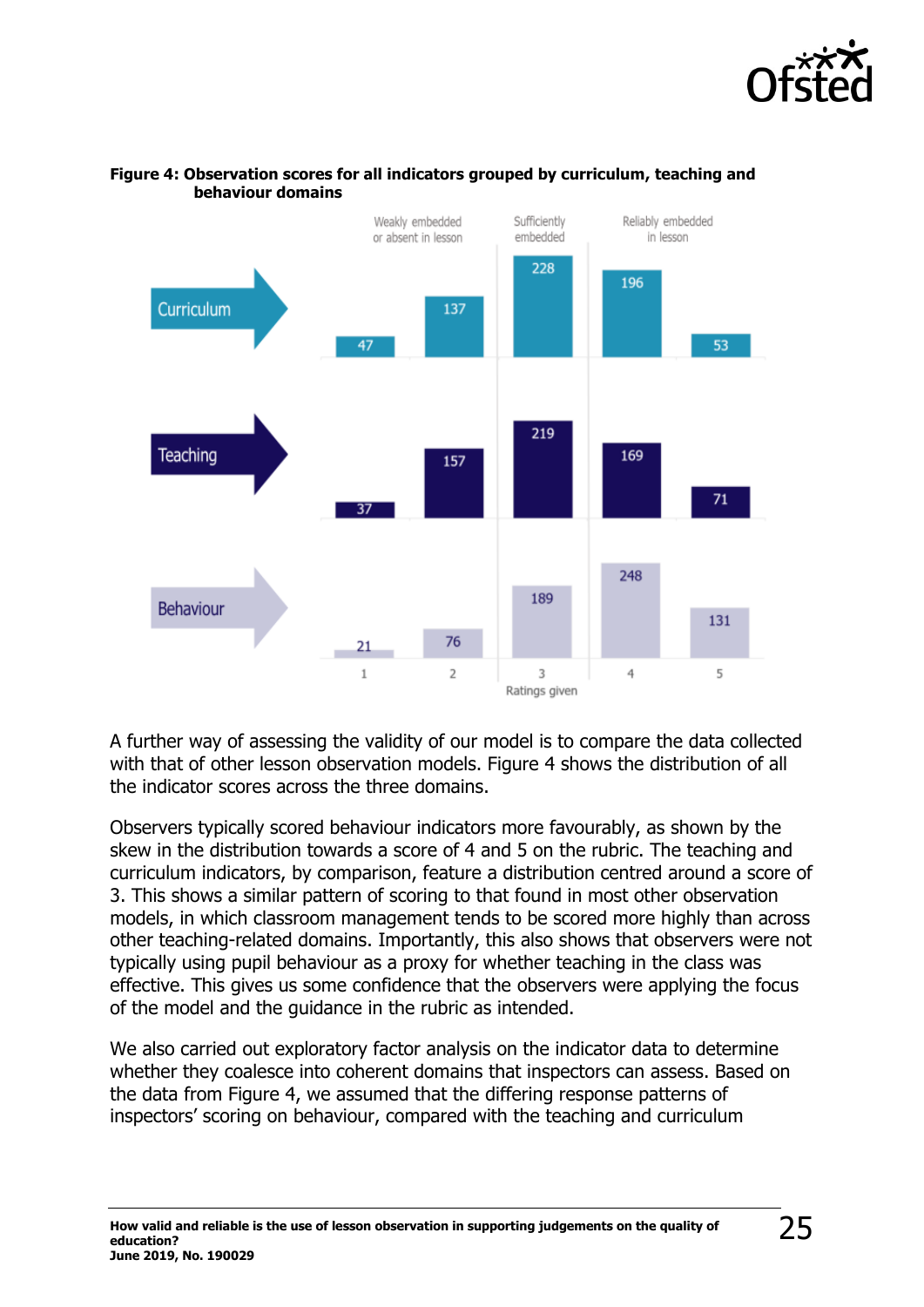

domains, would at the very least identify two important factors in the model. <sup>56</sup> Figure 5 provides the factor loadings for each indicator.

| <b>Indicator</b>   | <b>Factor loading</b> |                     |  |
|--------------------|-----------------------|---------------------|--|
|                    | Factor1               | Factor <sub>2</sub> |  |
| Curriculum overall | 1.00                  |                     |  |
| Teaching overall   | 0.95                  |                     |  |
| Behaviour overall  |                       | 1.03                |  |
| 1a                 | 1.00                  |                     |  |
| 1 <sub>b</sub>     | 0.92                  |                     |  |
| 1 <sub>c</sub>     | 0.84                  |                     |  |
| 1 <sub>d</sub>     | 0.91                  |                     |  |
| 1e                 | 0.86                  |                     |  |
| 1 <sub>f</sub>     | 0.89                  |                     |  |
| 1 <sub>g</sub>     | 0.92                  |                     |  |
| 1 <sub>h</sub>     | 0.84                  |                     |  |
| 2a                 | 0.85                  |                     |  |
| 2 <sub>b</sub>     | 0.93                  |                     |  |
| 2c                 | 0.87                  |                     |  |
| 2d                 | 0.85                  |                     |  |
| 2e                 | 0.89                  |                     |  |
| 2f                 | 0.90                  |                     |  |
| 3a                 |                       | 0.91                |  |
| 3b                 |                       | 0.79                |  |
| 3c                 |                       | 0.93                |  |
| 3d                 |                       | 0.96                |  |

**Figure 5: Results of factor analysis carried out on 18 indicators and three overall domain scores**

This data does indeed identify two factors – behaviour (factor 1) and a factor that included the indicators of both curriculum and teaching (factor 2). This partially reflects the original design intentions of the model, but suggests that observers were scoring similarly across the indicators in the curriculum and teaching domains.

All the indicators have strong factor loadings that are very highly correlated (the correlation matrix can be found in Annex A). This suggests two things. Firstly, the different indicators measure the same two domains and do so to a very similar extent. Secondly, it is possible that there is a halo effect present, reflecting the overlap of the teaching and curriculum indicators in factor 2.

j

<sup>&</sup>lt;sup>56</sup> When multiple (observed) variables have similar response patterns because they are all associated with something else (which is not directly measured), the 'something else' can be thought of as a factor.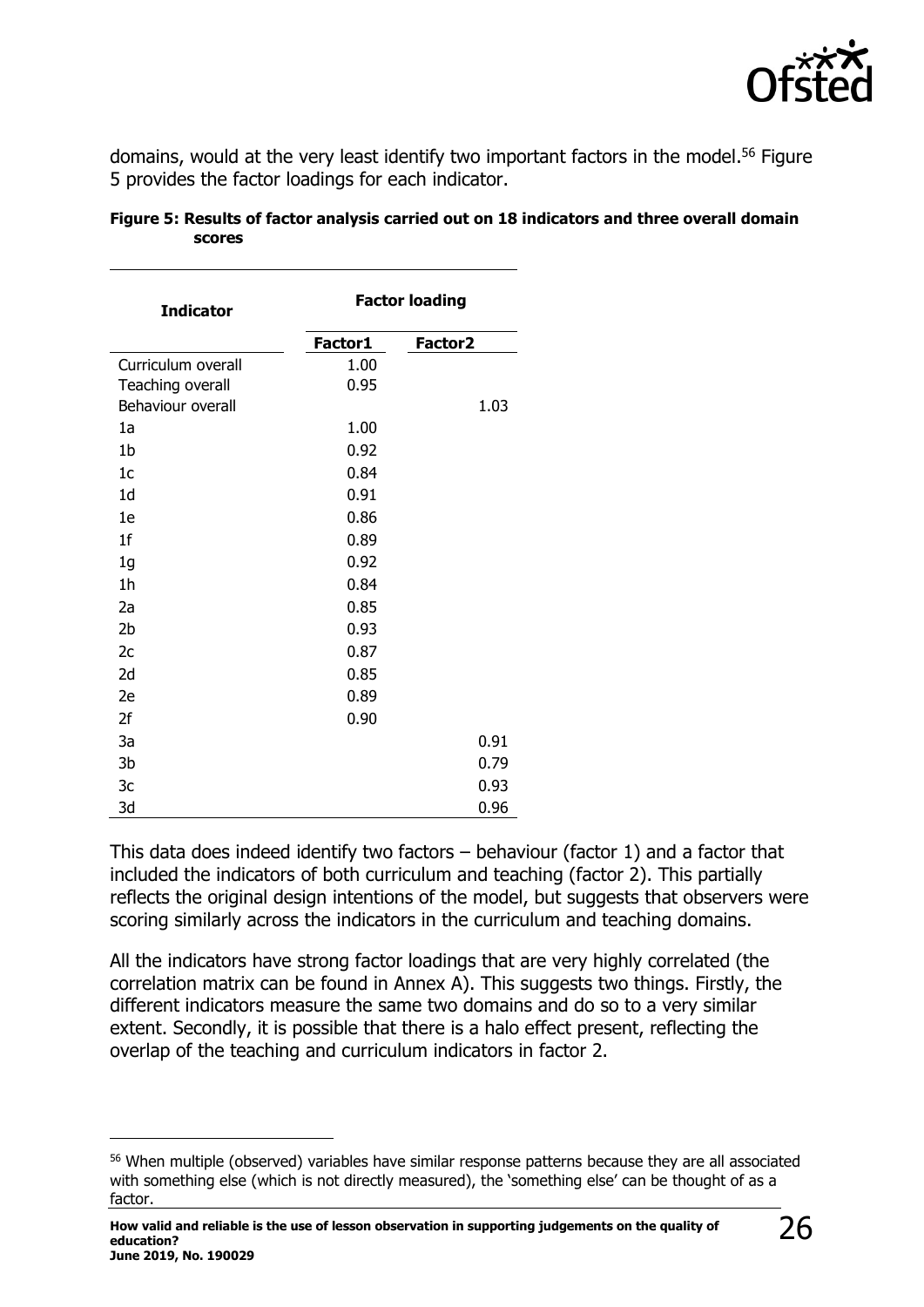

Analysis of the qualitative data collected from the observations supports this theory, suggesting that the traits from the teaching criteria in the model often influenced scoring on the curriculum indicators. HMI views on the practical use of the instrument also corroborate this view. Inspectors explained that they often found it difficult to distinguish between the teaching and curriculum indicators during observations, hinting that these are perhaps focused on relatively similar things and are more closely related than we had originally envisaged in our design. This is not entirely unsurprising, considering the unique design of curriculum in our model. Further work is required to develop how observers approach looking at the curriculum in lessons, although our phase 3 curriculum research<sup>57</sup> highlights that lesson visits will not be the only way we will assess curriculum under EIF.

Finally, inspector feedback from the focus groups helps to explain why this distinction between the behaviour and teaching/curriculum domains exists. It was felt that focusing separately on the behaviour, teaching and curriculum constructs told them very different things about the overall quality of a lesson. For instance, factors such as the age of learners, school culture and school intake appeared to contribute to behaviour in lessons, so that behaviour was clearly not the product of the lesson. In some cases, strong scores in the behaviour domain could simply reflect pupils' compliance with a schools' behaviour policy. However, the quality of pupils' behaviour told inspectors very little about the progress being made, pupil engagement and motivation or the level of challenge in the lesson. So, while the behaviour indicators were generally advocated as the easiest to observe and score, they were also seen by inspectors as a poor proxy for assessing the quality of teaching. It was not uncommon to view lessons in which pupils' behaviour was exemplary, yet the quality of teaching observed was particularly poor.

The evidence collected suggests that inspectors were able to make valid judgements in these areas. We have identified the indicators that do not work in practice and should be removed from the model. We have also replicated patterns seen in other observation models, which is encouraging. The model also distinguishes between the indicators to confirm that pupil behaviour and quality of teaching are not mutually exclusive. This provides some confidence that the instrument we have developed is measuring important aspects of the domains we intend to measure.

### <span id="page-26-0"></span>**How reliably did inspectors score the indicators?**

 $\overline{a}$ 

The design decisions of our model, such as providing a structure around what is important to observe in a high inference design, will have some implications on the level of reliability achieved, as does the purpose of our model. Lesson observation, in the EIF, will be part of a suite of methods available for the deep-dive process to aid inspectors in evaluating the quality of education. Valid outcomes will be generated from synthesising the evidence that comes from these independent activities. This

<sup>&</sup>lt;sup>57</sup> 'An investigation into how to assess the quality of education through curriculum intent, implementation and impact: Phase 3 findings of curriculum research', Ofsted, December 2018; [www.gov.uk/government/publications/curriculum-research-assessing-intent-implementation-and](http://www.gov.uk/government/publications/curriculum-research-assessing-intent-implementation-and-impact)[impact.](http://www.gov.uk/government/publications/curriculum-research-assessing-intent-implementation-and-impact)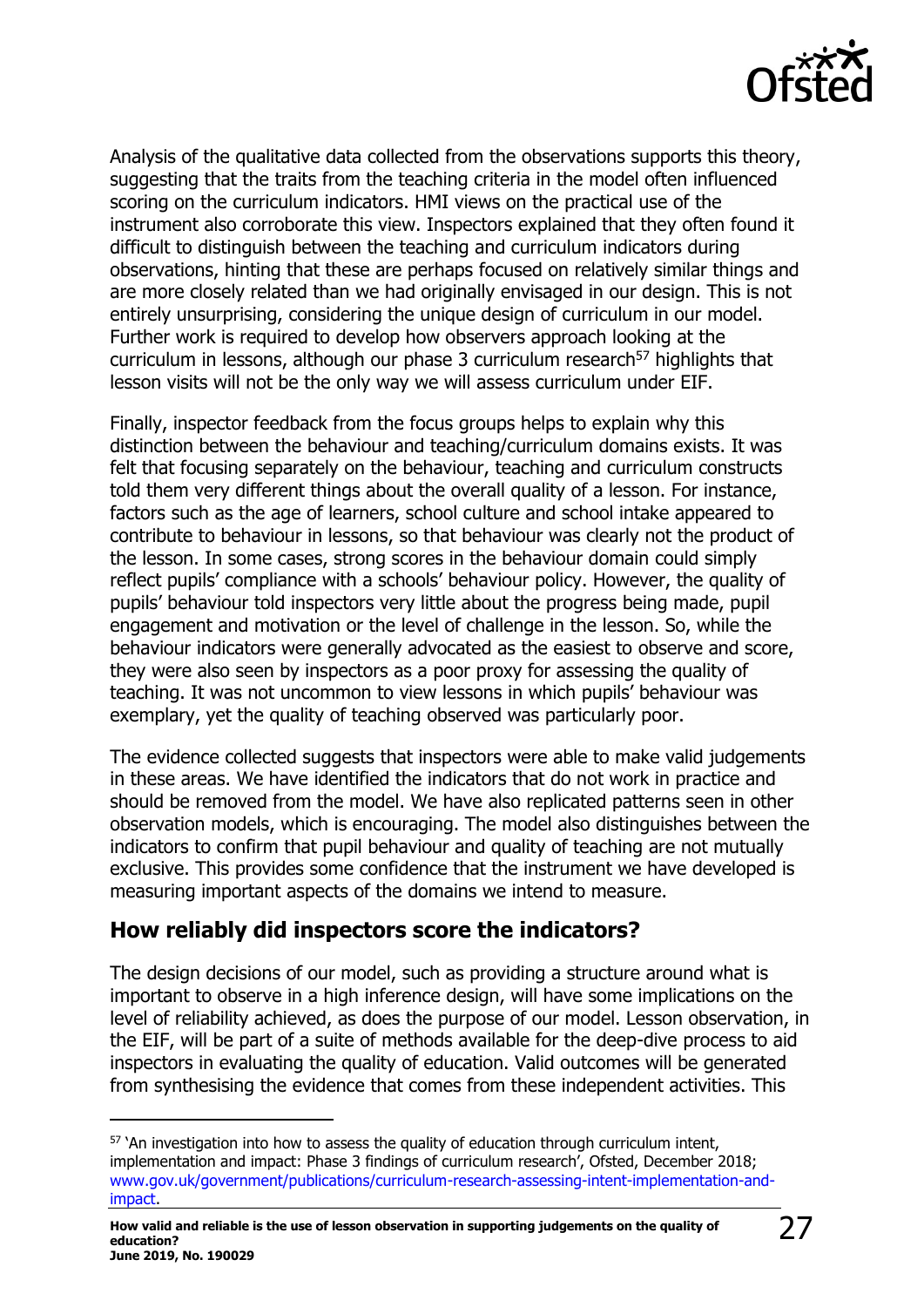

means that lesson observation alone is not the main factor of a judgement in the same way it is for observation models that are more concerned with teacher performance management. The purpose of our lesson observation model suggests, therefore, that failing to achieve almost perfect reliability is not necessarily a problem.

We used Cohen's kappa as the statistic to measure inter-rater agreement between paired observers using our research instrument. The kappa coefficient is applicable for categorical or ordinal data. It is generally seen as a stronger measure than a simple percentage agreement. This is because its calculation takes into account whether the agreement reached has occurred by chance. The values of the coefficient range from 1, where there is exact agreement, to 0 where there is no agreement. A negative kappa suggests that the inter-rater reliability is worse than when the ratings were produced by chance. Early research in the use of kappa coefficients to measure inter-rater agreement<sup>58</sup> described the relative strength of results as ranging from 'fair' (a coefficient of less than 0.21) to 'almost perfect' (a coefficient between 0.81 and 1). For the purposes of our analyses, Figure 6 shows how we have interpreted the level of agreement reached for the kappa coefficients calculated.<sup>59</sup>

#### **Figure 6: Cohen's kappa interpretation**

 $\overline{a}$ 

| Kappa statistic    | <b>Agreement</b> |
|--------------------|------------------|
| $0 < x \leq 0.2$   | Slight           |
| $0.2 < x \leq 0.4$ | Fair             |
| $0.4 < x \leq 0.6$ | Moderate         |
| $0.6 < x \leq 0.8$ | Substantial      |
| $0.8 < x \le 1$    | Almost perfect   |

The structure and focus of the research model, along with the use of lesson observation for school evaluation purposes, suggested that, as a rule of thumb, a substantial level of agreement (kappa statistic >.6) would be a good level of reliability for our observers to achieve. We would expect to achieve a higher level of reliability with standardised training in place.

The reliability analyses that follow are based on a weighted linear kappa, which excludes the N/A scores from the fieldwork.

<sup>58</sup> J Landis and G Koch, 'The measurement of observer agreement for categorical data', Biometrics, 33(1), 1977.

<sup>59</sup> M McHugh, 'Interrater reliability: The kappa statistic' in 'Biochemia Medica', 22(3), 2012, pp. 276– 282.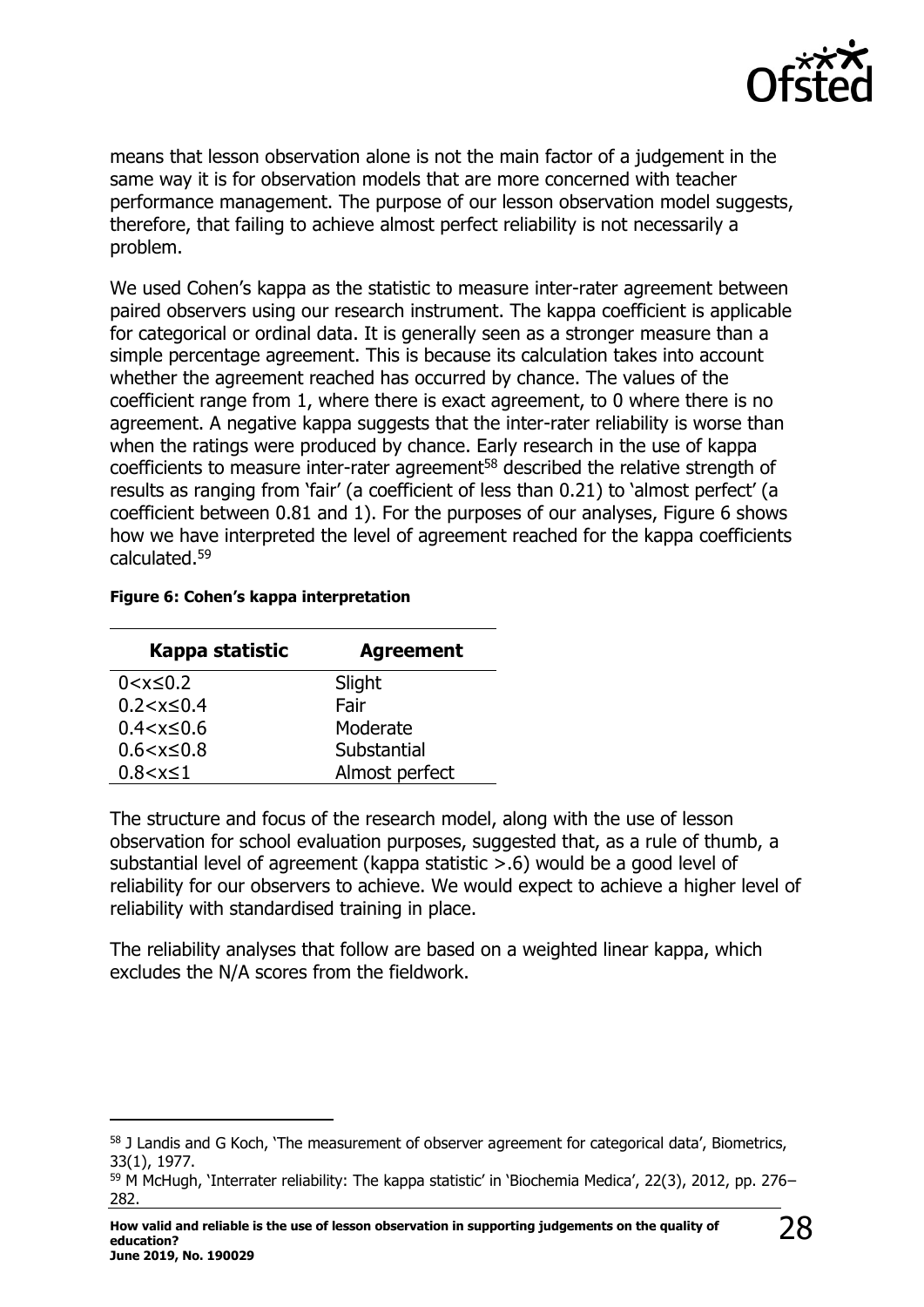

### **Reliability in the school sample**

Figure 7 shows that inter-rater reliability between observers was good in both the primary and secondary schools' sample.





Secondary school data includes observations from the special school and PRU. Primary school data is based on 90 observations. Secondary school data is based on 107 observations.

The data indicates that a substantial level of agreement was reached across each of the overall domain scores provided by observers in the primary school sample.

Observation outcomes from the secondary schools were found to be slightly lower, although the overall domain score for behaviour also reached a substantial level of agreement at 0.64. This suggests that observers may find it slightly easier to agree on the quality of pupils' behaviour and teachers' behaviour management strategies in secondary schools than in primary schools.

The statistics for the 16 indicators feeding into the overall domain scores also appear to have a high level of reliability.<sup>60</sup> Figure 8 shows that six indicators from the primary observations and five from the secondary sample achieved a substantial level of reliability. The distribution of the kappa statistics for the 16 indicators in the primary school observations ranged from 0.46 to 0.69. For the secondary school observations, the distribution was similar and ranged from 0.48 to 0.62.

j

 $60$  Indicator 1c and 1h have been excluded from the reliability analysis as they have already been determined as invalid indicators.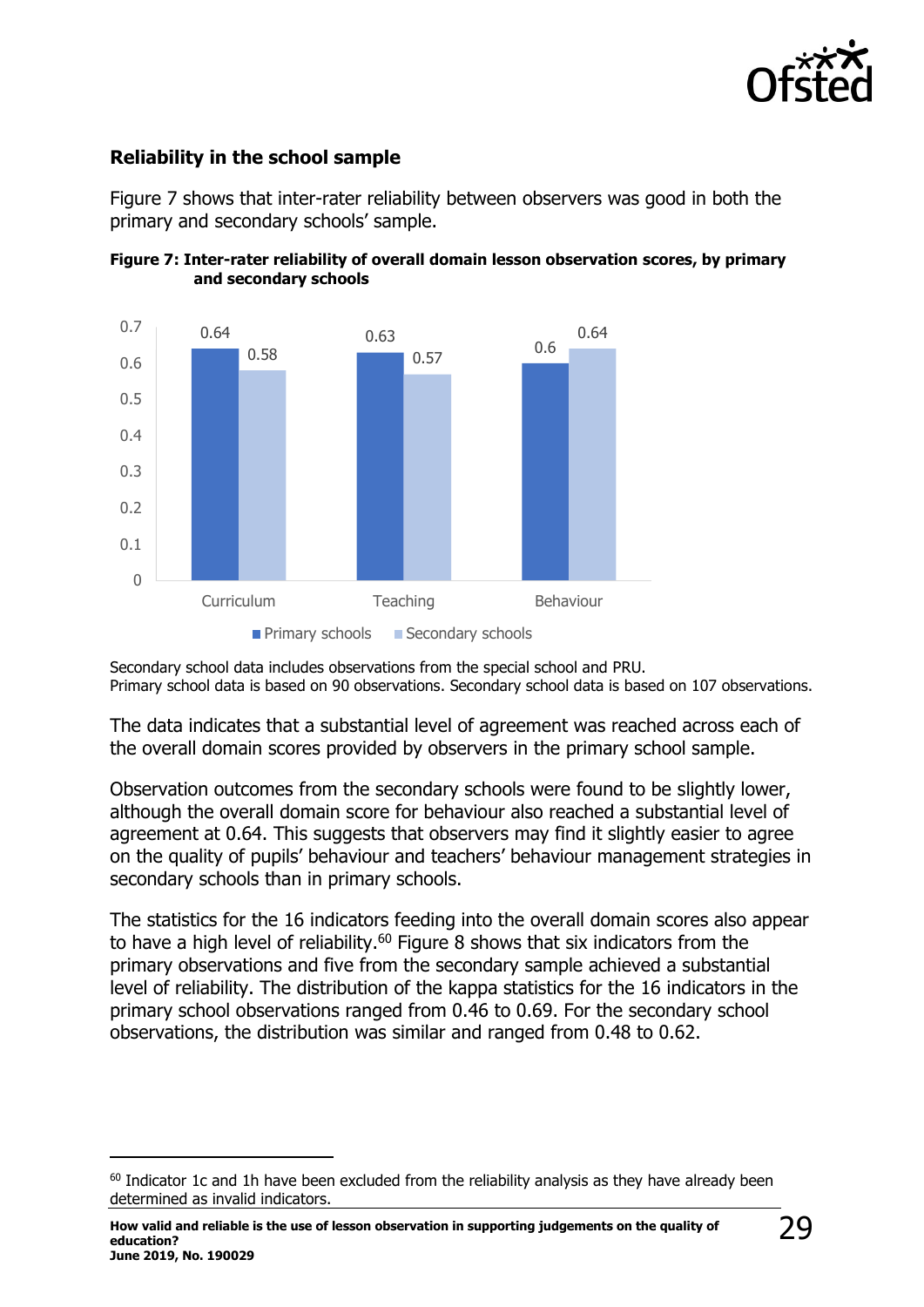



#### **Figure 8: Number of indicators reaching differing levels of agreement between observers, by phase at the lesson level**

Secondary school data includes observations from the special school and PRU. Primary school data is based on 90 observations. Secondary school data is based on 107 observations.

Of the six indicators reaching a substantial level of agreement from the primary school observations, three were in the curriculum domain, two were in the teaching domain and one was in the behaviour domain. These indicators are listed below:

- Teachers use their subject expertise to provide effective learning opportunities (indicator 1a).
- $\blacksquare$  The content of the lesson is suitably demanding (indicator 1d).
- The lesson content is appropriate to the age group and does not lower expectations (indicator 1e).
- Teachers demonstrate good communication skills (indicator 2a).
- Teachers give explicit, detailed and constructive feedback in class (indicator 2e).
- Teachers communicate clear and consistent expectations which are understood and followed by pupils (indicator 3c).

Teachers' subject knowledge had the highest level of inter-rater agreement (0.69) in the above indicators. Indicators 1e, 2a and 3c also attained substantial reliability in the secondary school observations. The following two indicators from the curriculum and behaviour domains also achieved a substantial level of reliability in the secondary school observations:

- Teachers ensure there is an equality of opportunity for all learners to access every lesson (indicator 1b).
- Teachers create supportive classrooms focused on learning (indicator 3a).

Interestingly, agreement on teachers' subject knowledge appeared more difficult for observers to deduce in the secondary school sample, as this only achieved a kappa score of 0.54. This suggests that as specialisation in a subject area increases, it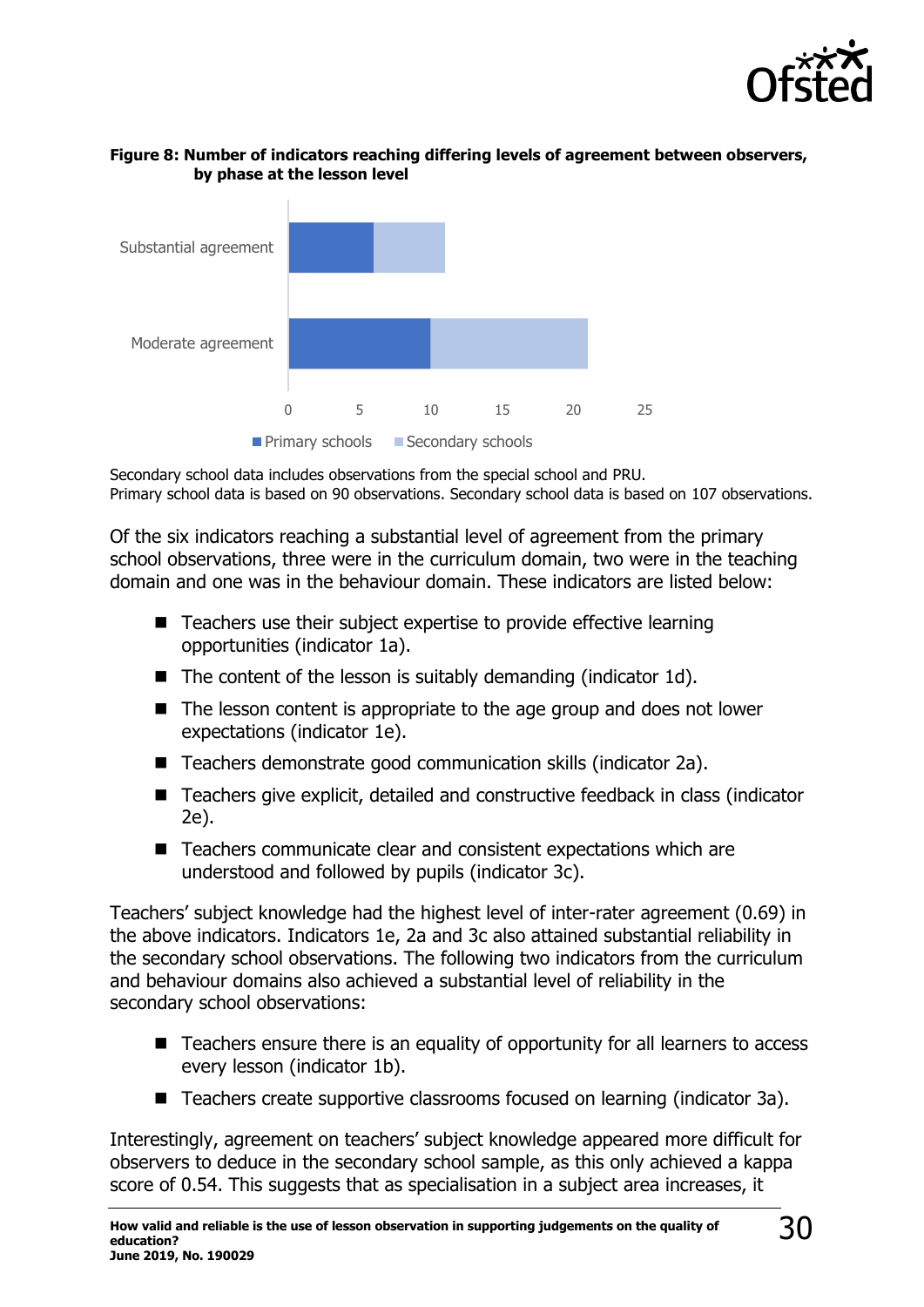

perhaps becomes more difficult for non-specialists in the subject to agree on what sufficient subject knowledge may look like in a lesson visit.





Analysis of the data at the department level – where observers synthesised evidence from multiple lessons across a subject department, or similar, to form indicator scores – also shows some consistency. Figure 9 compares the individual lesson data from the primary school observations with the synthesised lessons scores of 19 departments. This shows that while the overall curriculum score is lower, the overall teaching and behaviour domains are higher at 0.68 and 0.7, respectively. This suggests that observers were generally more comfortable with corroborating evidence across multiple lessons in the two domains they are more used to observing.

There were six indicators reaching a substantial level of agreement from the primary school departmental synthesis. This included the same three curriculum indicators and one teaching indicator from the individual lesson analysis:

- Teachers use their subject expertise to provide effective learning opportunities (indicator 1a).
- The content of the lesson is suitably demanding (indicator 1d).
- The lesson content is appropriate to the age group and does not lower expectations (indicator 1e).
- Teachers give explicit, detailed and constructive feedback in class (indicator 2e).
- Teachers effectively check for understanding (indicator 2f).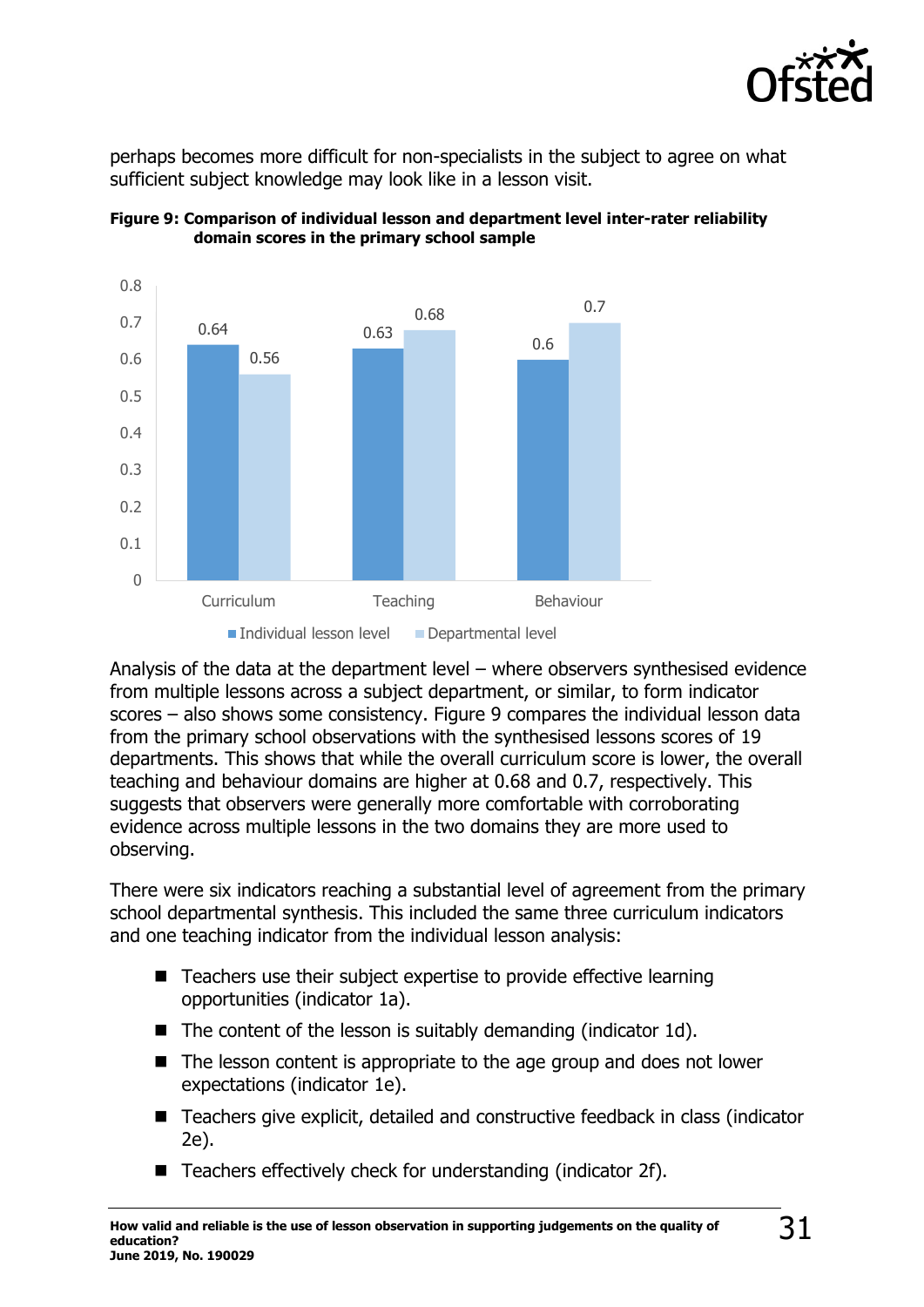

■ Pupils' behaviour contributes to the focus on learning (indicator 3d).

This pattern was not replicated by observers when synthesising the data across 20 secondary school departments. Figure 10 shows that inter-rater agreement was weaker in the curriculum and teaching domains. This is particularly when compared with the individual lesson level scores, although the behaviour domain was equally strong.



**Figure 10: Comparison of individual lesson and department level inter-rater reliability domain scores in the secondary school sample**

Secondary school data includes observations from the special school and PRU.

Although the overall reliability scores are lower at the department level for the secondary sample, this was a new unit of interest for observers to assess. It required the mastery of a different process that observers would not have previously used. The HMI in the focus groups spoke about the usefulness of having the department as the unit of interest and felt that this was beneficial in allowing them to develop an overview of the provision. However, they tended to disagree on whether the departmental scores should be arrived at through a process of aggregation (essentially averaging the indicator scores from individual lessons to derive a departmental score) or through a more holistic process of synthesis. This suggests a conflict in approach that may have affected the reliability of departmental scoring in the secondary phase.

Figure 11 shows the inter-rater reliability distribution of the 16 indicators at the departmental level. This highlights the fact that, despite the lower reliability across the three overall domain scores, variation exists across the indicators in the secondary sample. Fourteen indicators, for instance, still attained a moderate or higher level of reliability.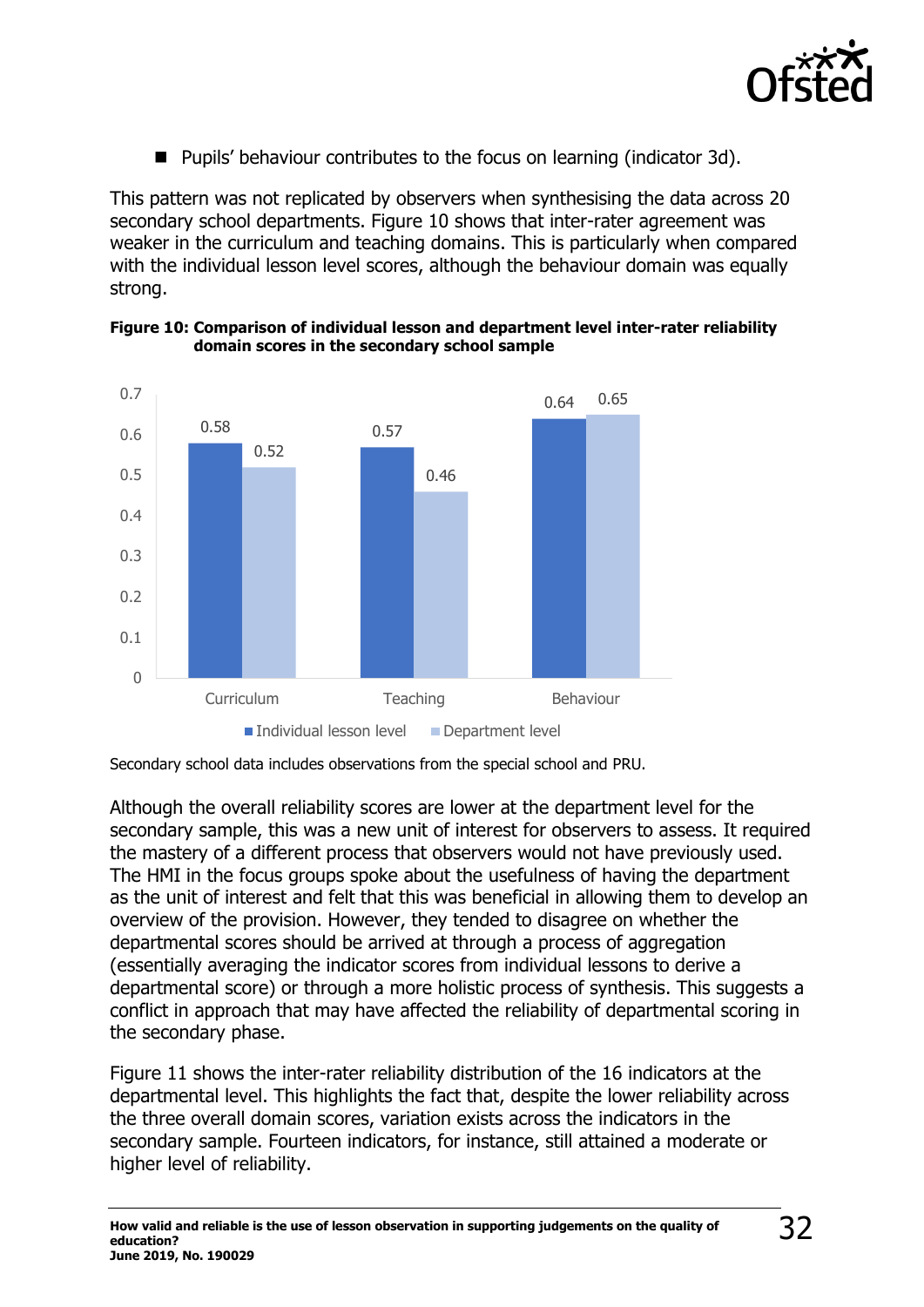



#### **Figure 11: Number of indicators reaching differing levels of agreement between observers, by phase at the department level**

Secondary school data includes observations from the special school and PRU.

One further reason for the lower level of reliability at the department level could, therefore, involve observers placing greater on less valid indicators when generating an overview across a series of lesson observations. For instance, Figure 12 shows that, despite the decrease in the overall curriculum score between individual and departmental level evidence in the primary school sample, the same three curriculum indicators attained a substantial level of agreement. One interpretation may be that observers placed more weight on the less reliable curriculum indicators when synthesising evidence for the overall curriculum score, although other latent variables may also be responsible.

**Figure 12: Comparison of curriculum indicators at the individual lesson and department levels in the primary school sample**

| <b>Indicator</b>                 | <b>Lesson</b> | <b>Department</b> |
|----------------------------------|---------------|-------------------|
| Curriculum overall               | 0.64          | 0.56              |
| Subject expertise (1a)           | 0.69          | 0.61              |
| Equality of opportunity (1b)     | 0.49          | 0.48              |
| Demanding lesson content (1d)    | 0.62          | 0.65              |
| Appropriate content for age (1e) | 0.61          | 0.66              |
| Logical sequencing (1f)          | 0.53          | 0.57              |
| Recall and practise (1g)         | 0.51          | 0.49              |

Indicators 1c and 1h not included as earlier analysis shows them to be less valid. Indicators in green show those with a substantial level of inter-rater reliability.

Narrowing the indicators down to those that are the most valid should help with consistency around evidence synthesis in the future. For instance, it is likely that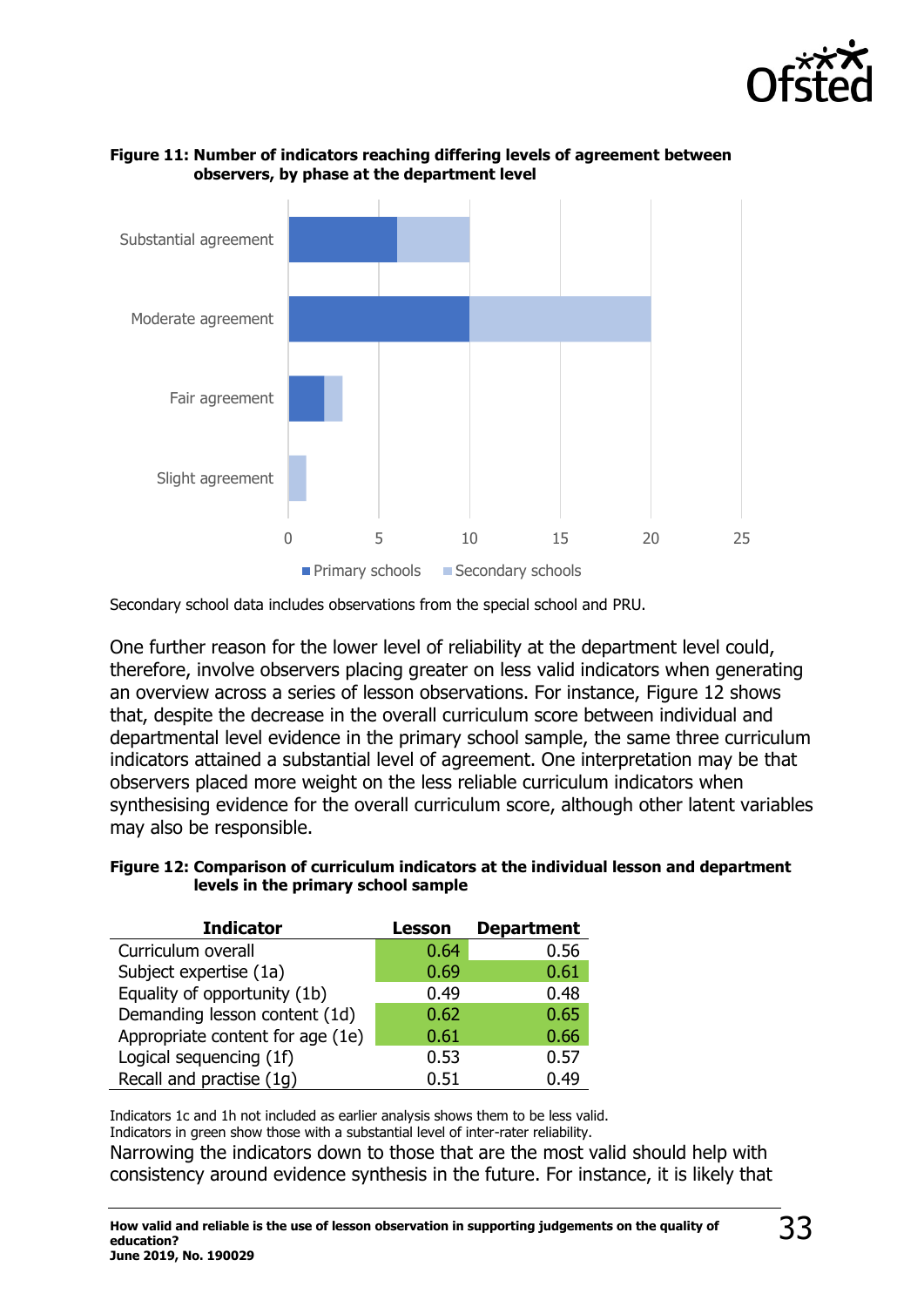

fewer indicators will reduce cognitive load on observers – from both the act of observing and synthesising evidence to the unit of interest.

### **Reliability in the college sample**

Figure 13 shows that differences in inter-rater reliability between observers in the schools and college samples was particularly stark. Agreement between observers was generally much less reliable than in the school's sample. The kappa statistics show only a fair level of agreement achieved between observers on the overall domain scores. This was also a common feature across the 16 indicators contributing to the overall domain scores.





School data merges observations from all the school phases in the study. This includes 197 observations in total.

College data is based on 119 observations.

Department-level reliability provides similar findings to that identified at the individual lesson level. Inter-rater reliability was much lower in each domain, albeit the behaviour domain declines to a slight agreement being identified between observers (Figure 14). Unsurprisingly, the majority of the 16 indicators also decline to a slight level of agreement at the department level. For two of the behaviour judgements, inter-rater reliability was worse than had the ratings been produced by chance.

The low level of reliability in the behaviour domain is particularly interesting. Our initial assumptions were that this would be the strongest of the domains across each of the phases investigated. This was on the basis that across other observation models, behaviour tends to be the easiest and most reliable component of a lesson to assess. That it has not been the case here says something about the nature of behaviour expectations between school and college providers in England – they are perhaps fundamentally different. That is, expectations of behaviour vary considerably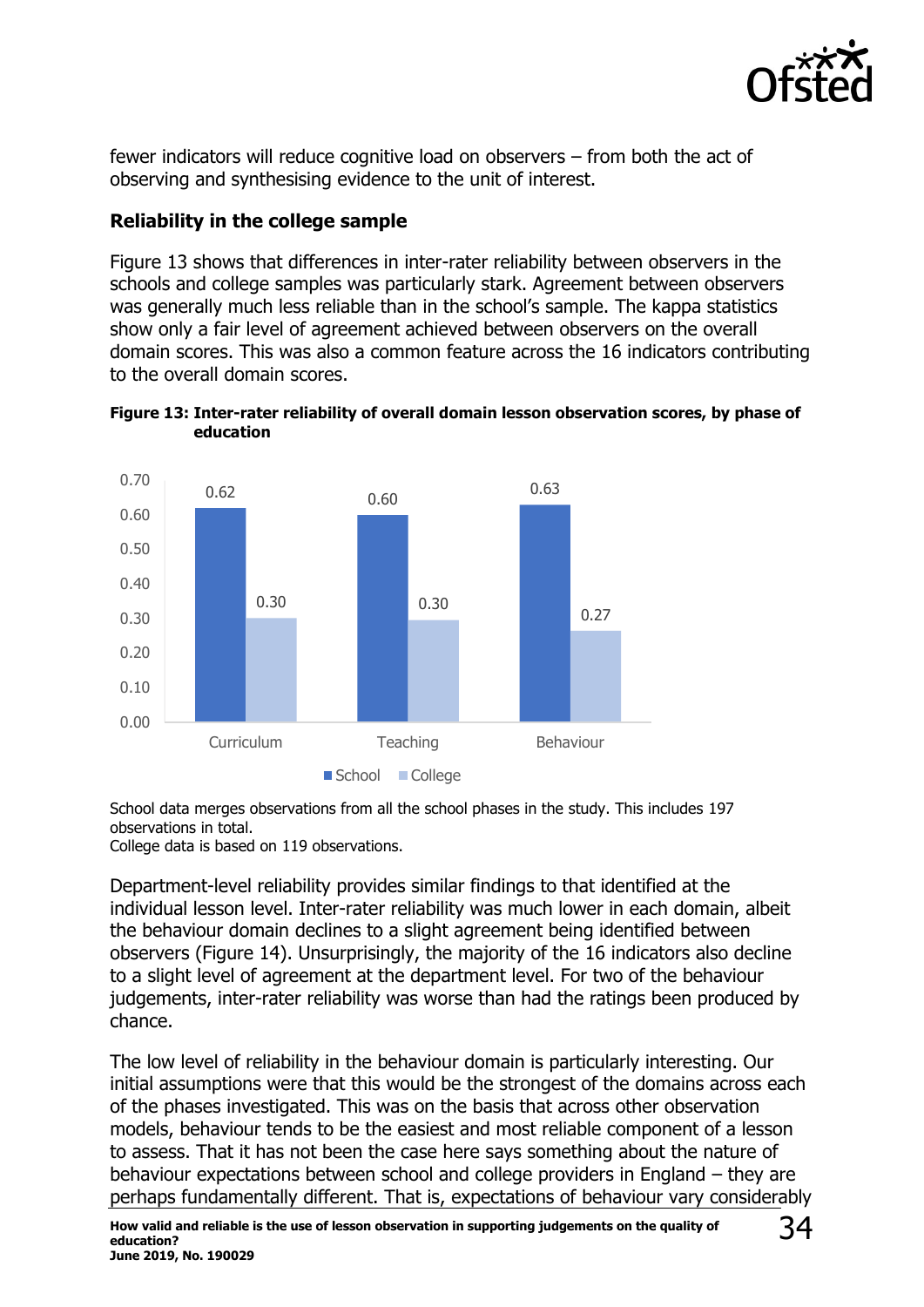

across the FES sector on account of different definitions, for example in adult technical classes, apprentices on-the-job and 16 year olds taking level 1 or 2 qualifications compared with less variance across schools.



#### **Figure 14: Comparison of individual lesson and department level inter-rater reliability domain scores in the college sample**

Theoretically, the relative stability in classroom conditions and expectations at primary and secondary schools perhaps allow for greater consensus across subjects on what behaviour might look like. Additionally, the lower age of pupils means the teacher takes a larger role in determining how they should act.

Colleges' wider range of contexts, ages, experiences and health and safety implications makes for a much more complex environment in which to establish general guidance on behaviour. For example, being ready to learn in a practical lesson on perming hair in a classroom that seeks to resemble a professional hair salon is necessarily different from a classroom teaching A-level French. Different views on what constitutes acceptable behaviour in this context (including among observers) makes it less straightforward to assess using the indicators designed for our model.

It is also likely that the wide range of very specialised subjects that observers looked at in the college sample, compared with a narrower range of subjects often at a lower level of specialisation in the school sample, may also compensate for the low level of reliability encountered. For instance, as more variant factors come in to play, the lower the level of inter-rater reliability achieved. This is certainly something that the greater reliability between observers in the primary schools' hints at, with increased specialisation in subjects at secondary schools then leading to slightly less reliability among observers. By the time you get to the curriculum in college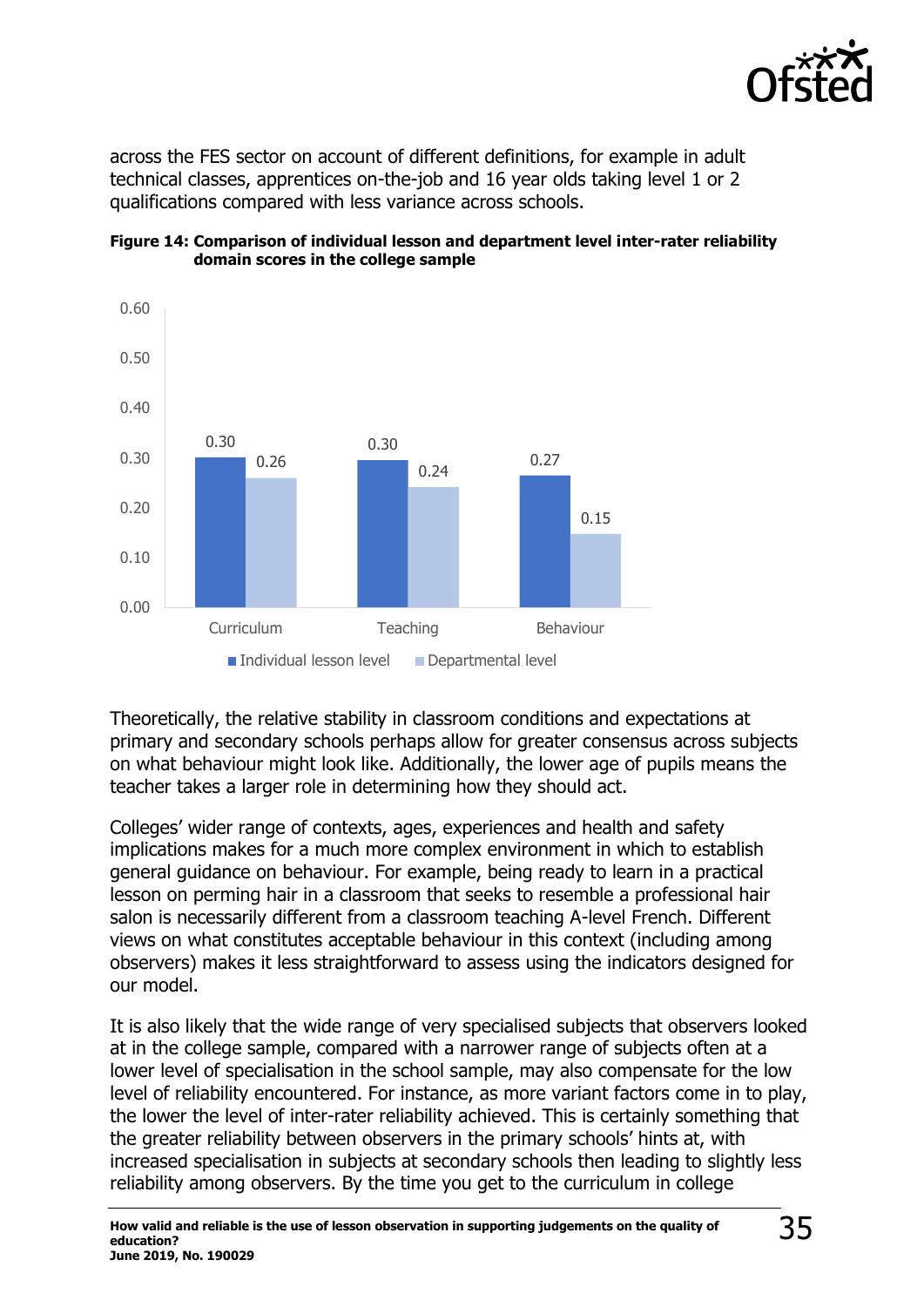

provision, which is heavily differentiated in terms of pedagogy and cultural behaviours, some of the indicators become an issue.

Overall, the findings from the college observations suggest that our prototype model is not a good fit for lessons in a FES context, as it is likely to be looking at the wrong things. This requires more research.

### <span id="page-35-0"></span>**What other factors help to explain the levels of inter-rater agreement identified?**

The method of data collection along with the views of participating HMI in the fieldwork allowed us to look at other variables that may be contributing to the levels of inter-rater reliability achieved. The following section looks at these factors in greater detail. Owing to the issues with reliability identified in the college sample, the analyses in this section are based on the school sample only.

### **Experienced observers**

Figure 15 shows that observation carried out by inspectors generally leads to greater reliability. Two school inspectors paired together for observation scored the indicators more consistently than when an inspector was paired with a non-inspector. This suggests that non-inspectors and their lack of experience in observing may have had a slight negative effect on the overall reliability scores.

Inspector pairings achieved some of the highest kappa scores across the study. This was also the case for the 16 indicators informing the overall domain scores. Of these, nine achieved a substantial level of reliability (>0.6) and a further five achieved a score of 0.58 or 0.59. By comparison, none of the indicators achieved a substantial level of reliability in the HMI and non-HMI pairings. Overall, the pattern of the data here is particularly encouraging regarding inspector reliability. It suggests that even without standardised training, experienced school inspectors are generally in-tune with each other when it comes to observing specified components of a lesson consistently.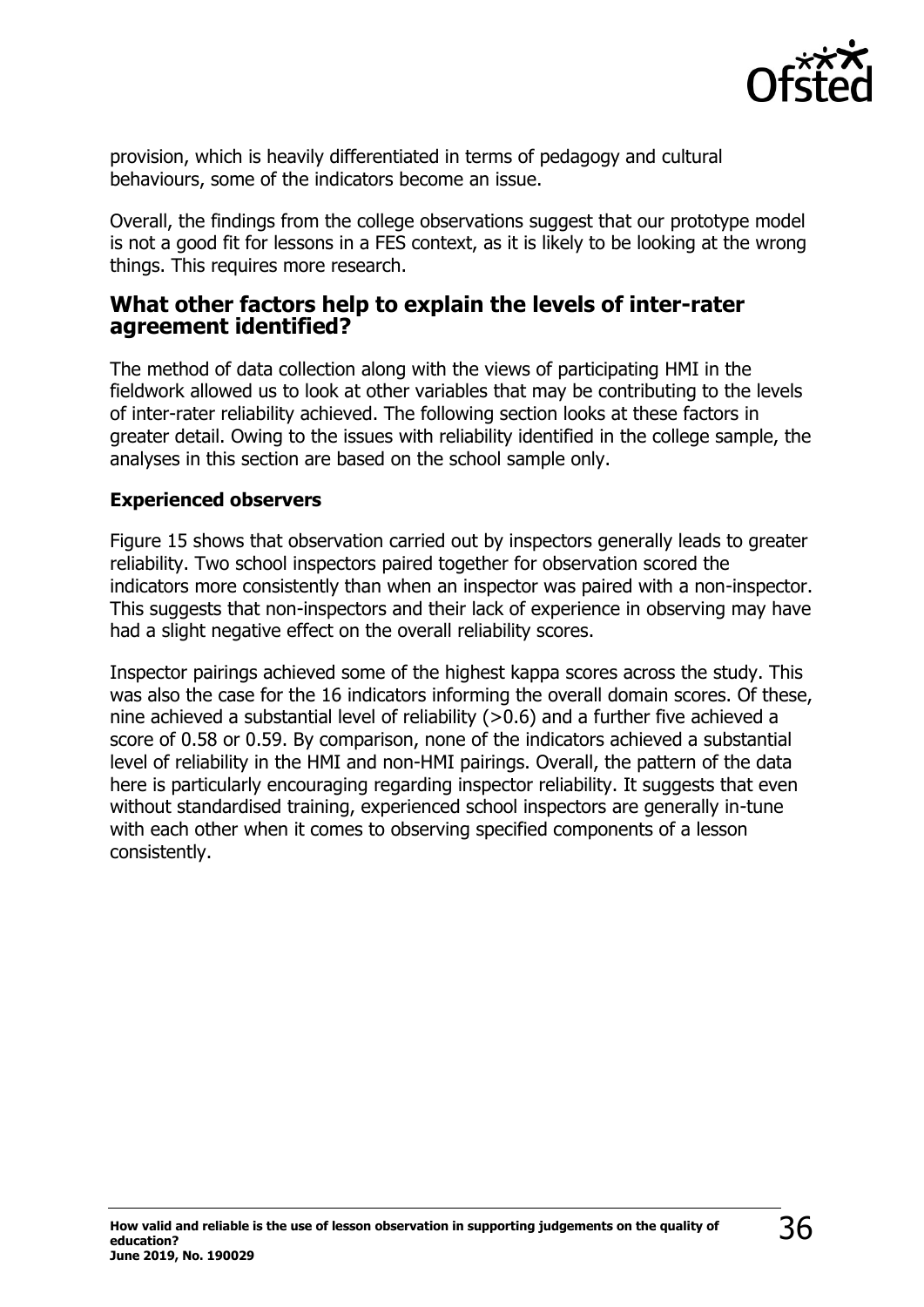



#### **Figure 15: Inter-rater agreement between inspector pairings and inspectors observing with non-inspectors**

Based on observations from primary schools, secondary schools, the special school and PRU. Eighty-three observations were carried out by a pairing of two HMI, with 129 carried out by a HMI and non-HMI pairing.

#### **Lesson length**

Reliability appears to increase the longer the lesson is observed. Figure 16 shows this is particularly the case for the overall teaching and behaviour domains. Furthermore, 12 of the 16 indicators also achieved a substantial level of reliability when the observation lasted longer than 20 minutes, compared with three indicators when the observation lasted between 10 and 20 minutes in length.



**Figure 16: Inter-rater agreement by length of observation, across the school sample**

Based on observations from primary schools, secondary schools, the special school and PRU.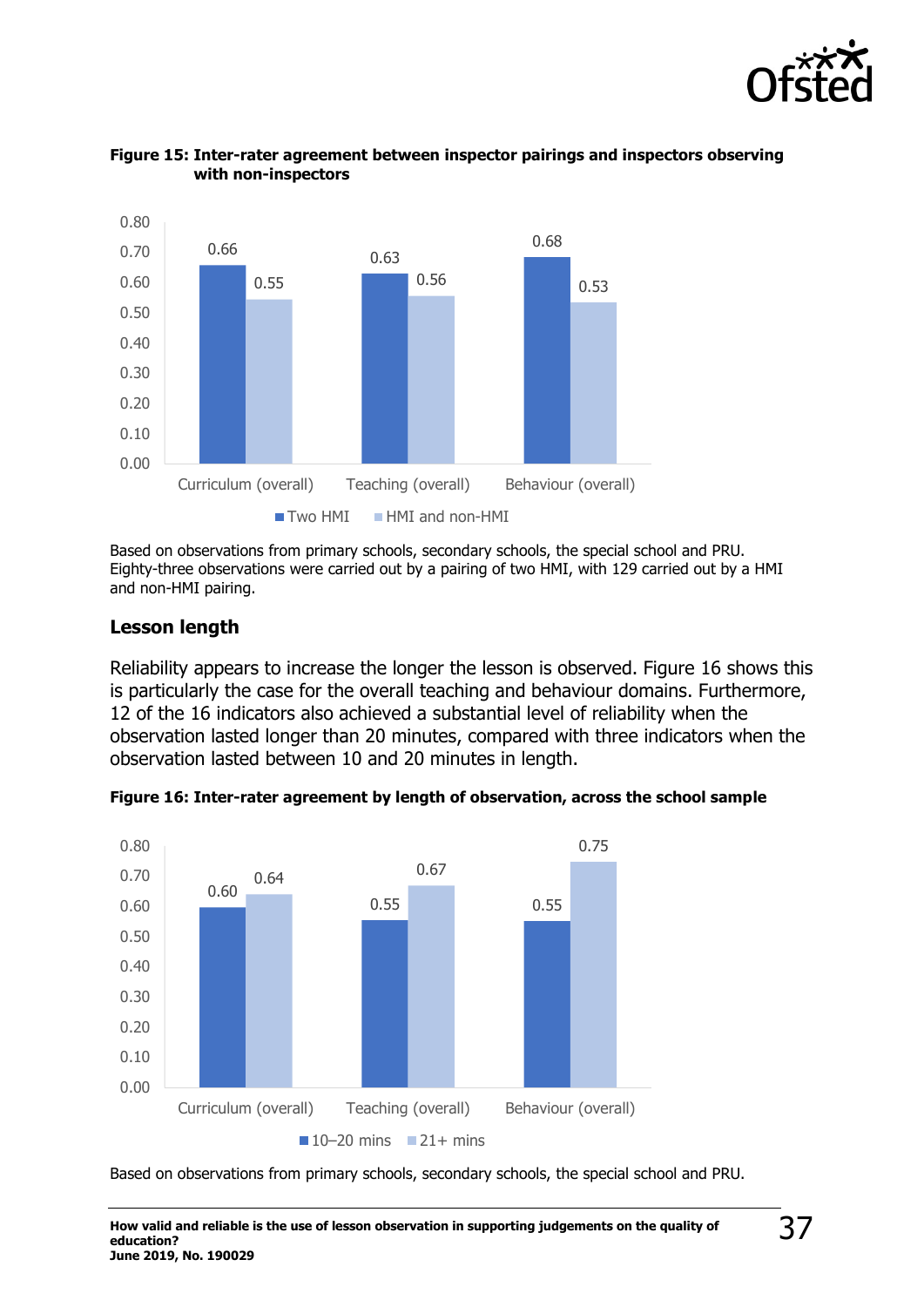

However, variation between phases exists. Figure 17 shows a mixed picture, although every kappa score provides at least a moderate level of inter-rater reliability. The data indicates that observation in secondary schools was generally more reliable the longer the length of the observation. In the primary schools, curriculum was more reliable to score in shorter observations. Across both phases, it appears that the longer the lesson, the more reliable the assessment on behaviour between both observers.

In the focus groups, HMI told us that the flexibility of the model was helpful. This is because sometimes 15 minutes was not quite enough to determine the score for an indicator. For example, one HMI talked about the usefulness of being able to extend observation length to allow for more time to observe learners participating in activities. A fixed time protocol would have prevented the inspector from seeing an activity that went on to contribute to how the indicator scores were applied. Similarly, some inspectors highlighted that sometimes 15 minutes was more than enough time to observe a lesson, particularly when the lesson was not going so well. They felt it was appropriate to move on to the next observation quickly when this was the case, so as not to place unnecessary burden on staff and pupils.



#### **Figure 17: Inter-rater agreement by length of observation, by phase**

### **Time of day**

The focus on two departments across a provider visit allowed us to analyse whether the time of day had any influence on reliability. We structured the visits so that observers carried out lesson observations in the morning for one department and the afternoon for the second department. We hypothesised that as the day wore on and tiredness from observing set-in, reliability would decrease. In fact, the data suggests the inverse happened, as shown in Figure 18.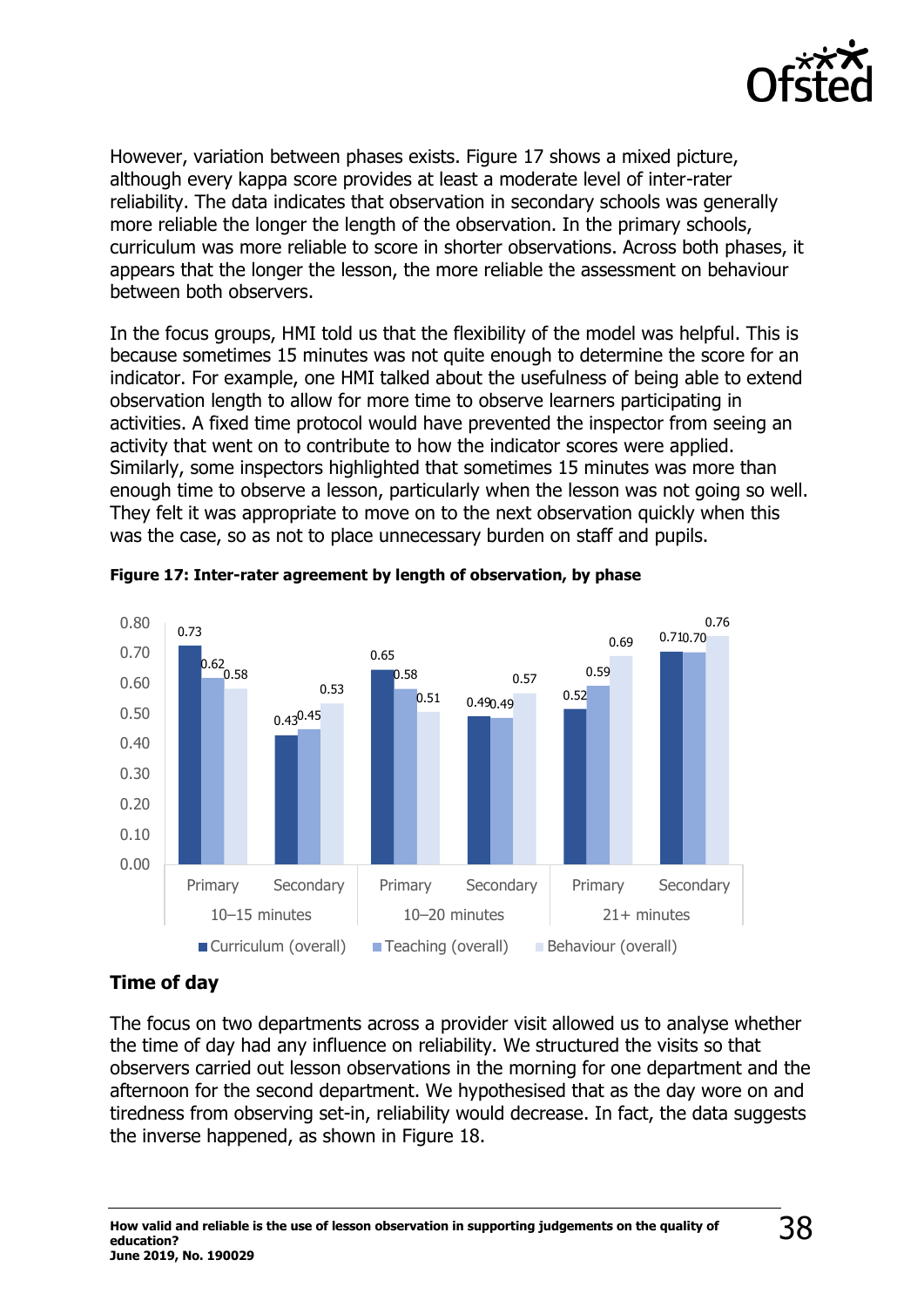





The behaviour domain shows a particularly strong level of reliability in the afternoon compared with those lessons observed in the morning. Furthermore, of the 16 indicators in the model, eight achieved a substantial level of agreement in the afternoon sessions, whereas only one indicator was found to have substantial agreement from the morning observations. The distribution of the kappa statistics for these 16 indicator scores from the morning observations ranged from 0.45 to 0.62. For the afternoon observations, the distribution was much higher and ranged from 0.55 to 0.7.

This suggests a practice effect may be influencing the level of consistency instead (although there may be other explanations). That is, as inspectors got used to a new method of observing, their application of the model became more consistent. This is supported by the focus group evidence. Several of the inspectors commented that the indicators and rubric became easier to use as they became more familiar with the instrument, but that, initially, it had proved to be a challenge. This was partly through the number of indicators and the amount of information within the rubric they were expected to know and apply during the observations. Additionally, some inspectors had a week or two between fieldwork visits, meaning that they needed to re-learn aspects of the instrument before applying it effectively.

### **Central tendency**

The HMI in the focus groups felt that the five-point scale used for scoring the indicators was not without problems. They often used the score of 3 in the rubric when they were uncertain. They found the criteria at either end of the scale easier to

Based on observations from primary and secondary schools only.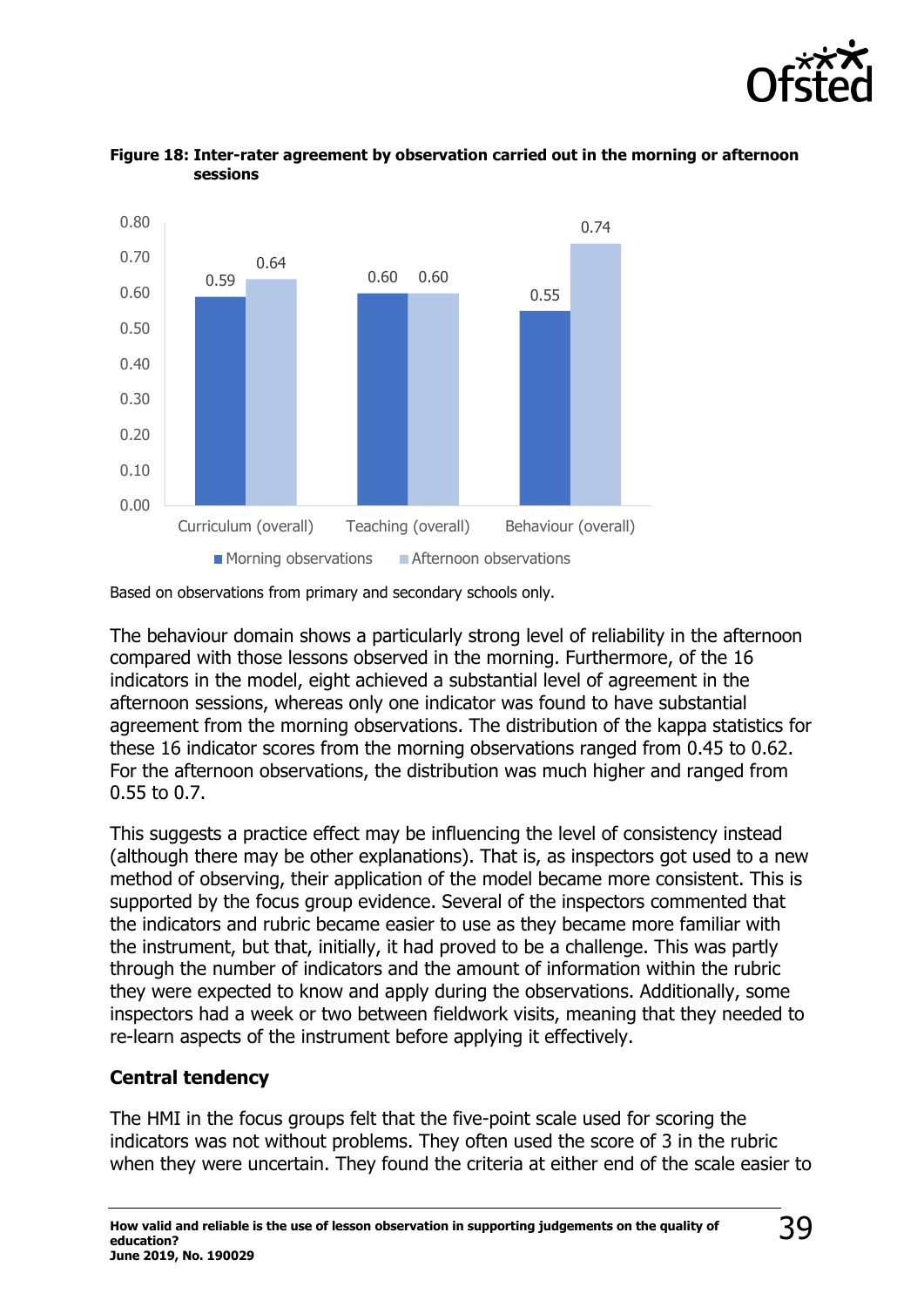

identify and score, but the five-point scale provided them with the means to 'sit on the fence'.

The inference here was that central tendency could be causing some degree of inconsistent practice in the way observers scored. To test out this assumption, we recoded the data from the five-point scale into a three point-scale $61$  and calculated inter-rater reliability using this amended data-set. Figure 19 compares the original kappa statistics for the school's data with that of the recoded data-set. The data shows that the assumption for central tendency is supported, particularly at the individual lesson level. The difference in the kappa statistics remains small, despite the level of agreement increasing slightly. If central tendency was not a factor, we would expect larger increases in the recoded data. However, inspector ratings usually differed across scores of 2, 3 and 4 rather than the boundaries at either end of the five-point scale.





Based on observations from primary schools, secondary schools, the special school and PRU.

However, a move to a three-point scale would be problematic. For instance, it is likely to undermine validity as it will reduce the amount of variation that inspectors can attribute from their observations. So, while reliability might increase, validity might be reduced to a point where meaningful measurement is compromised.

### **Additional training**

j

The level of inter-rater reliability reached in the school lesson observations provides a useful baseline for taking the prototype model forward. In some areas, a substantial level of agreement has been identified based on the strength of the indicator,

**How valid and reliable is the use of lesson observation in supporting judgements on the quality of education? June 2019, No. 190029**

 $61$  Scores of 1 and 2 in the rubric were combined, as were scores of 4 and 5.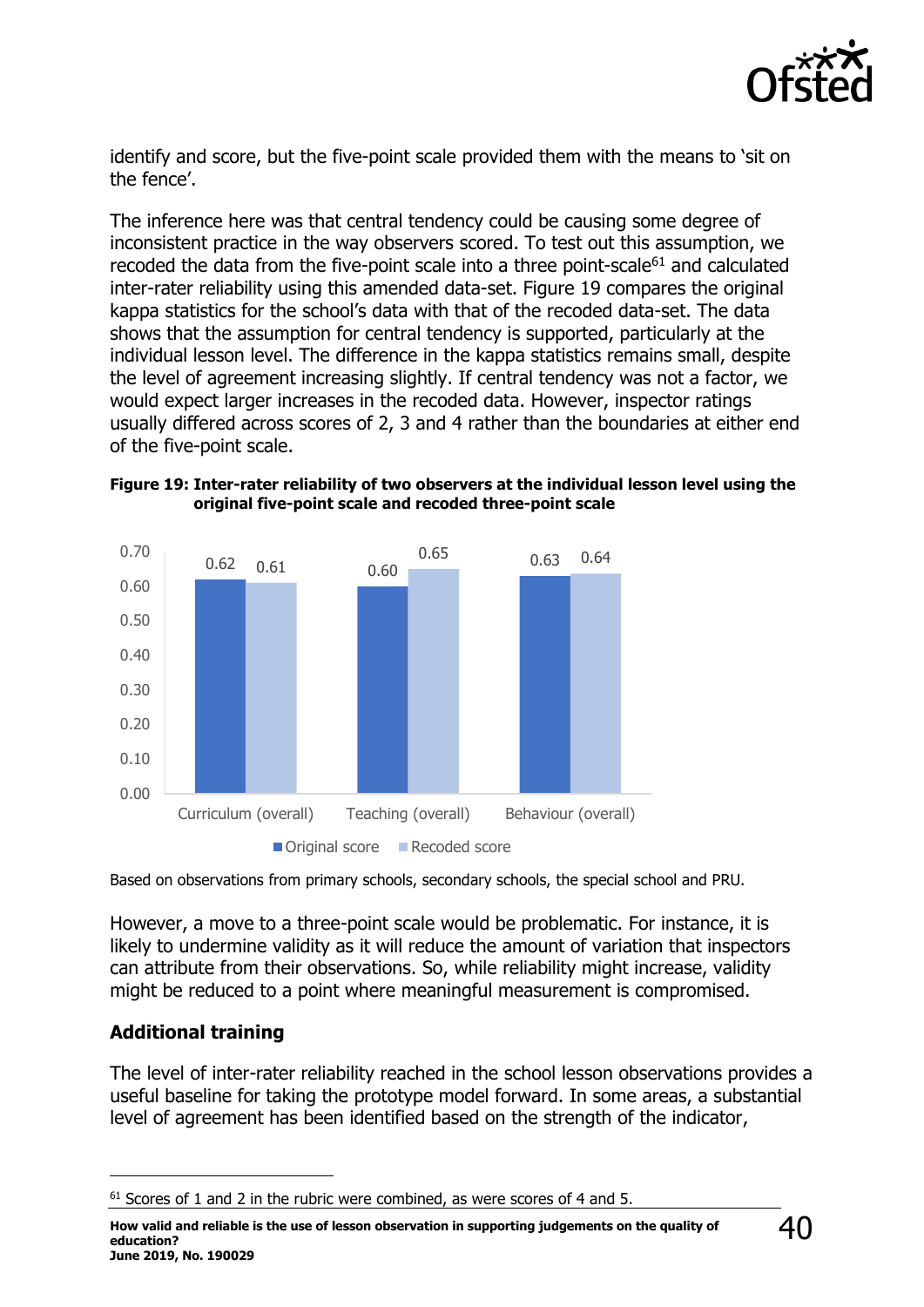

strength of the rubric design and observer knowledge alone. We expect, however, that further rigorous training would enhance reliability.

As the international seminar on lesson observation identified, many existing frameworks strengthen reliability through extensive programmes of training – including accredited training. Inspectors from the focus groups felt that they would have benefited from further training to ensure consistency in interpretation of the rubric and around the processes used to arrive at overall scores. This was particularly the case in relation to department level synthesis of multiple observations. One common view expressed was that:

> 'My concern was whether we have a consistent understanding of the rubric. We needed a bit more time to make sure we all understood and applied it correctly.'

A single training day introducing inspectors to the rubric and indicators was not nearly long enough to generate a common understanding. The time-of-day analysis also bears this view out. In addition, several inspectors felt that the absence of standardised training, particularly a lack of examples to interpret practice against the rubric, hindered their application of the observation model.

The focus group involving FES inspectors suggested that future training requirements may need to be phase-specific. They particularly highlighted complexities in scoring aspects of curriculum and behaviour. Expectations around behaviour in colleges can depend on health and safety requirements, the age of students and the number of students in classes, all of which tend to be less standardised than in schools. A focus on subject specialism in FES providers, therefore, may mean there is less consensus on aspects like behaviour and curriculum, which would need to be the focus of future training.

### **Reducing cognitive load**

 $\overline{a}$ 

Part of the rationale for including 18 indicators in the model was so that we could determine the most useful indicators. This was particularly the case for the curriculum indicators, which is a new construct. However, we expected the number of indicators within the model to have a negative impact on reliability, as pointed out in the existing literature.<sup>62</sup>

This was corroborated through HMI feedback in the focus groups. They were clear that the structuring of observations by the three domains had a positive impact. As one HMI noted, this allowed observers to be more focused and structured in what they were looking for:

<sup>&</sup>lt;sup>62</sup> H C Hill, C Y Charalambous and M A Kraft, 'When rater reliability is not enough: Teacher observation systems and a case for the generalizability study', in 'Educational Researcher', 41(2), 2012, pp. 56–64; K Mihaly, D F McCaffrey, D O Staiger and J R Lockwood, 'A composite estimator of effective teaching', Bill and Melinda Gates Foundation, 2013.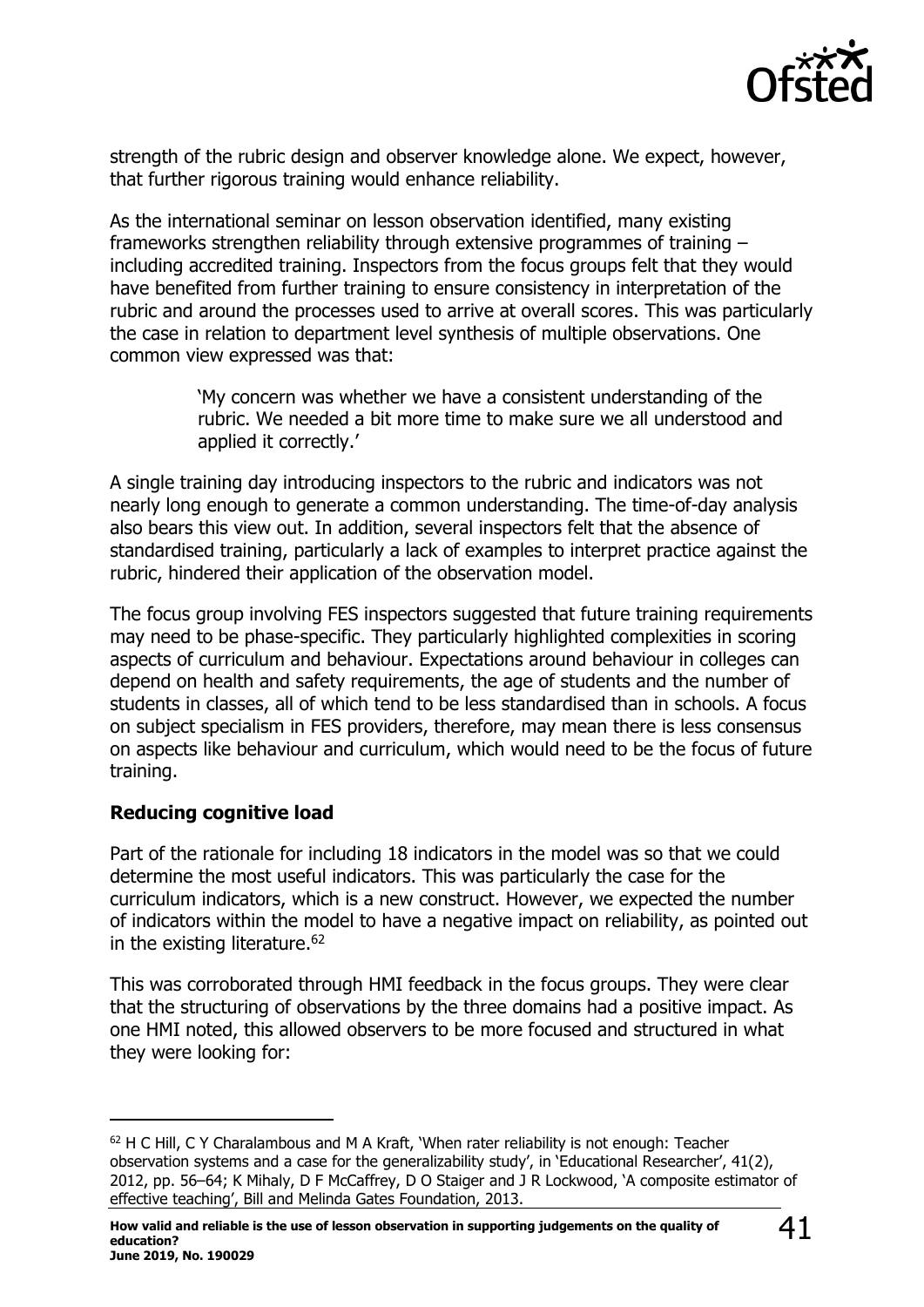

'[it] empowered me to look at lessons more effectively and to know what I am supposed to be doing there.'

However, they also felt that the cognitive load of the model was substantial. Several identified that, despite the positives of the structure, they needed a significant amount of time at the start of the study to assimilate the rubric. Some inspectors also reported overlap between a few of the indicators that made it more complicated to directly relate observations to the rubric. Indicators 1c and 1h were generally identified as less useful and were recommended as indicators to remove from the model.

The findings from the study suggest that the domains and nearly all the indicators selected are valid aspects of the model design. As such, we can now refine these to a core selection of indicators, which we would expect to reduce cognitive load on observers. We also assume that this would improve departmental level reliability.

# <span id="page-41-0"></span>**Which are the most useful indicators?**

As the validity analysis for our model suggests that different combinations of the indicators may yield similar results in practice, we have instead used the inter-rater reliability data to specify an optimum model for further testing. This considered differences in the levels of agreement reached across phase and between the lesson and department level to identify the indicators where observers performed most consistently. The kappa statistics from the college analysis, however, have not been included in this process.

The validity analysis had already identified that indicators 1c and 1h were typically aspects of curriculum that inspectors did not see enough evidence during an observation to provide a score. This suggests that other methods are perhaps better suited for identifying quality on these indicators. Additionally, three other indicators each featured inter-rater reliability often below 0.5 across several of the analyses carried out. This suggests that they are likely to be aspects of a lesson that are harder for observers to assess with a secure level of consistency. On this basis, we have removed the following three indicators from the model:

- Teachers ensure there is equality of opportunity for all learners to access every lesson (indicator 1b).
- Teachers effectively check for understanding (indicator 2f).
- Teachers create focused classrooms through high expectations for pupils (indicator 3b).

Based on the inter-rater reliability of the remaining 13 indicators, we identified the following eight as commonly featuring substantial or a high degree of moderate reliability across the various analyses carried out. These will be the indicators that we will prioritise in developing further on pilot visits for the EIF: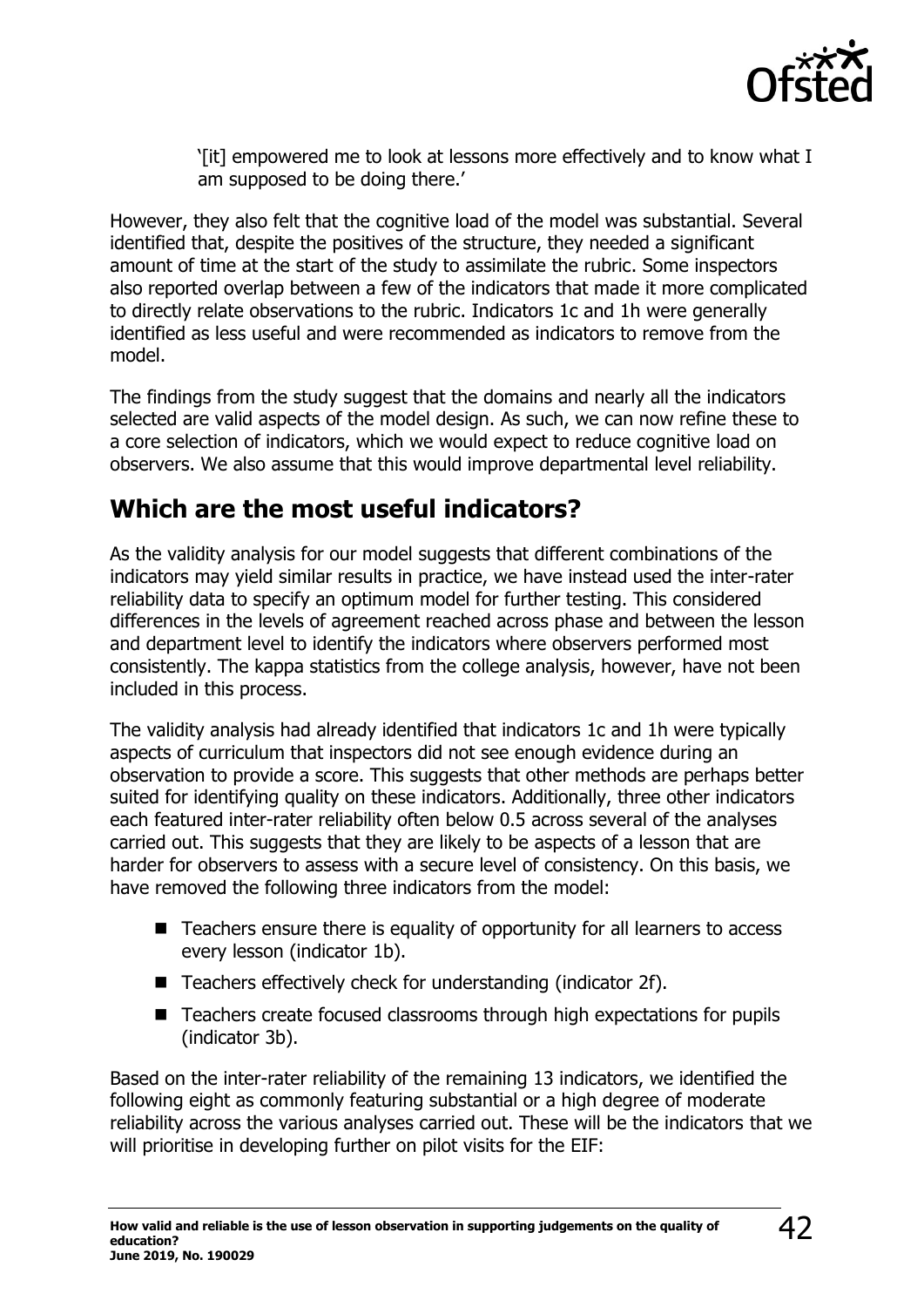

Curriculum domain:

- Teachers use their subject expertise to provide effective learning opportunities (indicator 1a).
- The lesson content is appropriate to the age group and does not lower expectations (indicator 1e).
- There is a logical sequence to the lesson (indicator 1f).

Teaching domain:

- Teachers demonstrate good communication skills (indicator 2a).
- Teachers possess good questioning skills (indicator 2d).
- Teachers give explicit, detailed and constructive feedback in class (indicator 2e).

Behaviour domain:

- Teachers create supportive classrooms focused on learning (indicator 3a).
- Pupils' behaviour contributes to the focus on learning (indicator 3d).

Furthermore, a few of the inspectors noted during the focus groups that the teaching and behaviour indicators might be indicators that are already within their comfort zone. The uniqueness of the curriculum indicators, however, means that further investigation is perhaps warranted before decisions are made on their validity. We will take this into consideration as we refine the model for the EIF.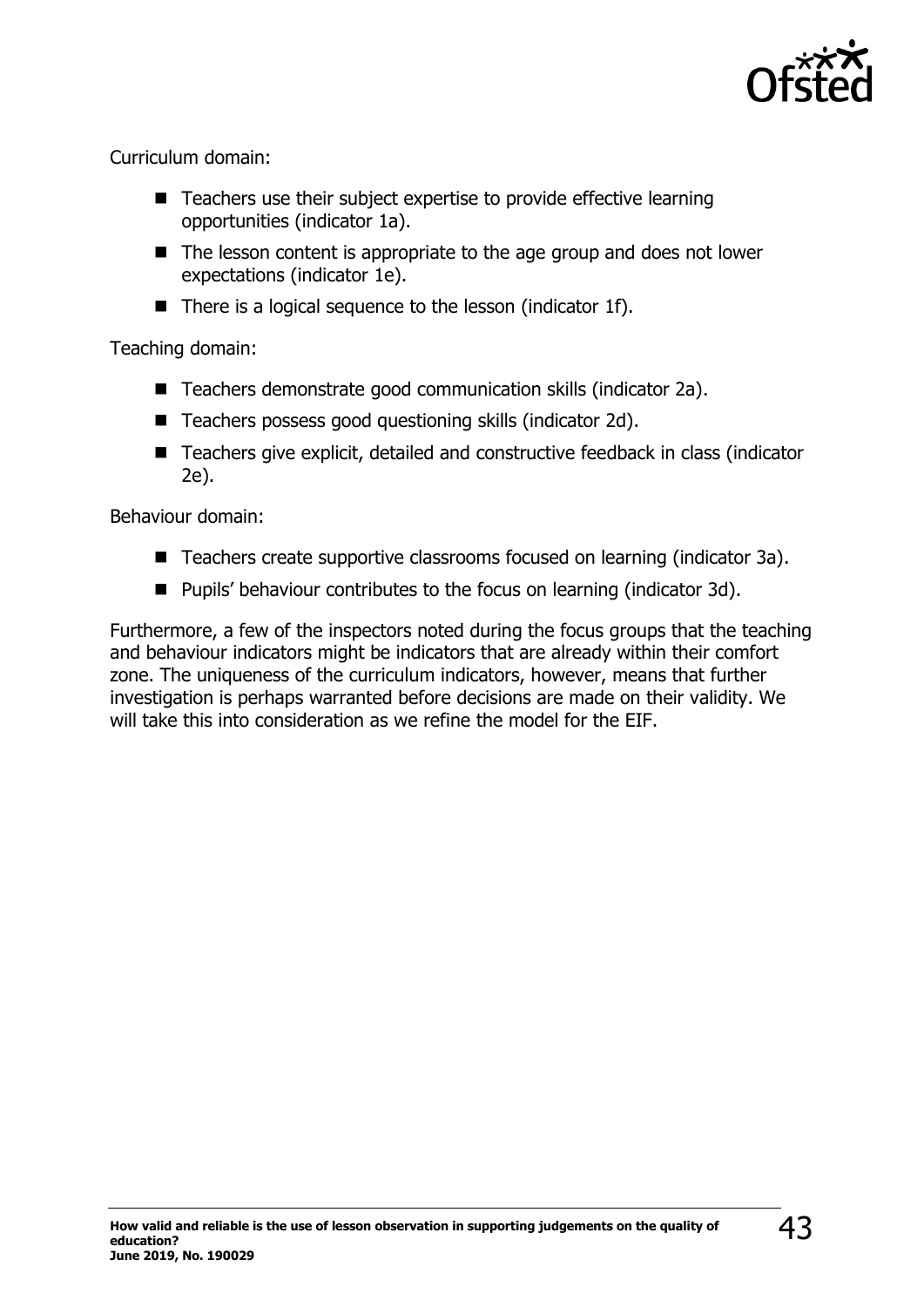

# <span id="page-43-0"></span>**Annex A: Inter-rater reliability data tables**

[Data tables showing the full inter-rater reliability Kappa scores for each indicator](https://wwwgov.uk/government/publications/inspecting-education-quality-lesson-observation-and-workbook-scrutiny) in the research model are available on the Ofsted website.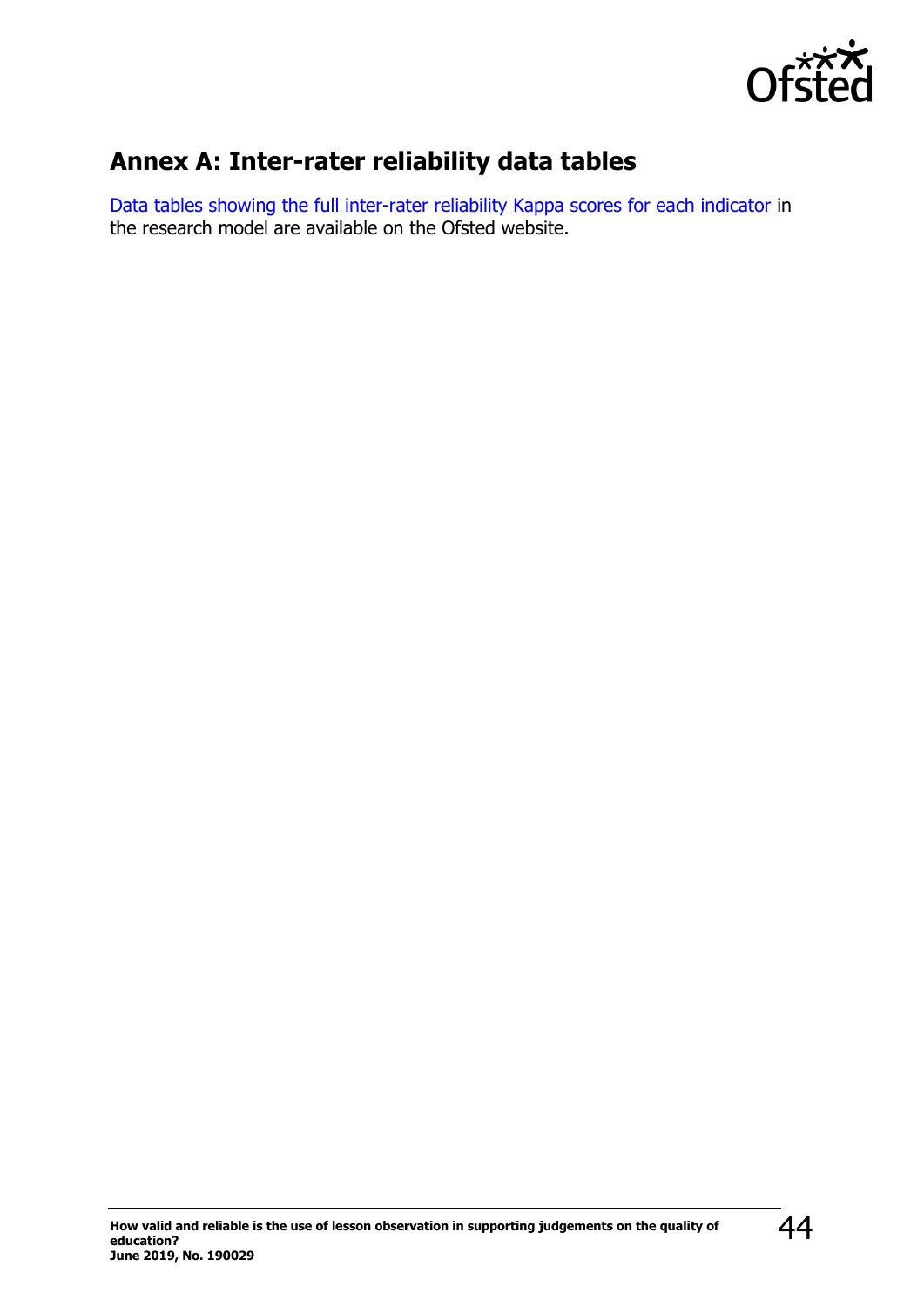

# <span id="page-44-0"></span>**Annex B: List of the 37 schools and colleges that participated in the research visits**

| <b>School name</b>                      | <b>Local authority</b> | <b>Type of provider</b>       | <b>Ofsted</b> |
|-----------------------------------------|------------------------|-------------------------------|---------------|
|                                         |                        |                               | phase         |
| Arthur Mellows Village College          | Peterborough           | Academy Converter             | Secondary     |
| <b>Bath College</b>                     | Bath and North         | <b>GFE College</b>            | College       |
|                                         | East Somerset          |                               |               |
| Beehive Lane Community Primary          | <b>Essex</b>           | <b>Community School</b>       | Primary       |
| School                                  |                        |                               |               |
| Boroughbridge High School               | North Yorkshire        | <b>Community School</b>       | Secondary     |
| Boxford Church of England Voluntary     | <b>Suffolk</b>         | <b>Voluntary Controlled</b>   | Primary       |
| <b>Controlled Primary School</b>        |                        | School                        |               |
| Boxted St Peter's Church of England     | <b>Essex</b>           | <b>Voluntary Controlled</b>   | Primary       |
| School                                  |                        | School                        |               |
| Brockenhurst College                    | Hampshire              | <b>GFE College</b>            | College       |
| <b>Burston Community Primary School</b> | Norfolk                | Academy Converter             | Primary       |
| Campion School                          | Warwickshire           | <b>Academy Converter</b>      | Secondary     |
| Chirbury CofE VC Primary School         | Shropshire             | <b>Voluntary Controlled</b>   | Primary       |
|                                         |                        | School                        |               |
| <b>Coundon Court</b>                    | Coventry               | Academy Converter             | Secondary     |
| <b>Exeter College</b>                   | Devon                  | <b>GFE College</b>            | College       |
| Fareham College                         | Hampshire              | <b>GFE College</b>            | College       |
| Good Shepherd Catholic School           | Coventry               | <b>Academy Converter</b>      | Primary       |
| <b>Ledbury Primary School</b>           | Herefordshire          | <b>Community School</b>       | Primary       |
| Melbourn Village College                | Cambridgeshire         | <b>Academy Converter</b>      | Secondary     |
| Much Marcle CofE Primary School         | Herefordshire          | <b>Voluntary Aided School</b> | Primary       |
| North East Essex Co-operative           | <b>Essex</b>           | <b>Academy Alternative</b>    | <b>PRU</b>    |
| Academy                                 |                        | <b>Provision Converter</b>    |               |
| North East Surrey College of            | Surrey                 | <b>GFE College</b>            | College       |
| Technology                              |                        |                               |               |
| Richard Huish College                   | Somerset               | Sixth Form College            | College       |
| Royal National College for the Blind    | Herefordshire          | <b>Independent Specialist</b> | College       |
|                                         |                        | College                       |               |
| Sandwell College                        | Sandwell               | <b>GFE College</b>            | College       |
| Shorefields School                      | <b>Essex</b>           | <b>Community Special</b>      | Special       |
|                                         |                        | School                        |               |
| Sidegate Primary School                 | Suffolk                | Academy Sponsor-led           | Primary       |
| South Gloucestershire and Stroud        | South                  | <b>GFE College</b>            | College       |
| College                                 | Gloucestershire        |                               |               |
| Spalding High School                    | Lincolnshire           | <b>Community School</b>       | Secondary     |
| St Brendan's Sixth Form College         | <b>Bristol</b>         | Sixth Form College            | College       |
| Stanmore College                        | Harrow                 | <b>GFE College</b>            | College       |
| The De Montfort School                  | Worcestershire         | <b>Community School</b>       | Secondary     |
| The Westwood Academy                    | Coventry               | <b>Academy Converter</b>      | Secondary     |
| Thirsk School & Sixth Form College      | North Yorkshire        | <b>Community School</b>       | Secondary     |
| <b>Weston College</b>                   | North Somerset         | <b>GFE College</b>            | College       |
| <b>Weymouth College</b>                 | Dorset                 | <b>GFE College</b>            | College       |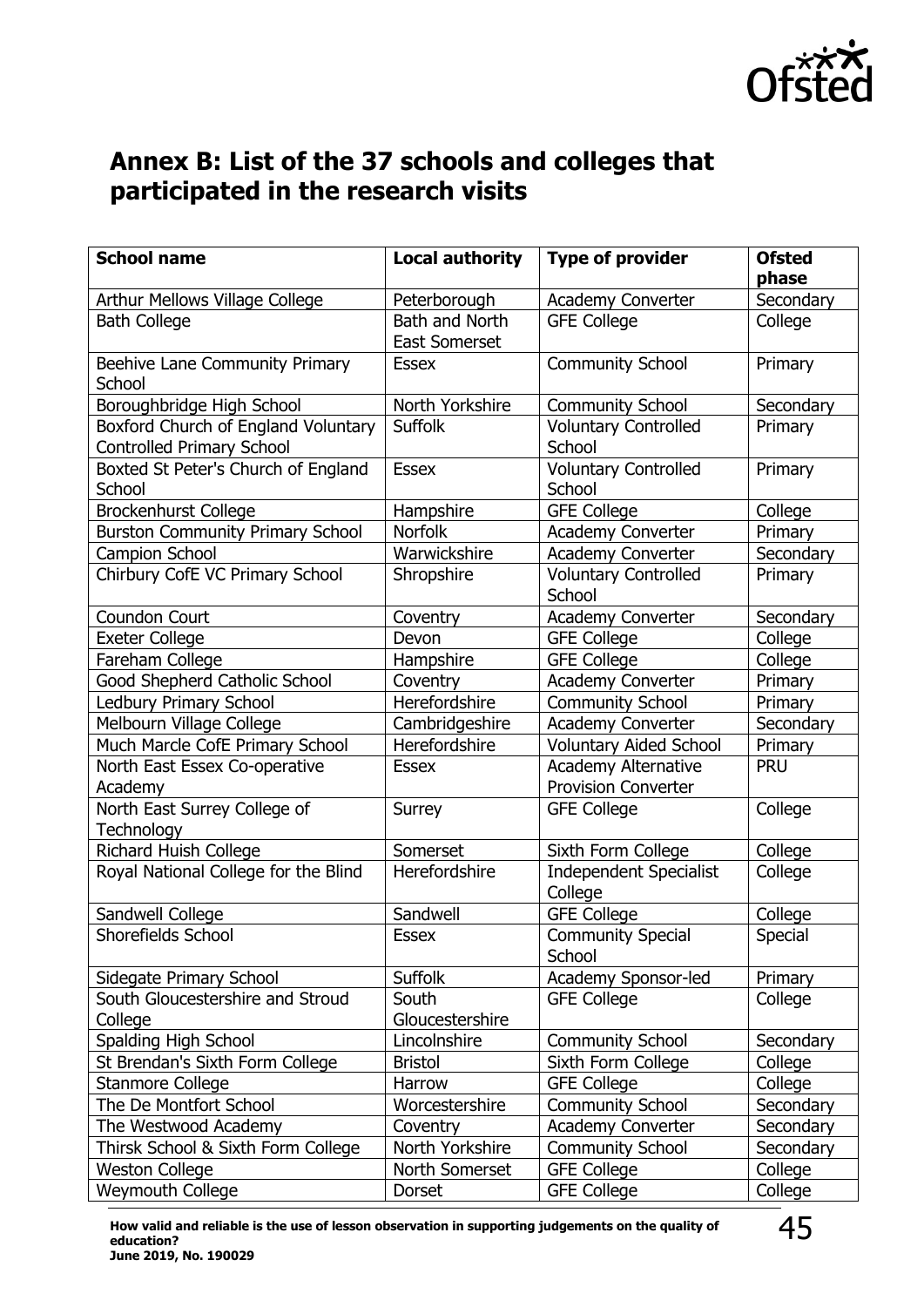

| Whitchurch CofE Primary School | Herefordshire  | <b>Voluntary Aided School</b> | Primary   |
|--------------------------------|----------------|-------------------------------|-----------|
| Worcester Sixth Form College   | Worcestershire | Sixth Form College            | College   |
| Wymondham High Academy         | <b>Norfolk</b> | <b>Academy Converter</b>      | Secondary |
| Yeovil College                 | Somerset       | <b>GFE College</b>            | College   |